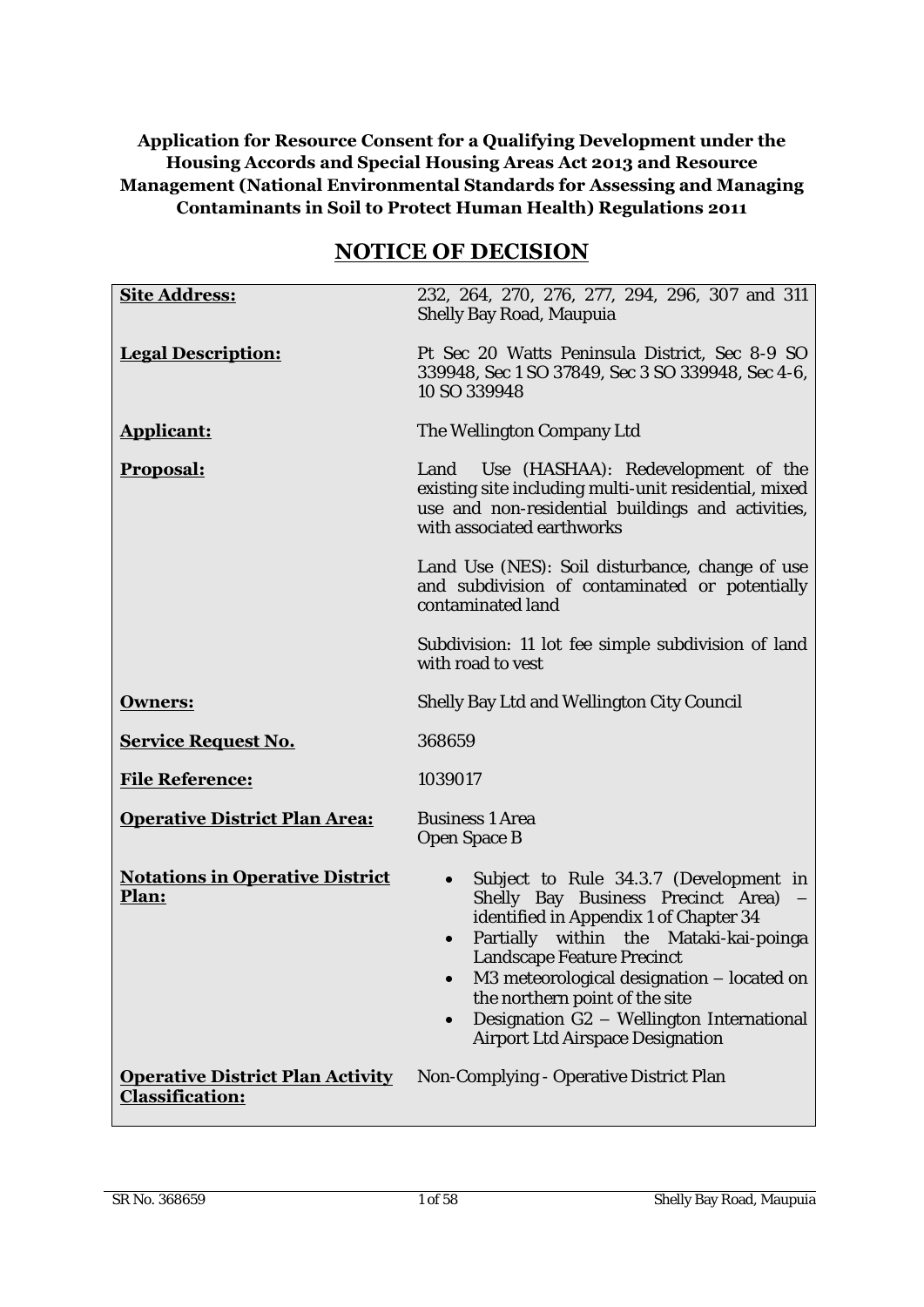# **DECISION ONE – Subdivision Consent:**

That officers, acting under delegated authority, under sections 36 to 38 of the Housing Accords and Special Housing Areas Act 2013 (HASHAA), **grant resource consent** to the proposal for an 11 lot subdivision of land, with road to vest, at **232, 264, 270, 276, 277, 294, 296, 307 and 311 Shelly Bay Road, Maupuia** (Pt Sec 20 Watts Peninsula District, Sec 8-9 SO 339948, Sec 1 SO 37849, Sec 3 SO 339948, Sec 4-6, 10 SO 339948). Consent is granted with a lapse period of 13 years from the date of this decision, or within such an extended period of time pursuant to section 125 of the RMA, and is subject to the following conditions:

# **Conditions of Consent:**

# **Survey Plan:**

- 1. The survey plan must conform to the subdivision consent proposal shown on the concept plan by Calibre Consulting entitled, "Shelly Bay Redevelopment, Stage One, Scheme Plan", Project No. 708977, Sheet V211 Rev B, and Sheet V212 Rev A, dated 28 February 2017, submitted with Service Request No. **368659**.
- 2. Lots 900 and 901 must be shown as Road to Vest on the survey plan.

# **Service Connection to Lots:**

3. The consent holder shall provide certification from a suitably qualified person which confirms that all allotments have a functioning telecommunication, energy supply, water supply, stormwater and wastewater connection suitable for the current occupation of each lot at time of certification.

# **Stormwater Quality:**

4. To mitigate stormwater contamination, the use of building or roofing materials that can leach contaminants such as lead, copper and zinc will require a stormwater treatment solution to be implemented prior to the construction of any building containing these materials. The proposed treatment system must be certified by the Council's Monitoring Officer prior to its installation.

*Note: Upon the issue of the certificate pursuant to section 224 or at such earlier time as may be required, a Consent Notice pursuant to section 221 will be issued. The Consent Notice will specify condition (4) above to be registered against the Computer Freehold Register to issue in respect of Lots 1-11, 902 and 904 of this subdivision.* 

# **Future buildings:**

**5.** Future development of Lots 1-11, 902 and 904 will require full utility servicing which meets the requirements of the WCC Code of Practice for Land Development.

*Note: Upon the issue of the certificate pursuant to section 224 or at such earlier time as may be required, a Consent Notice pursuant to section 221 will be issued. The Consent Notice will specify condition (5) above to be registered against the Computer Freehold Register to issue in respect of Lots 1-11, 902 and 904 of this subdivision.*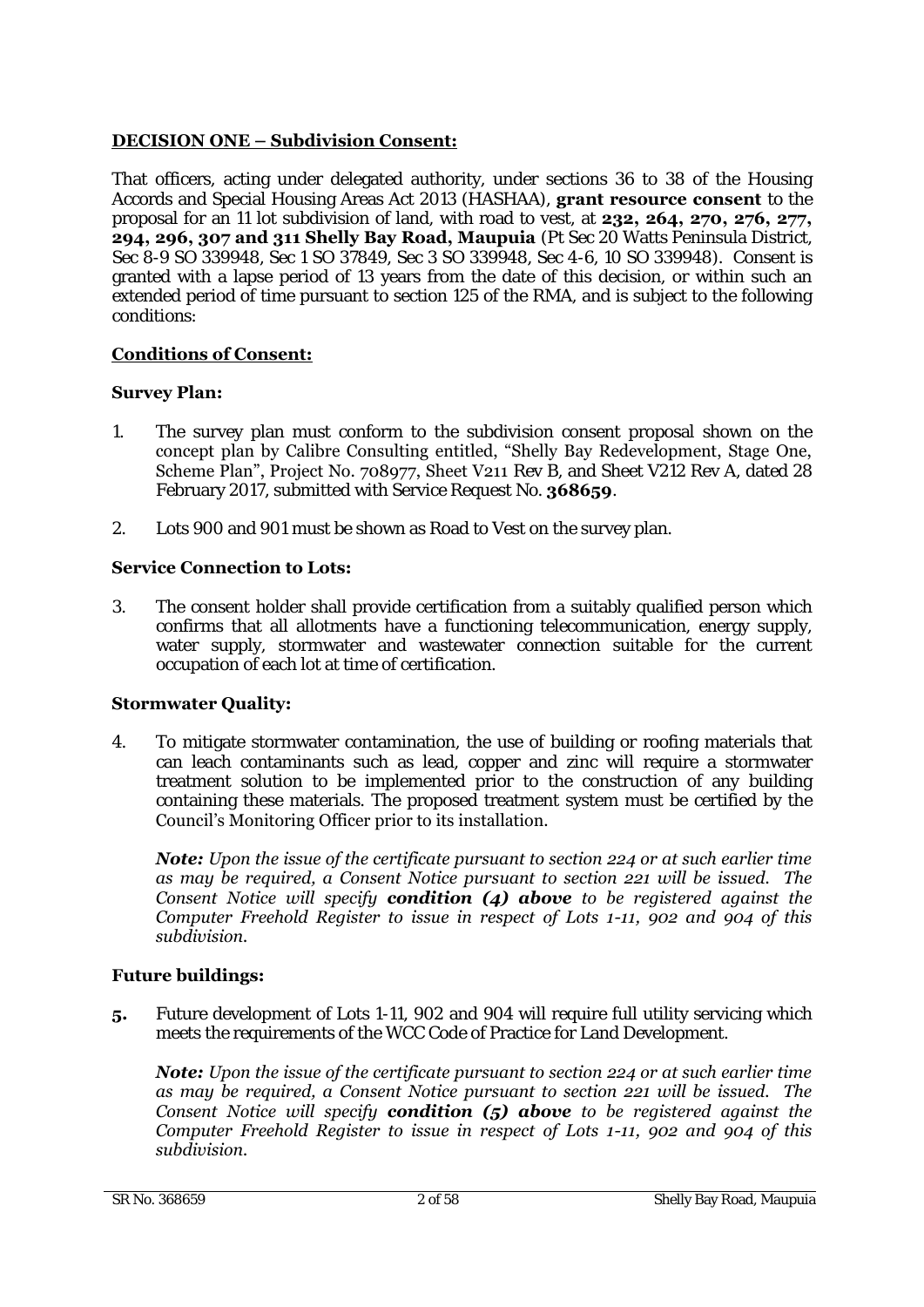# **Easements:**

6. Any utility services serving an allotment within the subdivision, where contained within another allotment of this subdivision, must have appropriate easements duly granted or reserved. The easements, as necessary and subject to other conditions of this consent, are to ensure that the lots can be serviced for water supply, drainage, domestic energy supply, and telecommunications (including broadband).

#### *Notes: This may be covered by a blanket easement over the entire site area of each lot, as preferred by the consent holder, without having to specifically locate the services.*

- 7. Rights of Way easement areas A-D as shown in the Memorandum of Easements on the subdivision concept plan must be duly granted or reserved.
- 8. A temporary easement must be created over the existing road that extends through proposed Lots 902 and 904 to ensure public access is retained.

**Note:** Upon the construction of road (900 and 901) required by condition 42 under Decision Two below, the temporary easement can be extinguished.

# **Amalgamation Condition:**

- 9. The following amalgamation conditions are to be endorsed on the Digital Title Plan:
	- Proposed lots 2, 3, 4, 5 and 900 must be held in one Computer Freehold Register.
	- Section 5 SO 339948 and proposed Lot 904 must be held in one Computer Freehold Register.
	- Proposed lots 9, 10, 11 and 903 must be held in one Computer Freehold Register.

Refer to LINZ reference no. 1436994

# **DECISION TWO – Land Use Consent:**

That officers, acting under delegated authority, under sections 36 to 37 of the Housing Accords and Special Housing Areas Act 2013 (HASHAA) AND pursuant to section 104B of the Resource Management Act 1991 (the Act), **grant resource consent** to the proposal for a site redevelopment including multi-unit residential housing, mixed use and non-residential buildings and activities, and with associated earthworks on a contaminated or potentially contaminated site, at **232, 264, 270, 276, 277, 294, 296, 307 and 311 Shelly Bay Road, Maupuia** (Pt Sec 20 Watts Peninsula District, Sec 8-9 SO 339948, Sec 1 SO 37849, Sec 3 SO 339948, Sec 4-6, 10 SO 339948). Consent is granted with a lapse period of 13 years from the date of this decision, or within such an extended period of time pursuant to section 125 of the RMA, and is subject to the following conditions:

# **Conditions of Consent:**

# **General:**

1. The proposal must be in accordance with the information provided with the application Service Request No. **368659** and as follows: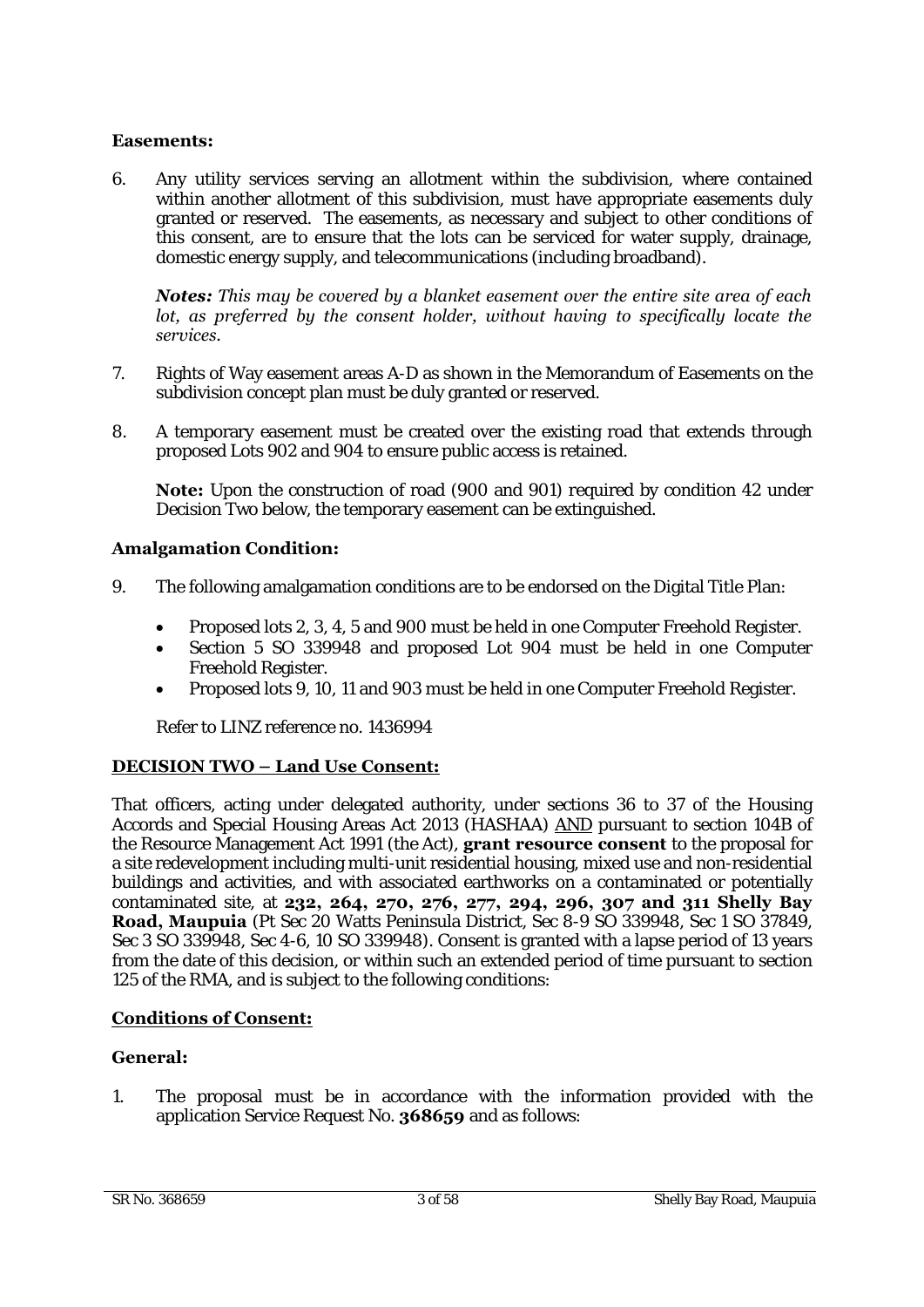The proposal must be in accordance with Plans entitled 'Shelly Bay Masterplan\_Sep 2016' (except where noted) and follow the general principles as set out in the following plans (Shelly Bay Master Plan Revision 9):

- '1.3 Masterplan', pg 4
- '1.4 Overall Design Strategy', pg 5
- '4.1 Development Site Plan', pg 16
- '4.2 Building Types', pg 17
- '4.3 Building Uses', pg 18
- '4.4 Site Bulk and Form North Bay House', pg 19
- '4.4 Site Bulk and Form North Bay Townhouse 1', pg 20
- '4.4 Site Bulk and Form North Bay Apartment 1', pg 21
- '4.4 Site Bulk and Form North Bay Townhouse 2', pg 22
- '4.4 Site Bulk and Form North Bay Apartment 2', pg 23
- '4.4 Site Bulk and Form North Bay Townhouse  $3/4$ ', pg 24
- '4.4 Site Bulk and Form Aged Care', pg 25
- '4.4 Site bulk and Form North Bay Apartment 3', pg 26
- '4.4 Site Bulk and Form North Bay Apartment 3', pg 27
- '4.4 Site Bulk and Form Aged Care', pg 28
- '4.4 Site Bulk and Form Aged Care', pg 29
- '4.4 Site Bulk and Form North Bay Apartment 4', pg 30
- '4.4 Site Bulk and Form North Bay Apartment 5/6', pg 31
- '4.4 Site Bulk and Form Aged Care', pg 32
- '4.4 Site Bulk and Form North Bay Apartment 6 Alternative', pg 33
- '4.4 Site Bulk and Form North Bay Townhouse 4/5 P34
- '4.4 Site Bulk and Form Aged Care', pg 35
- '4.4 Site Bulk and Form North Bay Townhouse 6 Alternative' P36
- '4.4 Site Bulk and Form North Bay Townhouse 7', pg 37
- '4.4 Site Bulk and Form North Bay Apartment 7', pg  $38$
- '4.4 Site Bulk and Form Shelly Bay Wharf Building 1', pg 39
- '4.4 Site Bulk and Form Shelly Bay Wharf Building 2', pg 40
- '4.4 Site Bulk and Form Shelly Bay Wharf Apartment 1', pg 41
- '4.4 Site Bulk and Form Shelly Bay Wharf Building 3', pg 42
- '4.4 Site Bulk and Form Shelly Bay Wharf Building 4', pg 43
- '4.4 Site Bulk and Form Shelly Bay Wharf Building 5', pg 44
- '4.4 Site Bulk and Form Shelly Bay Wharf Building 6', pg 45
- '4.4 Site Bulk and Form Shelly Bay Wharf Building 7', pg 46
- '4.4 Site Bulk and Form Shelly Bay Wharf Building 8', pg 47
- '4.4 Site Bulk and Form Shelly Bay Wharf Building 9', pg 48
- '4.4 Site Bulk and Form Shelly Bay Wharf Building 10', pg 49
- '4.4 Site Bulk and Form Shelly Bay Wharf House 1', pg 50
- '4.4 Site Bulk and Form Shelly Bay Wharf House 2', pg 51
- '4.4 Site Bulk and Form South Bay Building 1', pg 52
- '4.4 Site Bulk and Form South Bay Townhouse  $1/2$ ', pg 53
- '4.4 Site Bulk and Form South Bay Apartment 1/2', pg 54
- '4.4 Site Bulk and Form South Bay Apartment  $1/2$ ', pg 55
- '4.4 Site Bulk and Form South Bay Townhouse 3', pg 56
- '4.4 Site Bulk and Form South Bay Townhouse  $4/5$ ', pg 57
- '4.4 Site Bulk and Form South Bay Apartment 3', pg 58
- '4.4 Site Bulk and Form South Bay Apartment 4', pg 59
- '4.4 Site Bulk and Form South Bay House 11', pg 60
- '4.4 Site Bulk and Form South Bay House 1', pg 61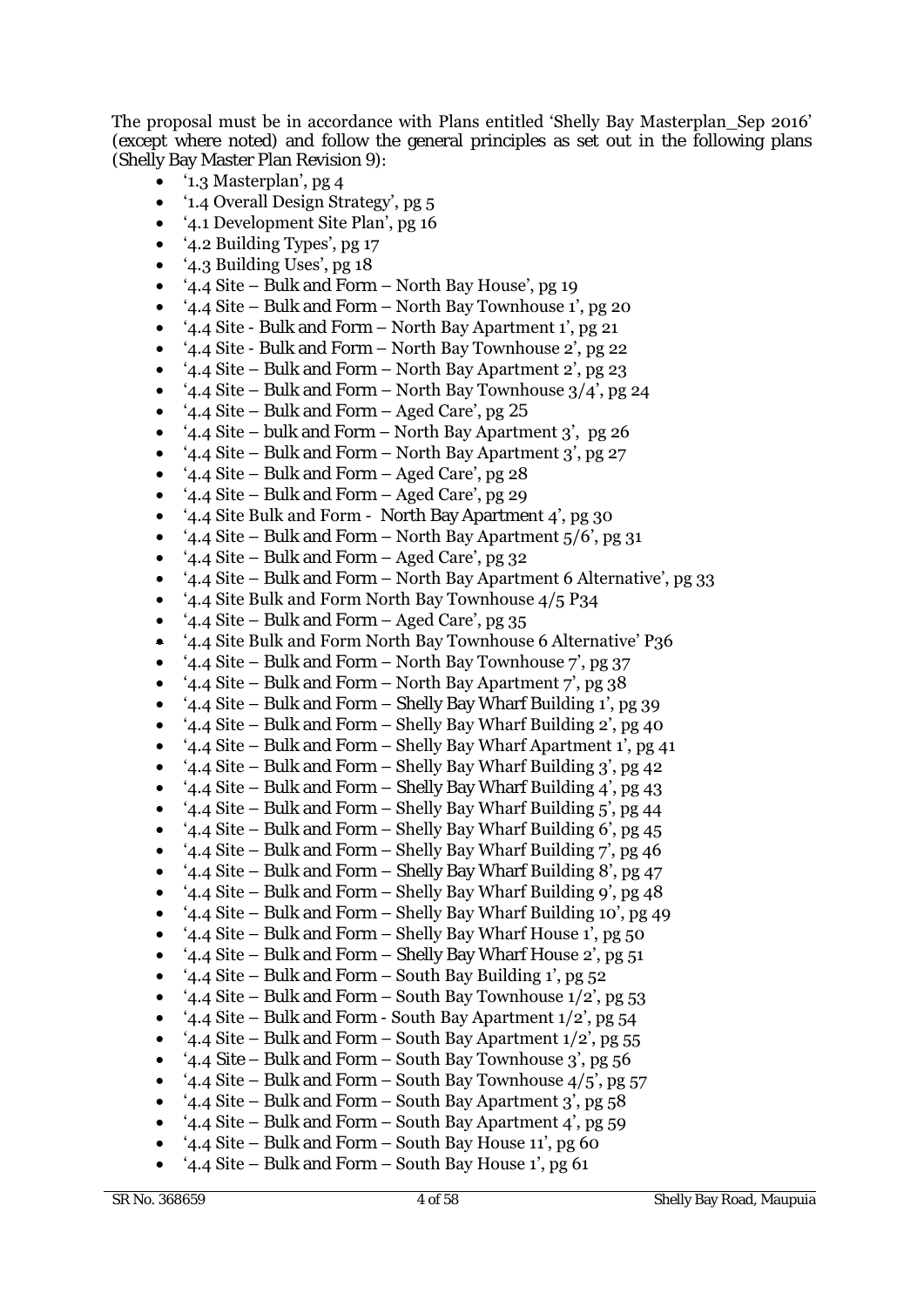- '4.4 Site Bulk and Form South Bay House 2', pg 62
- '4.4 Site Bulk and Form South Bay House 3', pg 63
- '4.4 Site Bulk and Form South Bay House  $4'$ , pg 64
- '4.4 Site Bulk and Form South Bay House  $5'$ , pg 65
- '4.4 Site Bulk and Form South Bay House 6', pg 66
- '4.4 Site Bulk and Form South Bay House 7', pg  $67$
- '4.4 Site Bulk and Form South Bay House 10', pg 68
- '4.4 Site Bulk and Form South Bay House 10', pg 69
- '4.4 Site Bulk and Form South Bay House 8', pg 70
- '4.4 Site Bulk and Form South Bay House  $9'$ , pg  $71$
- '5.1 Site Access and Parking Strategy', pg 74, dated Nov 2016
- '5.2 Streets, Lanes and Mews', pg 75, stamped as being received by Council on 18 January 2016

The proposal must also follow the general principle as set out in the plans by Envelope Engineering all dated 14<sup>th</sup> September 2016, except where noted, including:

- Drawing 1098-01-210, 'Proposed Contour Plan Overall Layout'
- Drawing 1098-01-211, 'Proposed Contour Plan Sheet 1 of 3'
- Drawing 1098-01-212, 'Proposed Contour Plan Sheet 2 of 3'
- Drawing 1098-01-213, 'Proposed Contour Plan Sheet  $3$  of  $3'$
- Drawing 1098-01-220, 'Proposed Cut/Fill Overall Layout'
- Drawing 1098-01-221, 'Proposed Cut/Fill Sheet 1 of 3'
- Drawing 1098-01-222, 'Proposed Cut/Fill Sheet 2 of 3'
- Drawing 1098-01-223, 'Proposed Cut/Fill Sheet 3 of 3'
- Drawing 1098-01-230, 'Proposed Erosion and Sediment Control Plan Overall'
- Drawing 1098-01-231, 'Proposed Erosion and Sediment Control Plan Sheet 1 of 3'
- Drawing 1098-01-232, 'Proposed Erosion and Sediment Control Plan Sheet 2 of  $\mathcal{R}'$
- Drawing 1098-01-233, 'Proposed Erosion and Sediment Control Plan Sheet 3 of  $3'$
- Drawing 1098-01-235, 'Erosion and Sediment Control Details Sheet 1 of 3'
- Drawing 1098-01-236, 'Erosion and Sediment Control Details Sheet 2 of 3'
- Drawing 1098-01-237, 'Erosion and Sediment Control Details Sheet 3 of 3'
- Drawing 1098-01-300, 'Proposed Road Layout Overall Layout'
- Drawing 1098-01-301, 'Proposed Road Layout Sheet 1 of 6'
- Drawing 1098-01-302, 'Proposed Road Layout Sheet 2 of 6'
- Drawing 1098-01-303, 'Proposed Road Layout Sheet 3 of 6'
- Drawing 1098-01-304, 'Proposed Road Layout Sheet 4 of 6'
- Drawing 1098-01-305, 'Proposed Road Layout Sheet 5 of 6'
- Drawing 1098-01-306, 'Proposed Road Layout Sheet 6 of 6', R2, dated 25-10- 2016
- Drawing 1098-01-320, 'Proposed Road Long-Sections Sheet 1 of 4'
- Drawing 1098-01-321, 'Proposed Road Long-Sections Sheet 2of 4'
- Drawing 1098-01-322, 'Proposed Road Long-Sections Sheet 3 of 4'
- Drawing 1098-01-323, 'Proposed Road Long-Sections Sheet 4 of 4'
- Drawing 1098-01-330, 'Proposed Road Typical Cross-Sections Sheet 1 of 2'
- Drawing 1098-01-331, 'Proposed Road Typical Cross-Sections Sheet 2 of 2'
- Drawing 1098-01-350, 'Vehicle Tracking Plans Medium Rigid Truck Sheet 1 of 2', R1, dated 27-10-2016
- Drawing 1098-01-351, 'Vehicle Tracking Plans Medium Rigid Truck Sheet 2 of 2', R1, dated 27-10-2016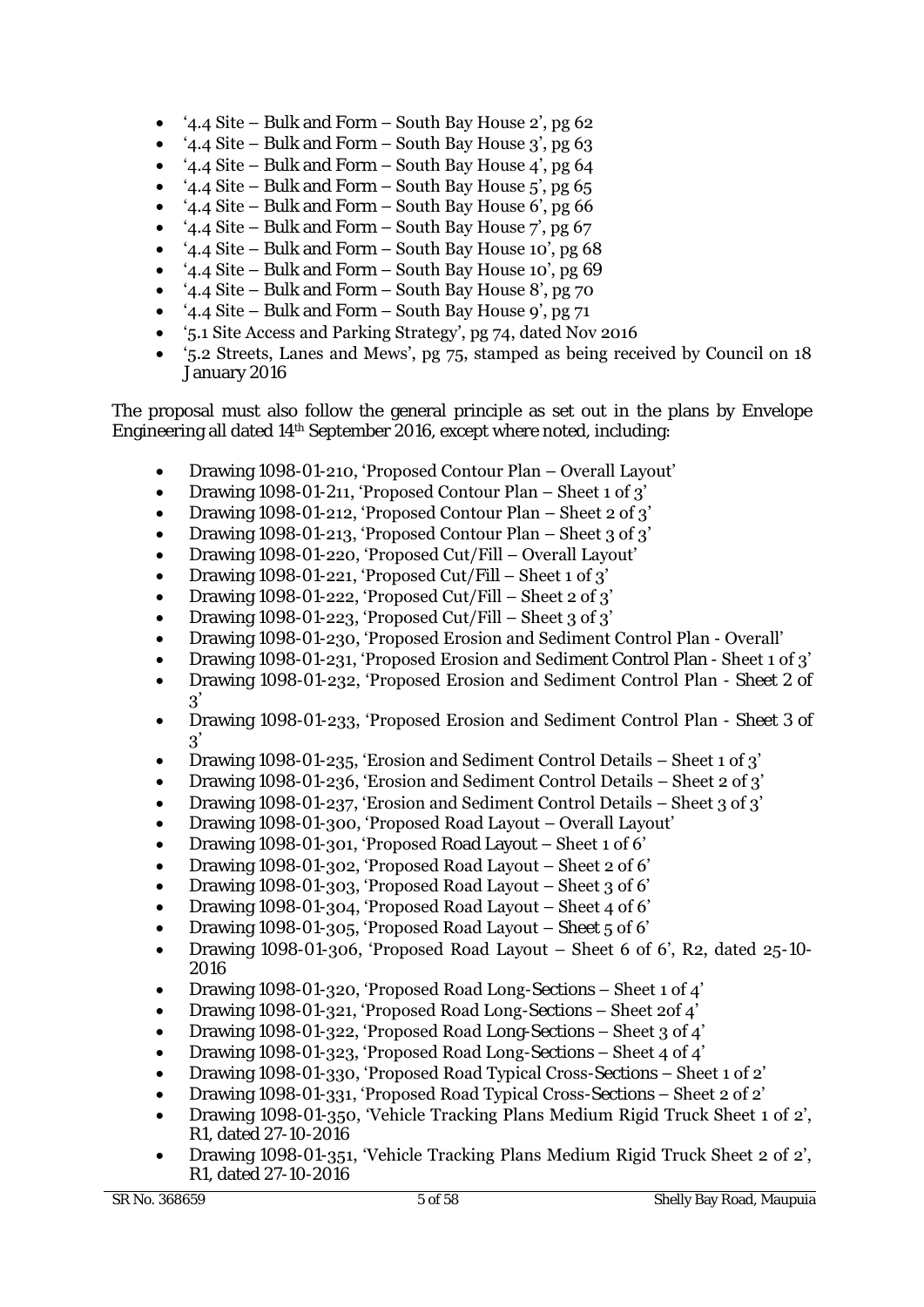- Drawing 1098-01-400, 'Proposed Drainage Layout Plan Overall Layout'
- Drawing 1098-01-401, 'Proposed Drainage Layout Plan Sheet 1 of 6'
- Drawing 1098-01-402, 'Proposed Drainage Layout Plan Sheet 2 of 6'
- Drawing 1098-01-403, 'Proposed Drainage Layout Plan Sheet 3 of 6'
- Drawing 1098-01-404, 'Proposed Drainage Layout Plan Sheet 4 of 6'
- Drawing 1098-01-405, 'Proposed Drainage Layout Plan Sheet 5 of 6'
- Drawing 1098-01-406, 'Proposed Drainage Layout Plan Sheet 6 of 6'
- Drawing 1098-01-410, 'Stormwater Catchment Plan'
- Drawing 1098-01-420, 'Proposed Stormwater Long-Sections Sheet 1 of 5'
- Drawing 1098-01-421, 'Proposed Stormwater Long-Sections Sheet 2 of 5'
- Drawing 1098-01-422, 'Proposed Stormwater Long-Sections Sheet 3 of 5'
- Drawing 1098-01-423, 'Proposed Stormwater Long-Sections Sheet 4 of 5'
- Drawing 1098-01-424, 'Proposed Stormwater Long-Sections Sheet 5 of 5'
- Drawing 1098-01-430, 'Proposed Wastewater Long-Sections  $-$  Sheet 1 of  $5'$
- Drawing 1098-01-431, 'Proposed Wastewater Long-Sections Sheet 2 of 5'
- Drawing 1098-01-432, 'Proposed Wastewater Long-Sections Sheet 3 of 5'
- Drawing 1098-01-433, 'Proposed Wastewater Long-Sections Sheet 4 of 5'
- Drawing 1098-01-434, 'Proposed Wastewater Long-Sections Sheet 5 of 5'
- Drawing 1098-01-500, 'Proposed Water Supply Layout Overall Layout'
- Drawing 1098-01-501, 'Proposed Water Supply Layout Sheet 1 of 6'
- Drawing 1098-01-502, 'Proposed Water Supply Layout Sheet 2 of 6'
- Drawing 1098-01-503, 'Proposed Water Supply Layout Sheet 3 of 6'
- Drawing 1098-01-504, 'Proposed Water Supply Layout Sheet 4 of 6'
- Drawing 1098-01-505, 'Proposed Water Supply Layout Sheet 5 of 6'
- Drawing 1098-01-506, 'Proposed Water Supply Layout Sheet 6 of 6'

# **Construction Timeframe:**

- 2. The development of the site must meet the following construction timeframe:
	- Construction of 50 residential units must occur within 4 years of date of issue of this consent.
	- Construction of 150 residential units must occur within 6 years of date of issue of this consent.
	- Construction of 200 residential units must occur within 8 years of date of issue of this consent.
	- Construction of 250 residential units must occur within 9 years of date of issue of this consent.
	- Construction of 300 residential units must occur within 11 years of date of issue of this consent.
	- Construction of the remaining units must occur within 13 years of date of issue of this consent.

# **Urban Design:**

- 3. Prior to the commencement of construction of any buildings, structures, open spaces, car parking or the relocation and alterations to existing buildings to be retained approved under **condition (1) above**, the consent holder must submit a detailed design proposal to the Council's Compliance Officer (CMO) for certification. The CMO shall liaise with the Council's Urban Design Advisor and Traffic team in certifying any detailed design.
- 4. Prior to submitting the detailed design of the proposal, as required under **condition (3) above**, the consent holder must first submit the detailed design to the Shelly Bay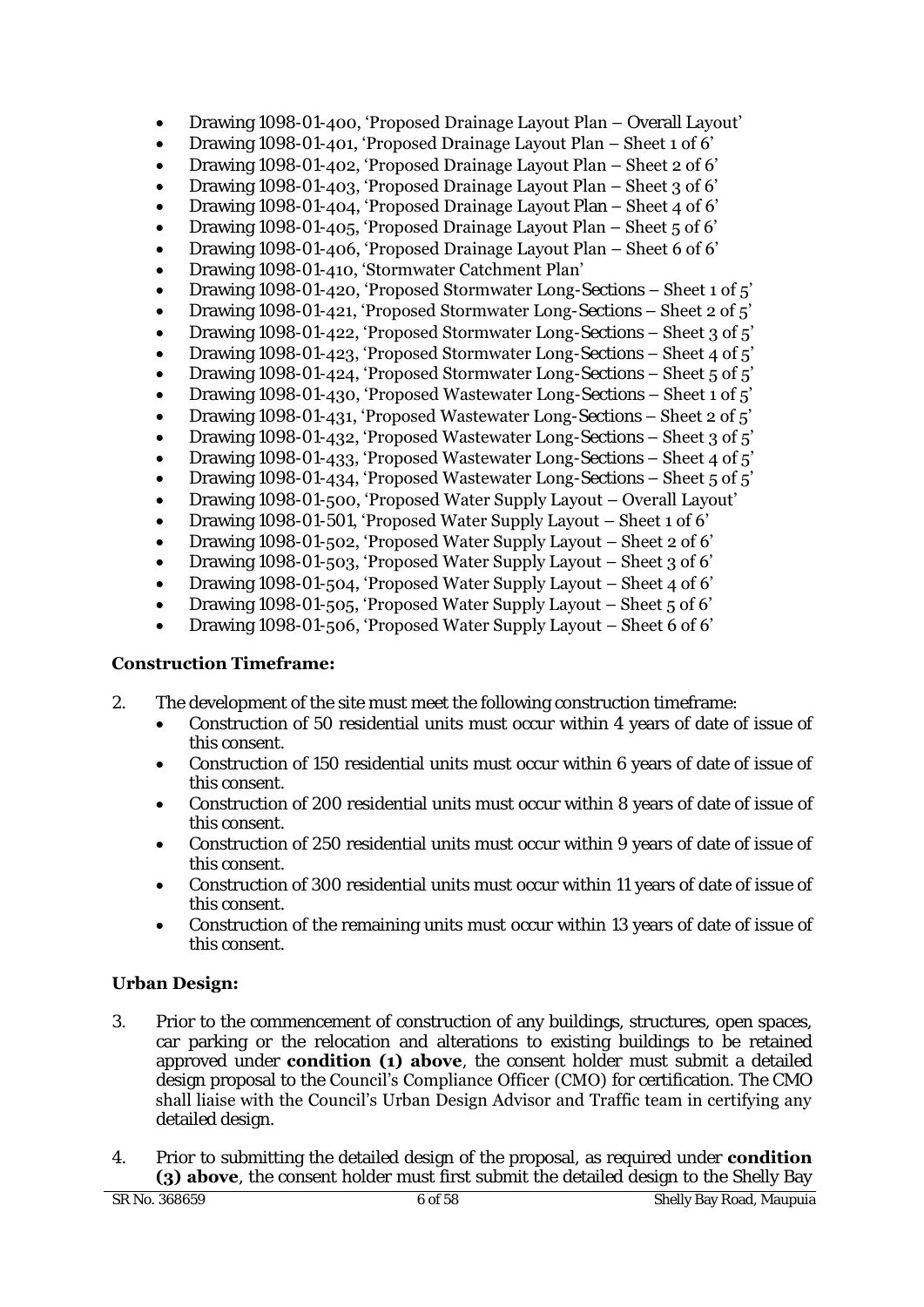Design Panel for its recommendation. The recommendation must then be included with the detailed design proposal submitted to the CMO to satisfy **condition (3) above.** In seeking a recommendation from the Shelly Bay Design Panel the consent holder must demonstrate (through an assessment) that the proposal meets the intent of the consent applicants Shelly Bay Design Guide version 22 dated 19.01.2017.

*Note: The Shelly Bay Design Panel is a panel that will be made up of three architecture/urban design experts to provide advice to the Council officers if the proposal meets the consent applicants Shelly Bay Design Guide.* 

*The Design Panel will be jointly appointed by the consent applicant and the Council, consisting of 1 design panel member appointed by the consent applicant, 1 design panel member appointed by the Council and 1 design panel member jointly appointed by the consent applicant and the Council.* 

*All costs associated with the assessment by the Design Panel shall be borne by the consent holder.* 

# **Earthworks:**

5. A Geotechnical Professional must undertake further site investigations in line with the recommendations made in the geotechnical report by Aurecon Ltd dated the 19 January, 2016 (Reference 60480847). A geotechnical assessment based on the additional site investigations must be submitted to the CMO for comment, at least 10 working days prior to any work commencing.

A 'Geotechnical Professional' is defined as a Chartered Professional Engineer (CPEng) with specialist geotechnical skills and experience in the design and construction of excavation and retaining works on steep slopes and filled ground similar to those proposed and in similar ground conditions.

- 6. A Geotechnical Professional must be engaged for the detailed design and construction phases of the project. The name and the contact details of the Geotechnical Professional must be provided to the CMO, at the time the person is appointed.
- 7. The Geotechnical Professional will monitor the excavation and the construction of the retaining works. He/she will advise on the best methods to ensure:
	- $\bullet$  the stability of the land
	- that the work does not cause damage, or have the potential to cause damage, to neighbouring land or buildings
	- that the design and construction of the temporary and permanent earthworks, retaining structures and drainage, are consistent with the recommendations from both the geotechnical assessments undertaken by Aurecon Ltd dated the 19 January, 2016 (Reference 60480847) and future assessments undertaken as part of **condition (5) above**.

The Consent Holder must follow all the advice of the Geotechnical Professional in a timely manner.

- 8. A suitably experienced Construction Supervisor must be engaged during the detailed construction phase of the project.
- 9. A 'Construction Supervisor' is defined as a person with skills and experience in the construction of excavation and retaining works on steep slopes similar to those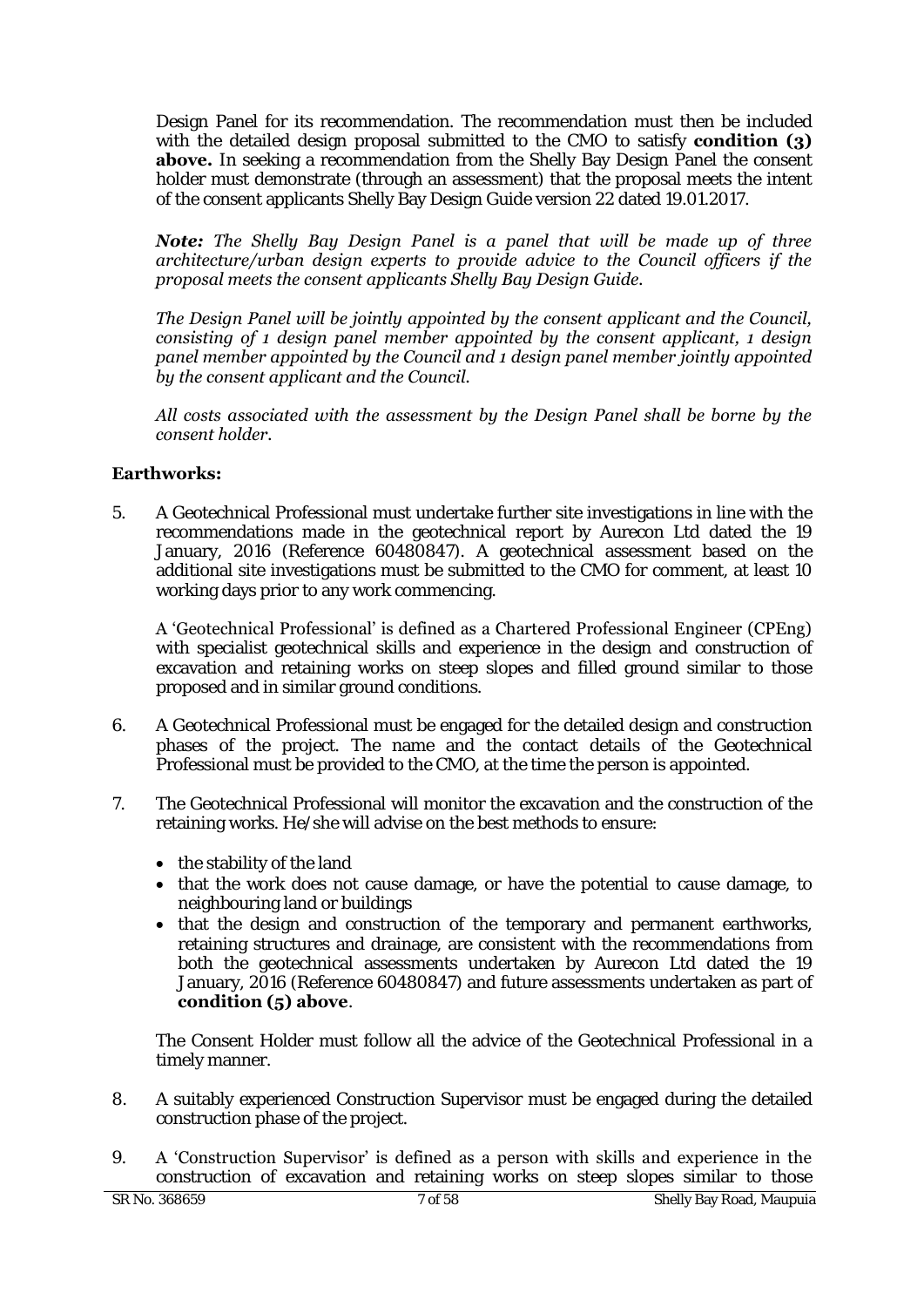proposed and in similar ground conditions. The name and the contact details of the Construction Supervisor must be provided to the CMO, at the time the person is appointed.

- 10. Daily excavation and retaining works construction must be directed by the Construction Supervisor.
- 11. The site must be inspected by the Geotechnical Professional or by an engineer/geologist under the Geotechnical Professional's direction following each increment of excavation and prior to the construction of the structural support to that increment of excavation.
- 12. The Geotechnical Professional must confirm the design of each increment of structural support to the architect/project manager prior to the construction of that increment of structural support.
- 13. A Construction Management Plan (CMP), prepared with involvement from the Geotechnical Professional and Construction Supervisor, must be submitted to the CMO for certification, at least 10 working days prior to any work commencing for each stage of the development.

In granting approval the CMO will consult with the Council's Earthworks Engineer, Traffic team and Transport Asset Performance teams. The officer's certification must be received prior to any work commencing relative to that particular stage.

The CMP must be consistent with both the geotechnical assessments undertaken by Aurecon Ltd dated the 19 January, 2016 (Reference 60480847) and any future geotechnical assessments undertaken as part of **condition (5) above** and will include, but is not limited to, the following:

- Roles and responsibility of key site personnel.
- A contact (mobile) telephone number(s) for the on-site manager, where contact can be made 24 hours a day / 7 days a week.
- A communication and complaints procedure for adjoining property owners/occupiers, passer-by's and the like.
- Hours of work at the site.
- Measures to ensure excavation and retaining structures are constructed incrementally to maintain stability of all the slopes.
- The maximum height increment of excavation before the structural support to that excavation is put in place.
- Other measures to ensure excavations and retaining structures remain stable, including measures to limit the exposure of unretained earthworks at any one time.
- Temporary pedestrian safety measures including directional signage where applicable.
- A limit on the days and hours of work for heavy vehicles. E.g. trucks may be restricted to operate outside commuter traffic peaks and school start and finish times.
- Measures to deal with any collateral damage to vehicles and property
- Any related occupation of the public footpath or carriageway for construction related purposes
- Construction vehicle routes.
- Acknowledgement of sensitive sites along the route e.g schools.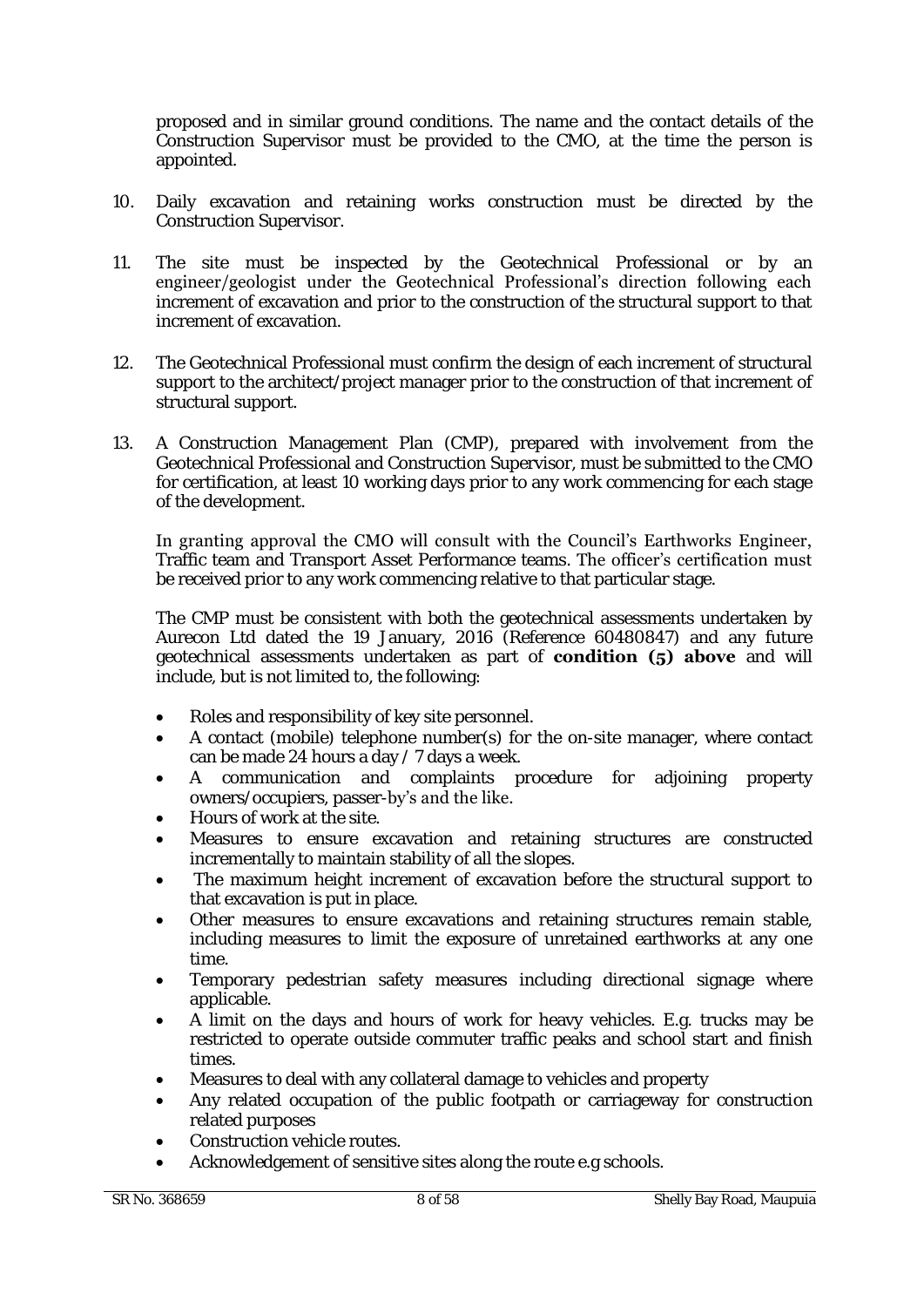Details of the staging of work

Any amendments to the CMP once work starts must be authorised by the Construction Supervisor and the Geotechnical Professional, and certified by the CMO.

14. The CMP must be peer reviewed by the Geotechnical Professional, to ensure that the methodology is in accordance with both the geotechnical assessment undertaken by Aurecon Ltd dated the 19 January, 2016 (Reference 60480847) and any future geotechnical undertaken as part of **condition (5) above**.

The review must be provided to the CMO at least 10 working days prior to any work commencing.

- 15. The earthworks and retaining work must be carried out in accordance with the CMP to the satisfaction of the CMO.
- 16. An Earthworks Management Plan (EMP), with involvement from the Geotechnical Professional and Construction Supervisor, must be submitted to the CMO for certification at least 10 working days prior to any work commencing for each stage of the development.

The CMO will consult with the Council's Earthworks Engineer. The EMP is to be based on the specifications of the Greater Wellington Regional Council's Erosion and Sediment Control Guidelines. The officer's certification must be received prior to any work commencing.

- 17. The EMP must be consistent with both the geotechnical assessments undertaken by Aurecon Ltd dated the 19 January, 2016 (Reference 60480847) and any future geotechnical assessments undertaken as part of **condition (5) above** and will include, but is not limited to, the following:
	- An illustrated plan that records the key features of the EMP
	- Erosion, dust and sediment control measures.
	- Measures to ensure temporary and permanent excavations remain stable, including measures to limit the exposure of unretained earthworks at any one time.
	- Measures to ensure that the discharge of dust created by earthworks, construction and transport activities are suitably controlled to minimise dust hazard or nuisance.
	- Use of diversion bunds/cut off drains as required to minimise stormwater entering the site
	- The type and location of silt fences and/or catch fences
	- The methods for the protection of sumps from sediment infiltration
	- Covering of soil or other material that is stockpiled on the site
	- Covering of soil or other materials transported to, or from, the site
	- Stabilisation of entrance to minimise sediment runoff
	- The methods for managing and monitoring the EMP controls
	- Nomination of a site person responsible for the implementation of the EMP.

Any amendments to the EMP once work starts must be authorised by the Construction Supervisor and the Geotechnical Professional, and certified by the CMO.

18. The EMP must be peer reviewed by the Geotechnical Professional, to ensure that the methodology is in accordance with both the geotechnical assessments undertaken by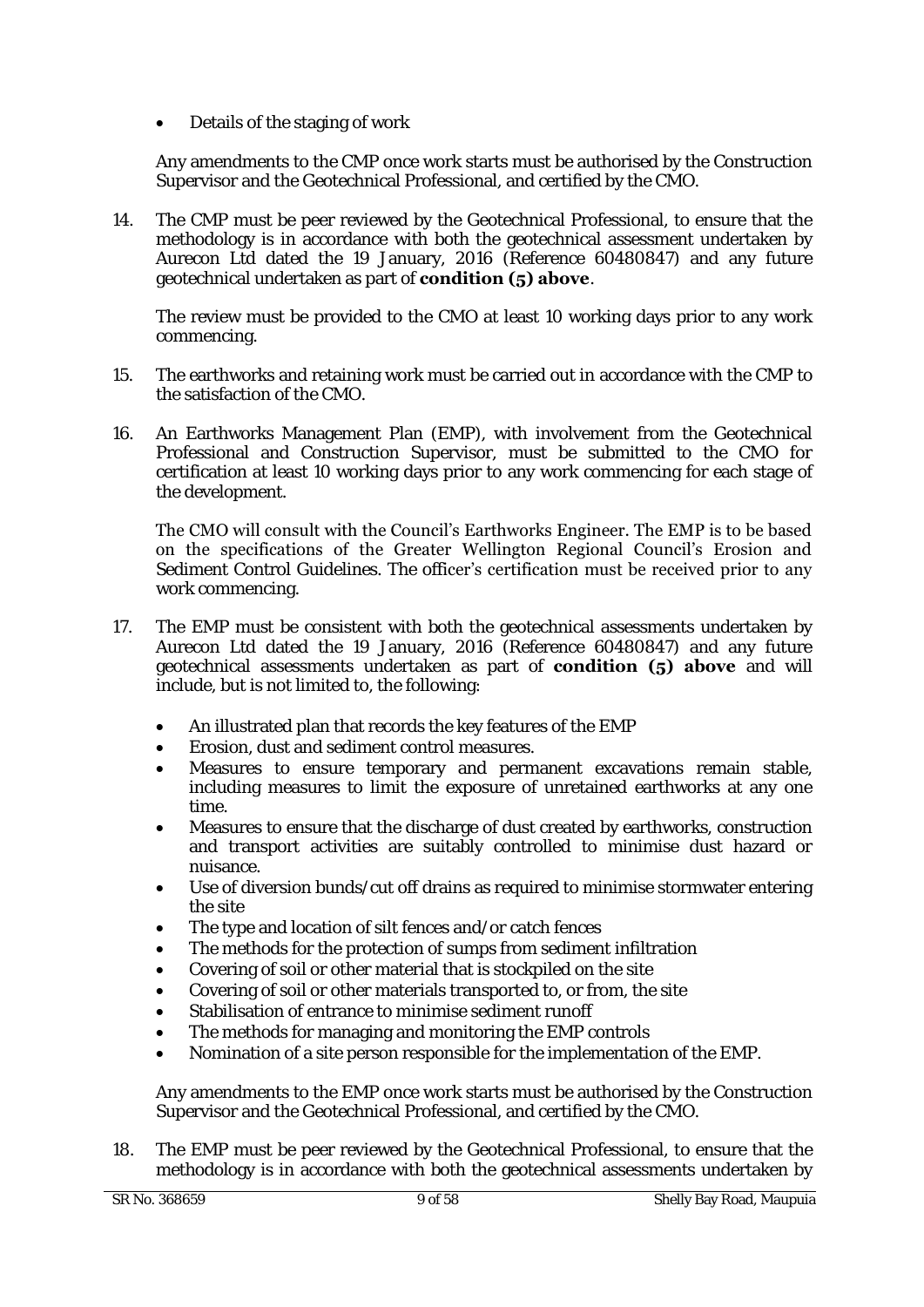Aurecon Ltd dated the 19 January, 2016 (Reference 60480847) and any future geotechnical assessment undertaken as part of **condition (5) above.**

The review must be provided to the CMO at least 10 working days prior to any work commencing.

19. The earthworks and other work must be carried out in accordance with the EMP to the satisfaction of the CMO. The erosion and sediment control measures must not be removed until the site is remediated to the satisfaction of the CMO.

#### *Note: If necessary, the CMO may require changes to the implementation of the EMP, to address any problem that occurs during the work or before the ground surface is stabilised.*

20. A copy of the producer statement 'PS1 - Design' and its accompanying documents for structures/buildings must be provided to the CMO, at the date the Building Consent is applied for.

The PS1 and documents must:

- be from a suitably experienced Chartered Professional Engineer (CPEng)
- show that the engineer has used both the geotechnical assessments undertaken by Aurecon Ltd dated the 19 January, 2016 (Reference 60480847) and any future geotechnical assessment undertaken as part of **condition (5) above** in the design of the structures and buildings.

The purpose of this condition is to make sure the assessment and recommendations of the Geotechnical Professional for the Resource Consent are used by the Structural Engineer for the Building Consent.

- 21. A copy of the producer statement 'PS4 Construction Review' and it's accompanying documents for structures/buildings, prepared for the associated Building Consent process, must be provided to the CMO within one month of the structures/buildings being completed.
- 22. Control measures must be put in place to prevent muddy water flowing, or earth slipping, onto neighbouring properties or the legal road. Sediment, earth or debris must not collect on land beyond the site or enter the Council's storm water system.
- 23. Dust created by earthworks, transport and construction activities must be controlled to minimise nuisance and hazard. The controls must be implemented for the duration of the site works and continue until the site stops producing dust.
- 24. Any earth, rock, vegetation or demolition material that falls on the road, footpath, berm or neighbouring property during work or transport must be cleaned up immediately. The material must not be swept or washed into street channels or storm water inlets, or dumped on the side of the road.
- 25. Earthworks and associated works, including the transport of excavated material from (or to) the site, must only occur within the following hours:
	- Monday to Saturday 7:30 am to 6 pm.
	- Quiet setting up of site (not including running of plant or machinery) may start at 6.30 am.
	- No work is to be carried out on Sundays or public holidays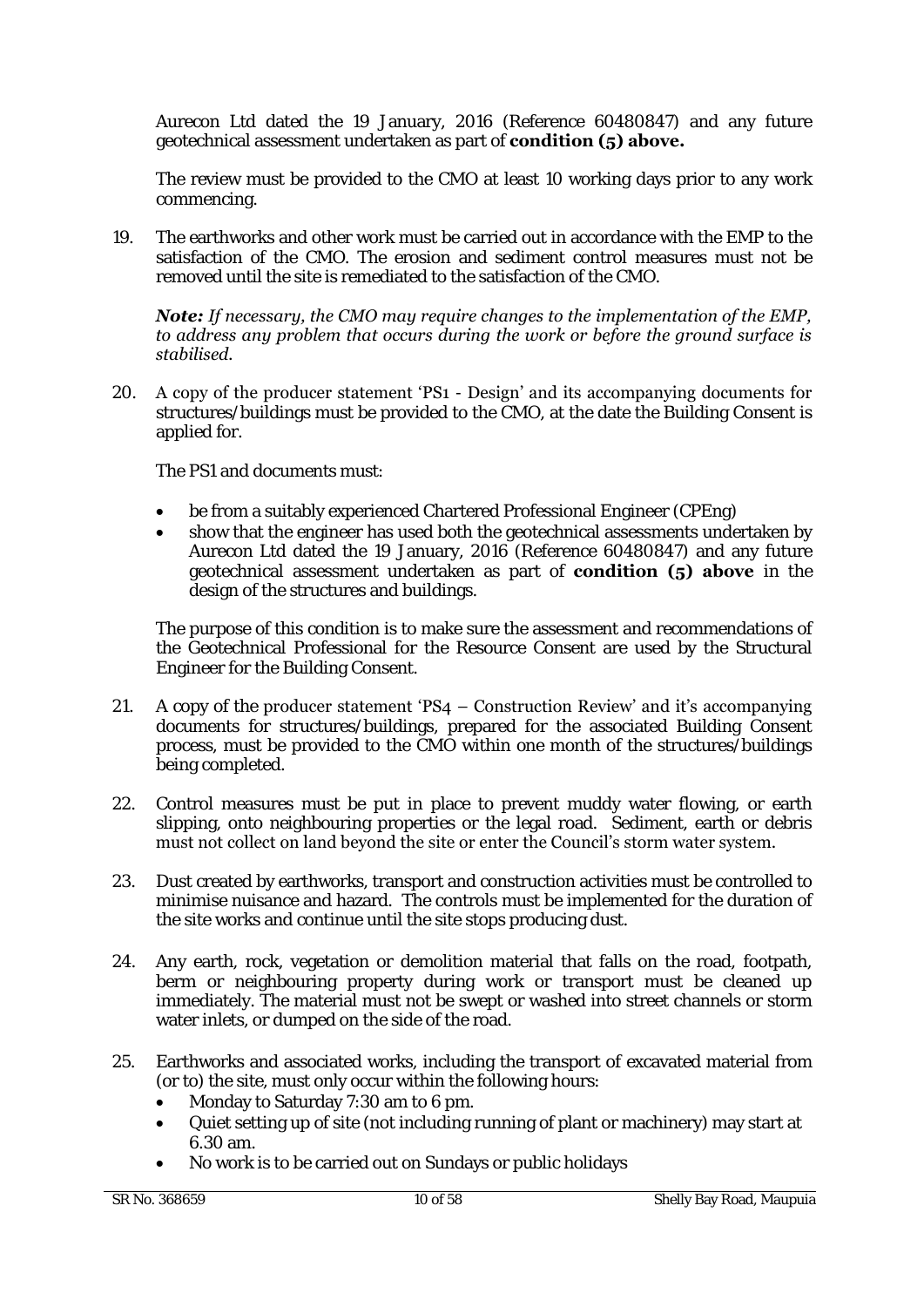*Note: These hours have been selected from Table 2, NZS 6803: 1999 "Acoustics – Construction Noise". The Standard applies in all other respects, including the permitted noise levels in Table 2, and all persons undertaking earthworks and management of the site must adopt the best practical option to control noise to a reasonable level.* 

# **Contamination:**

- 26. Prior to the commencement of any earthworks, a Contaminated Soil Management Plan (CSMP) must be submitted to the CMO for certification. The CSMP should include but not be limited to:
	- Roles and responsibilities and contact details for the parties involved in implementing the Plan, including the identification of a suitably qualified and experienced practitioner (SQEP) to advise on contamination aspects, as required.
	- A process for identifying the presence of contamination during earthworks.
	- Onsite soil management procedures in the event that contaminated soil is encountered including procedures for consulting with the SQEP, and for the protection of workers, the environment, and future users.
	- Requirement for soil testing of gardens and public spaces.
	- Soil disposal locations for contaminated soil.
- 27. The works shall be undertaken in accordance with the certified CSMP.
- 28. Any contaminated soil removed during the works shall be disposed of to a facility authorised to receive it, and the CMO notified of the soil disposal location.
- 29. A Validation Report documenting the implementation of the CSMP shall be provided to the CMO within 2 months of completion of (each stage) of the earthworks. The Validation Report shall:
	- (a) Be prepared in general accordance with Contaminated Site Management Guideline No. 1 Guidelines for Reporting on Contaminated Sites in New Zealand, Ministry for the Environment 2011.
	- (b) Include, but not be limited to:
		- i. A summary of the works undertaken
		- ii. Details of any testing undertaken (either for disposal or for site validation)
		- iii. Copies of disposal documents for contaminated material removed from the site.

# **Accidental Discovery Protocol and Heritage Recording:**

30. If during any site works involving excavation any kōiwi (human skeletal remains), ovenstones, worked stones, middens, charcoal, other Māori cultural material, or any evidence of early European occupation are unearthed, work must cease immediately to enable the project archaeologists to carry out a detailed examination of the area.

*Note: There are recorded archaeological sites in the vicinity of the proposed work. The applicant is advised to contact the Heritage New Zealand for further information. Work affecting archaeological sites is subject to a consent process under the Historic Places Act 1993. If any activity associated with this proposal, such as earthworks, fencing or landscaping, may modify, damage or destroy any archaeological site(s), an authority (consent) from the Heritage New Zealand must be obtained for the work prior to commencement. It is an offence to damage or*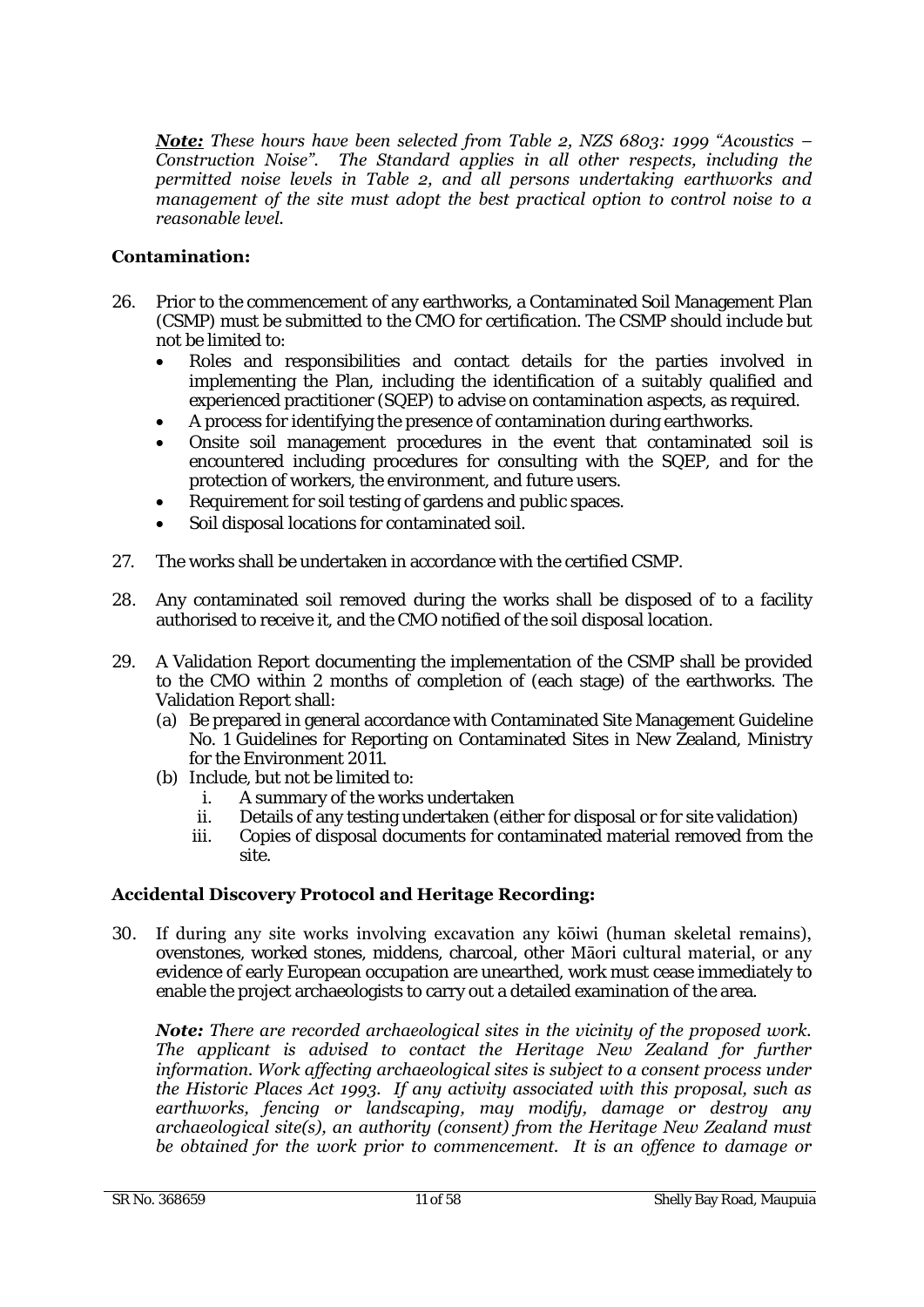### *destroy a site for any purpose without an authority. The Historic Places Act 1993 contains penalties for unauthorised site damage.*

31. The consent holder shall engage a suitably qualified heritage professional to undertake detailed recording on all structures proposed for demolition, removal and relocation. Upon the completion of the demolition, removal and relocation works, all recordings shall be provided to the CMO for their records.

# **Construction Noise:**

- 32. A Construction Noise Management Plan (CNMP) must be submitted to, and certified by, the Compliance Monitoring Officer (CMO) prior to the commencement of works. The CNMP must be implemented for the duration of the site works (including demolition). The CNMP must be amended, where directed by the CMO to address proven deficiencies in its operation. The construction noise management plan shall:
	- i. Be prepared by a suitably qualified acoustic specialist.
	- ii. Specify hours of operation, a description of the main stages of work proposed, the equipment to be used and the predicted noise levels for receivers at sensitive nearby boundaries.
	- iii. Include specific details relating to methods for control of noise associated with construction works. Demonstrate these controls adopt the best practical option to reduce noise to a reasonable level in accordance with section 16 of the Resource Management Act 1991 and at all times be formulated to so as far as practicable, comply with the recommended upper limits for construction noise specified in NZS 6803:1999, Acoustics - Construction Noise when assessed in accordance with this standard.
	- iv. Specify details of complaint handling, communication procedures including notification and any necessary monitoring.

# **Noise Emission Limits Post Construction:**

33. Noise emission levels from activities in Business Areas when measured at or within the boundary of any site to be used for a noise sensitive use or containing a residential building must meet the minimum noise insulation requirements as specified in the District Plan.

# **Transportation:**

- 34. Detailed design plans of the public roading infrastructure to be provided in connection with the Shelly Bay development must be certified by the CMO prior to any works being carried out on the public road. This should include details of all proposed additions and alterations to the public roads including footpaths, kerb and channel, carriageway alterations including stormwater controls, levels and materials. Details on all street lighting, utility services alteration, signage and road markings must comply with Council's requirements. Specific design issues will include:
	- Carriageway width
	- Bus turning area
	- Design of proposed shared spaces
	- Pedestrian crossings

### *Note 1: The CMO will liaise with the Council's Chief Transport Advisor in relation to the certification of the detailed plans submitted.*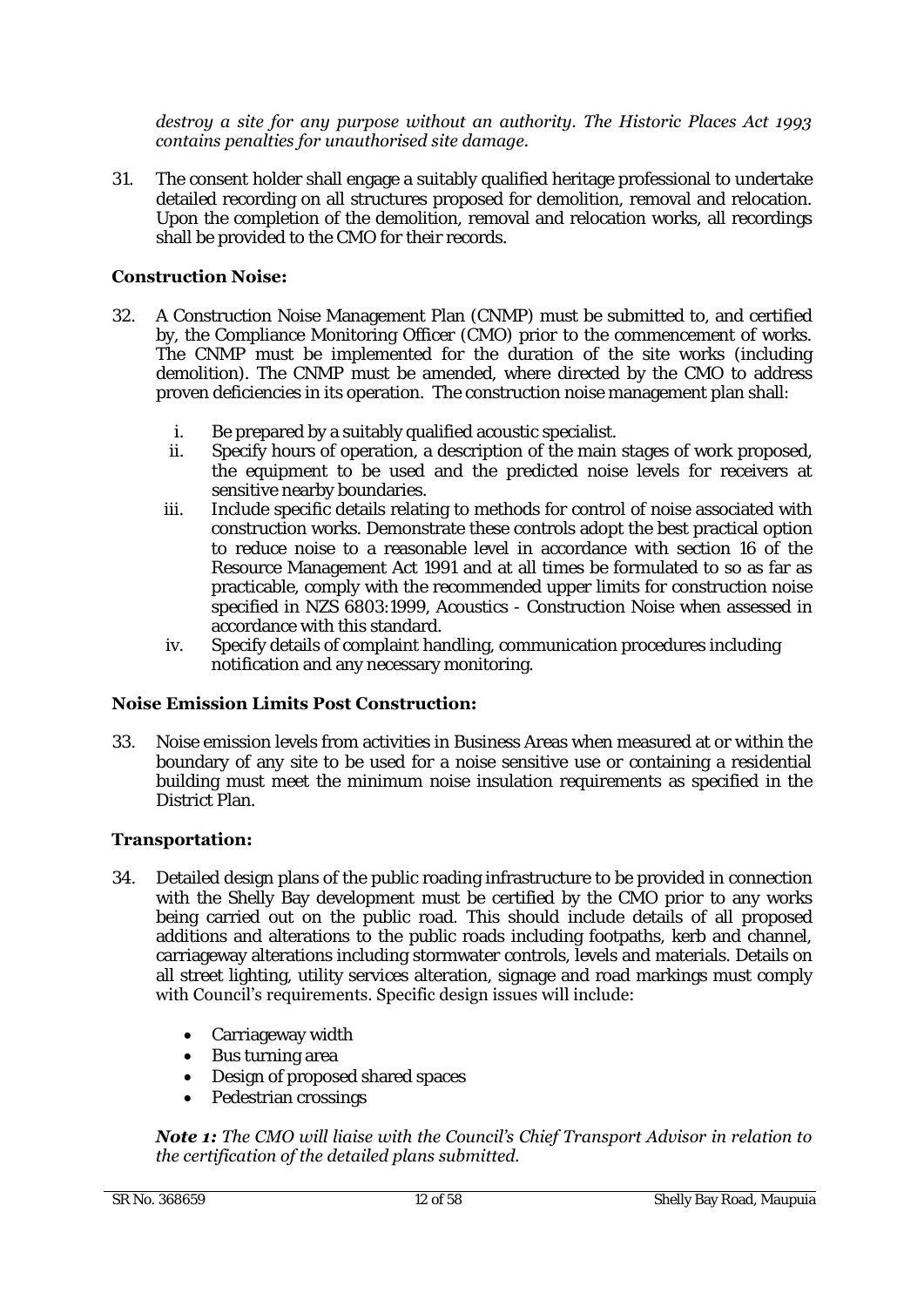*Note 2: Consideration may be given to the use of existing infrastructure if capacity is available and condition sufficient for the construction of residential and commercial buildings/ uses until such time as full infrastructure works are undertaken. Detailed plans, calculations, and specifications of existing infrastructure capacity or proposed interim measures must be provided to the Chief Transport Advisor if the use of existing infrastructure is to be considered.* 

35. Detailed design plans showing all required signs, road markings and details of any traffic/parking restriction which will be required to ensure safe and efficient operation of the public roads and for the management of parking, must be approved by the Council prior to any works being carried out on the public road.

#### *Note 1: The CMO will liaise with the Council's Chief Transport Advisor in relation to the certification of the detailed plans submitted.*

*Note 2: The above requirements in conditions (34) and (35) above, apply to both the roading within the confines of the Shelly Bay development sites and also the proposed improvements to Shelly Bay Road between Shelly Bay and Miramar Avenue, as confirmed within the TDG proposed design for the Miramar Avenue and Shelly Bay intersection submitted with the application.* 

36. A Servicing Management Plan (SMP) for the development shall be prepared and certified by the CMO (in consultation with the Council's Transport Engineer) prior to occupation of any non-residential building, or apartment buildings (containing multiple units) onsite. The Plan shall detail how the delivery of goods, collection of refuse and other routine operational needs of the development will be managed.

Once approved, the consent holder must implement all of its obligations contained in the approved SMP.

- 37. A Staff Travel Plan (STP) for the development shall be prepared and approved by the CMO (in consultation with the Council's Transport Engineer) prior to occupation of any buildings utilised for non-residential purposes. The STP shall detail how employees working at Shelly Bay can travel to and from the site so as to minimise the need for individual workers to use their own transport. The plan should include the extent of staff parking to be provided, together with other transport arrangements to ensure staff can safely and conveniently travel to and from what is a relatively isolated site.
- 38. An independent SIDRA calculation must be carried out prior to commencement of works to certify the resulting level of service and delay results for the intersection of Shelly Bay Road and Miramar Avenue.

# *Note: The Council will commission this work at the consent holder's cost.*

39. The consent holder shall comply with the design, construction and as-built requirements of the Council's Code of Practice for Land Development 2012 (either its current version or replacement document). These are the land development engineering standards for mitigating adverse effects on the environment from earthworks and traffic (roading and street lighting).

Other alternative solutions may be approved for those aspects where the standards of the Code of Practice are unable to be met or can be achieved in a different way.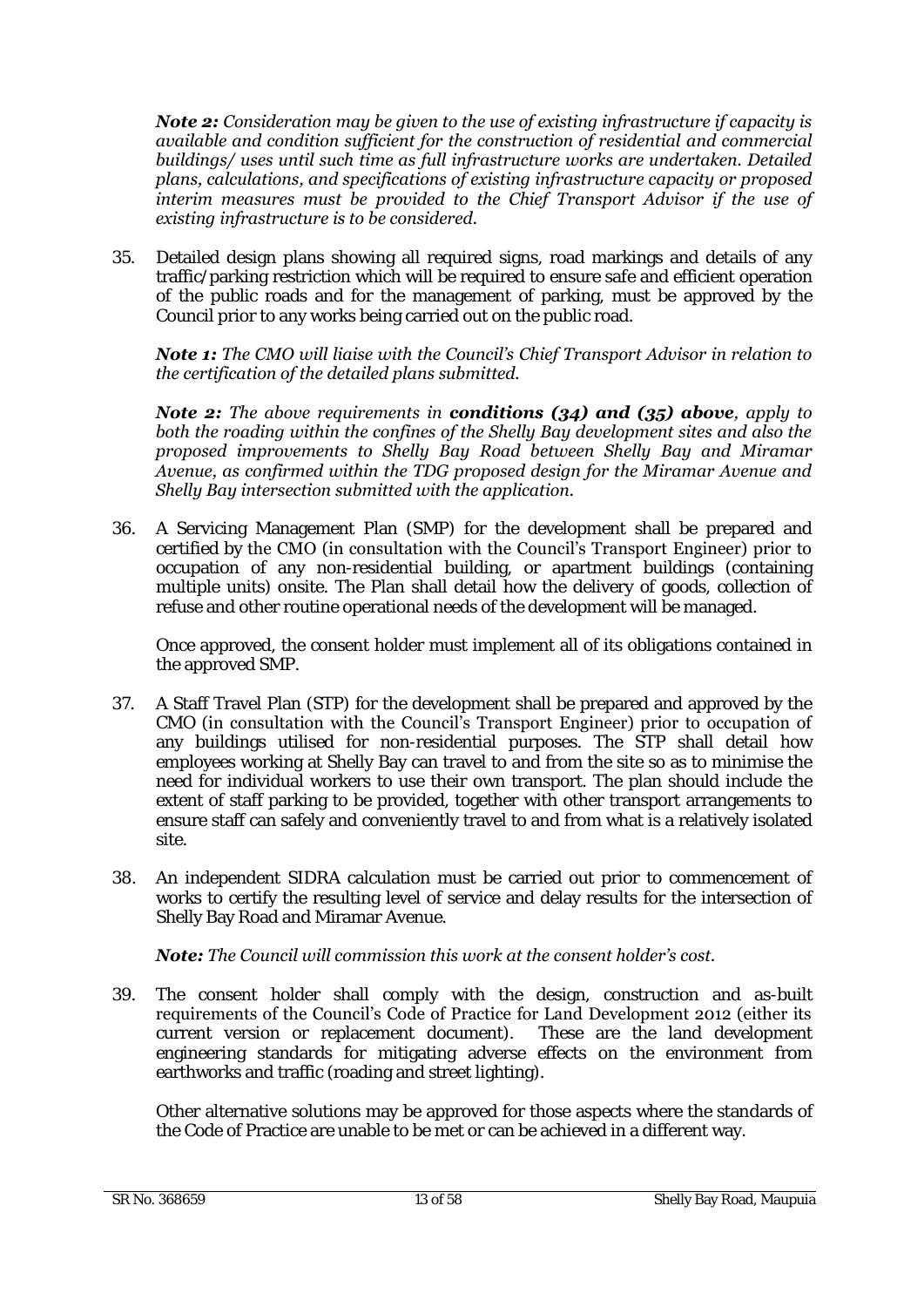- 40. Road construction and street lighting plans must be submitted to the Vehicle Access Engineer and the Street Lighting Engineer (Team Leader -Transport Infrastructure) respectively for approval prior to commencement of any works onsite. The road construction plans submitted to the Vehicle Access Engineer must include details of sumps and their locations.
- 41. As-built plans that meet the requirements of the Code of Practice (A.7 As-built Details and A.8 Certification) for earthworks, roading and vehicle access and street lighting, must be supplied to, and approved by the relevant sections of the Council upon the completion of each stage. These must be certified as being correct by a suitably qualified person.
- 42. The new road to vest (lots 900 and 901 of the subdivision plan approved by Decision One above) must be constructed prior to occupation of any building onsite. All construction shall be completed generally in accordance with the approved construction plans (refer to **condition (40) above**); except for final surfacing works which may be completed under bond or cash deposit.

### *Note: The depth of the AC (Asphaltic Concrete) should be 40mm, water proofing layer (chip seal) should be added between AC and basecourse.*

- 43. The Right of Way areas A to D within both the legal road and the private property must be constructed prior to occupation of any building within that stage. All construction shall be completed generally in accordance with the approved construction plans except for the final surfacing works which may be completed under bond or cash deposit.
- 44. Traffic calming measures like speed limit signs, give-ways signs, stops signs, textural surface changes etc. must be installed on the shared lanes to control the internal traffic flow and exiting vehicle speed near to the public footpath. A final plan showing the traffic control measures and internal traffic circulation must be submitted to the CMO prior to commencement of works on each stage, who will liaise with the Council's Transport Engineer, for certification.

Once approved, all traffic calming measures detailed within the approved plan must be installed prior to the use of any internal road upon which it relates.

- 45. Vehicle crossings which service more than 6 household units or any commercial vehicle crossing must be constructed as heavy vehicle crossings.
- 46. Any household unit constructed must be allocated at least one District Plan complying carpark with the exemption of the aged care facility which will require an approved carparking assessment and plan completed by a suitably qualified traffic engineer, and certified by the CMO who will liaise with the Council's Transport Engineer.

# **Services:**

47. The consent holder shall comply with the design, construction and as-built requirements of the Wellington City Council Code of Practice for Land Development. These are the land development engineering standards for mitigating adverse effects on the environment from earthworks, traffic (roading and vehicle access), wastewater and stormwater drainage, water supply and utility structures.

Other alternative solutions may be approved for those aspects where the standards of the Code of Practice are unable to be met or can be achieved in a different way.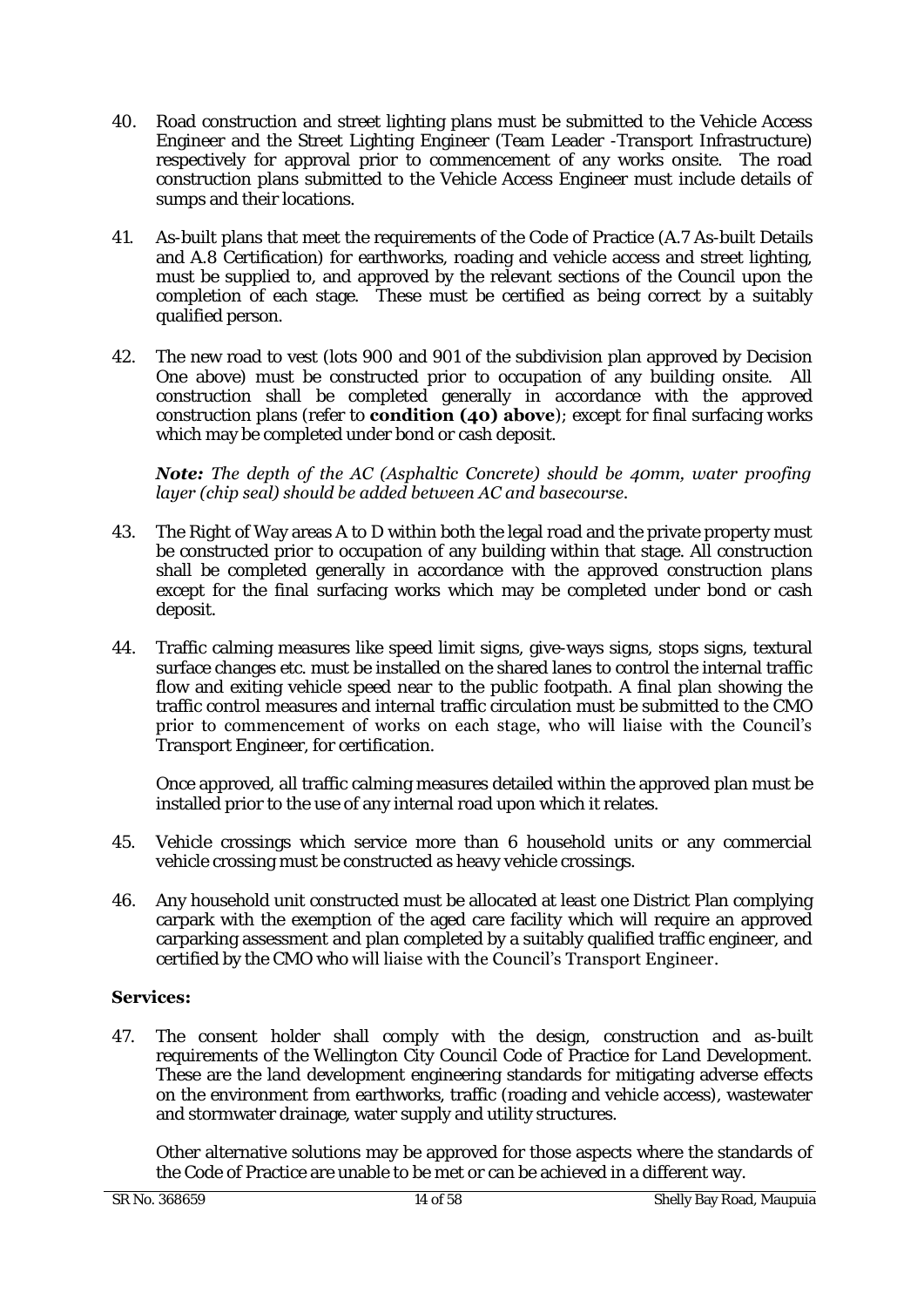- 48. Prior to commencing any engineering work onsite in relation to water supply, stormwater and wastewater drainage, the consent holder must provide for the approval of the Wellington Water Land Development Team all relevant;
	- engineering plans;
	- specifications;
	- design and construction documentation.

*Note: Consideration may be given to the use of existing infrastructure if capacity is available and condition sufficient for the construction of residential buildings until such time as full infrastructure works are undertaken. Detailed plans, calculations, and specifications of existing infrastructure capacity must be provided to Wellington Water if the use of existing infrastructure is to be considered.* 

- 49. All construction work approved under **condition (48) above** and in conjunction with construction plan requirements of this resource consent must be carried out in accordance with the approved plans.
- 50. At the conclusion of the engineering works, 'as-built' plans must be supplied to and approved by the Council, that meet the requirements of the Code of Practice for Land Development (A.7 As-built Details) for earthworks, roading and vehicle access and the Wellington City Council Interim Asbuilt Specification for wastewater, stormwater drainage, and water supply. These must be certified as having been constructed in accordance with the approved plans by a suitably qualified person.

# **Stormwater Connections:**

51. The development must be provided with stormwater connections in accordance with the specifications of the Wellington City Council Code of Practice for Land Development; at locations approved by the Wellington Water Land Development Team.

*Note 1: The Wellington City Council Code of Practice for Land Development – Regional Standard for Water Services, requires that each proposed buildings on a lot shall be serviced by a separate connection to the public network at a location approved by council; Wellington Water Land Development Team. This will be a prerequisite requirement for any future subdivision(s) of the development.* 

*Note 2: Consideration may be given to the use of existing infrastructure if capacity is available and condition sufficient for the construction of residential buildings until such time as full infrastructure works are undertaken. Detailed plans, calculations, and specifications of existing infrastructure capacity must be provided to Wellington Water if the use of existing infrastructure is to be considered.* 

# **Public Stormwater Networks:**

52. The development of this site will require the public gravity stormwater network to be extended to serve the proposed development.

Construction plans of the proposed Public Drainage work must be submitted to the Wellington Water Land Development team for approval, and all work is to be carried out in accordance with the approved plans, the Wellington City Council Code of Practice for Land Development, Regional Standard for Water Services, and Regional Specification for Water Services. At the conclusion of the Public Drainage work an asbuilt drawing, which conforms to the Wellington City Council Interim As-built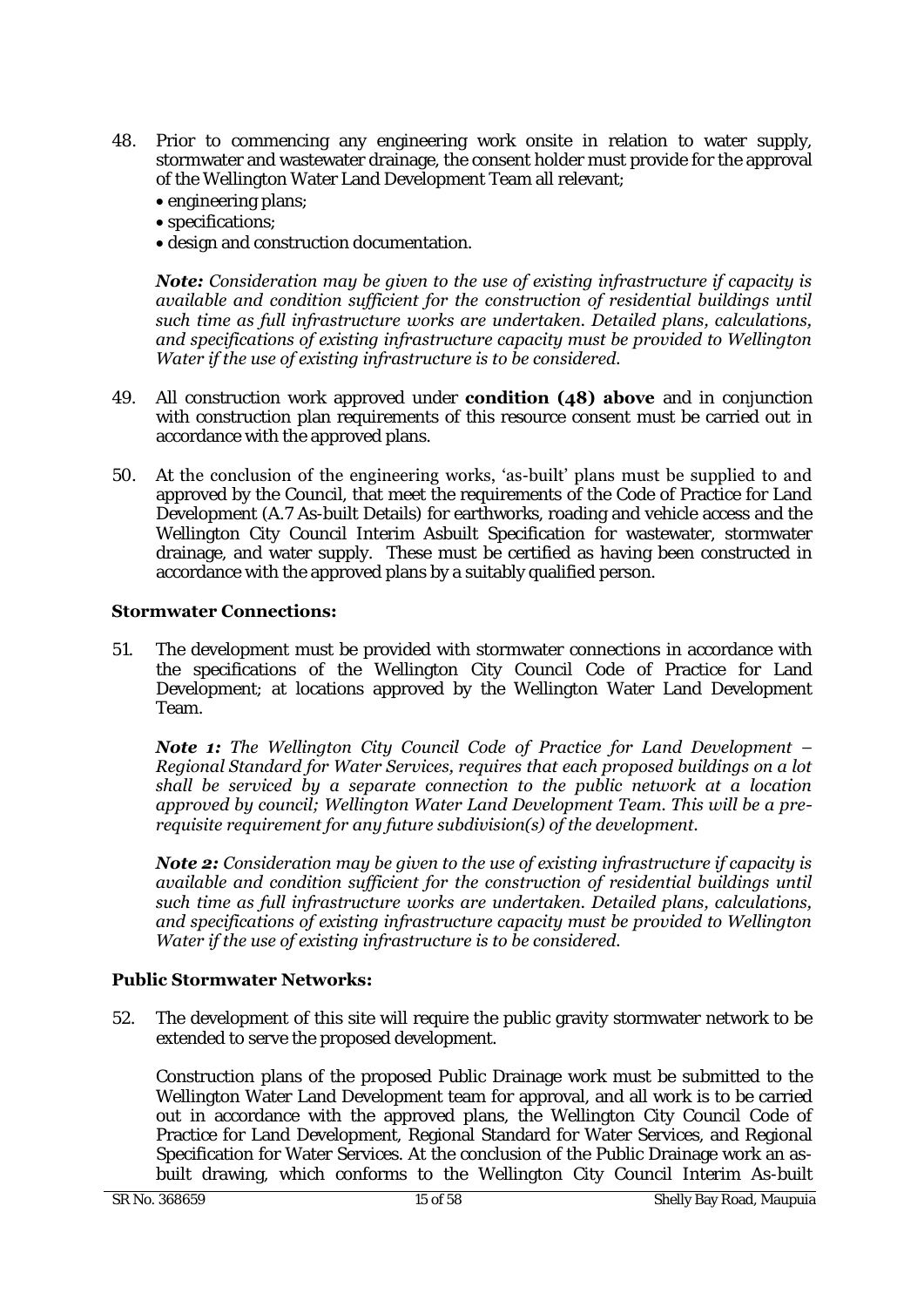Specification, is to be presented for approval. These must be certified as being correct by a suitably qualified person.

*Note 1: The extension of the public gravity stormwater network should take into account the overall level of development proposed for the site to ensure that there is sufficient capacity.* 

*Note 2: Scheme and other indicative layout plans submitted as part of the application will be taken by Council as being for information purposes only. These plans will not be used for granting approval. Approvals will only be given on detailed construction plans.* 

*Note 3: Any alterations or additions to the existing public stormwater network must be carried out under a Public Drainage Permit (as distinct from a Building Consent) to be issued by the Wellington Water Land Development team and fees paid. All Public Drainage work must be carried out by a suitably experienced Registered Drainlayer; who is employed by a contractor who has an approved Health and Safety Plan and Public Liability Insurance.*

*Note 4: The Public Drainage Permit application must now also include a copy of the Safety in Design documentation generated in response to the legal requirements under the Health and Safety at Work Act (2015) section 39.* 

*Note 5: The Public Drainage Permit holder is to submit a compliant as-built drawing to the Wellington Water Senior Drainage Inspector and arrange for a final inspection to be carried out within 1 month of completion of the main drainage works and/or before vesting of assets.* 

*Note 6: Preliminary discussions with Greater Wellington Regional Council have found that any changes to stormwater outfalls, or creation of new outfalls, will not be approved with the current level of stormwater treatment proposed.* 

*Note 7: Consideration may be given to the use of existing infrastructure if capacity is available and condition sufficient for the construction of residential buildings until such time as full infrastructure works are undertaken. Detailed plans, calculations, and specifications of existing infrastructure capacity must be provided to Wellington Water if the use of existing infrastructure is to be considered.* 

- 53. The consent holder must assess the ability of the existing public stormwater outfall to accommodate any proposed increase in stormwater runoff associated with the development and provide documentation to Wellington Water Limited for certification.
- 54. The consent holder must implement any works required to upgrade the existing outfall to accommodate any increase in stormwater runoff associated with any development (if required).

# **Stormwater Quality:**

55. To mitigate stormwater contamination, the use of building or roofing materials that can leach contaminants such as lead, copper and zinc will require a stormwater treatment solution to be implemented prior to the construction of any building containing these materials. The proposed treatment system must be certified by the Council's Monitoring Officer prior to its installation.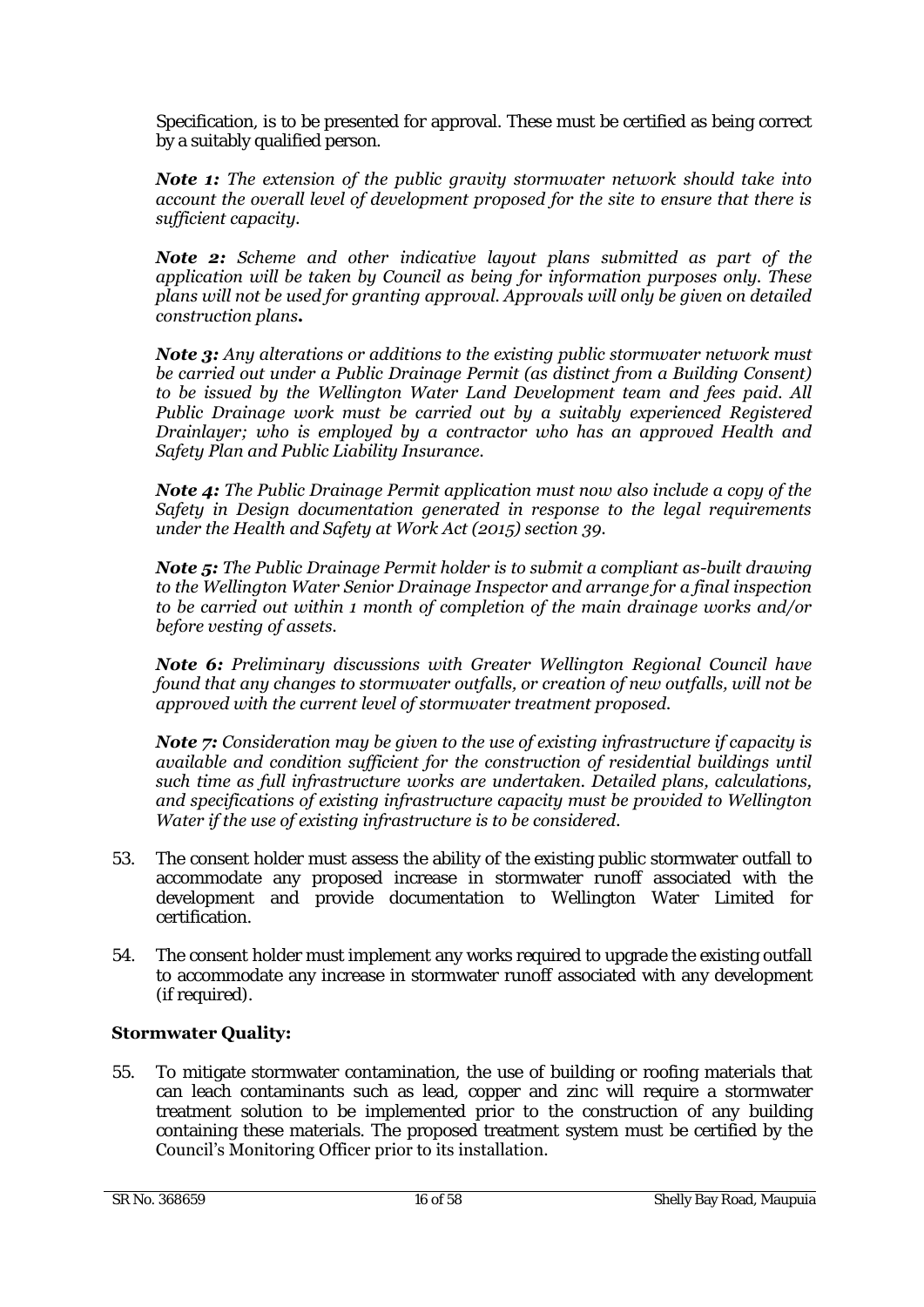# **Wastewater Connections:**

55. The development must be provided with wastewater connections in accordance with the specifications of the Wellington City Council Code of Practice for Land Development; at locations approved by the Wellington Water Land Development Team.

**Note 1:** *The Wellington City Council Code of Practice for Land Development – Regional Standard for Water Services, requires that each proposed dwelling on a lot shall be serviced by a separate connection to the public network at a location approved by council; Wellington Water Land Development Team. Accordingly, in order to ensure that there will be sufficient capacity to serve the development, the connections should be appropriately sized. Connections which meet the Wellington City Council Code of Practice for Land Development specifications will be a prerequisite requirement for any future subdivision(s) of the development.* 

*Note 2: Consideration may be given to the use of existing infrastructure if capacity is available and condition sufficient for the construction of residential buildings until such time as full infrastructure works are undertaken. Detailed plans, calculations, and specifications of existing infrastructure capacity must be provided to Wellington Water if the use of existing infrastructure is to be considered.* 

# **Public Wastewater:**

56. The development of this site will require the public gravity wastewater network to be replaced to serve the proposed lots.

Construction plans of the proposed Public Drainage work must be submitted to the Wellington Water Land Development team for approval, and all work is to be carried out in accordance with the approved plans, the Wellington City Council Code of Practice for Land Development, Regional Standard for Water Services, and Regional Specification for Water Services. At the conclusion of the Public Drainage work an asbuilt drawing, which conforms to the Wellington City Council Interim As-built Specification, is to be presented for approval. These must be certified as being correct by a suitably qualified person.

*Note 1: The replacement of the public gravity wastewater network should take into account the level of development proposed to ensure that there is sufficient capacity.* 

*Note 2: Scheme and other indicative layout plans submitted as part of the application will be taken by Council as being for information purposes only. These plans will not be used for granting approval. Approvals will only be given on detailed construction plans.* 

*Note 3: The replacement of the wastewater network will require a new pump station and the associated rising main discharging into the Wellington City pump station at Salek Street. This pump station and rising main will be vested to Wellington City Council. Sizing and design of this pump station and rising main will require input and approval at all stages form Wellington Water.* 

*Note 4: Any alterations or additions to the existing public wastewater network must be carried out under a Public Drainage Permit (as distinct from a Building Consent) to be issued by the Wellington Water Land Development team and fees paid. All Public Drainage work must be carried out by a suitable experienced Registered*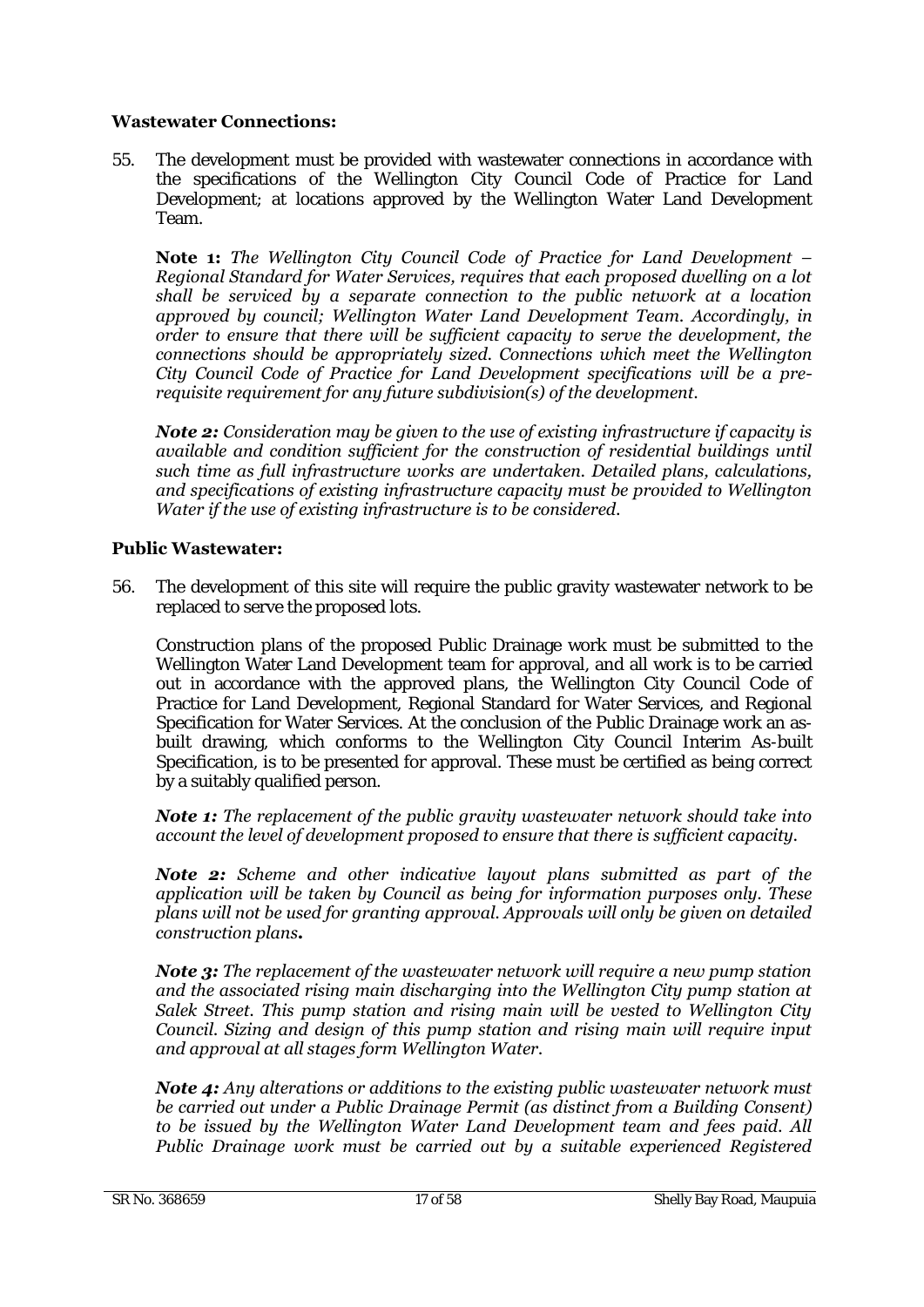*Drainlayer; who is employed by a contractor who has an approved Health and Safety Plan and Public Liability Insurance.* 

*Note 5: The Public Drainage Permit application must now also include a copy of the Safety in Design documentation generated in response to the legal requirements under the Health and Safety at Work Act (2015) section 39.* 

*Note 6: The Public Drainage Permit holder is to submit a compliant as-built drawing to the Wellington Water Senior Drainage Inspector and arrange for a final inspection to be carried out within 1 month of completion of the main drainage works and/or before vesting of assets.* 

*Note 7: Consideration may be given to the use of existing infrastructure if capacity is available and condition sufficient for the construction of residential buildings until such time as full infrastructure works are undertaken. Detailed plans, calculations, and specifications of existing infrastructure capacity must be provided to Wellington Water if the use of existing infrastructure is to be considered.* 

# **Water Supply:**

- 57. The development must be provided with water supply which meets the specifications of the Wellington City Council Code of Practice for Land Development; at locations approved by the Wellington Water Land Development Team.
- 58. Unless an alternative proposal is approved, a new reservoir, water supply pipe work and associated infrastructure works will be required. This will include the removal of existing reservoir and pipe as required. The reservoir and pump station proposal shall be in accordance with the Council's reservoir and pump station rationalisation policy.

Calculations are to be provided to confirm that there is sufficient pressure and flow for the development to meet the Code of Practice for Land Development requirements. Upgrading of the existing water infrastructure may be required if the Code's requirements cannot be achieved or if the proposal will have a detrimental effect on existing users. All calculations and designs, including structural elements related to water supply, must be endorsed by an appropriately qualified chartered engineer and submitted with a design statement.

The design statement shall include the following statement: "The design of the water mains and services complies with the Wellington City Council Code of Practice for Land Development and current Wellington City Council Water Supply Specification".

A separate completion certificate is required to cover the construction of the works and shall be submitted with the as-built drawings. The completion certificate shall be signed by a suitably qualified professional and shall certify that the construction work pertaining to the water supply infrastructure has been carried out in accordance with the consent conditions. The developer shall have new hydrants tested for compliance against SNZ PAS 4509:2008 and the certified results submitted with the completion certificate.

*Note 1: Scheme and other indicative layout plans submitted as part of the application will be taken by Council as being for information purposes only. These plans will not be used for granting approval. Approvals will only be given on detailed construction plans.*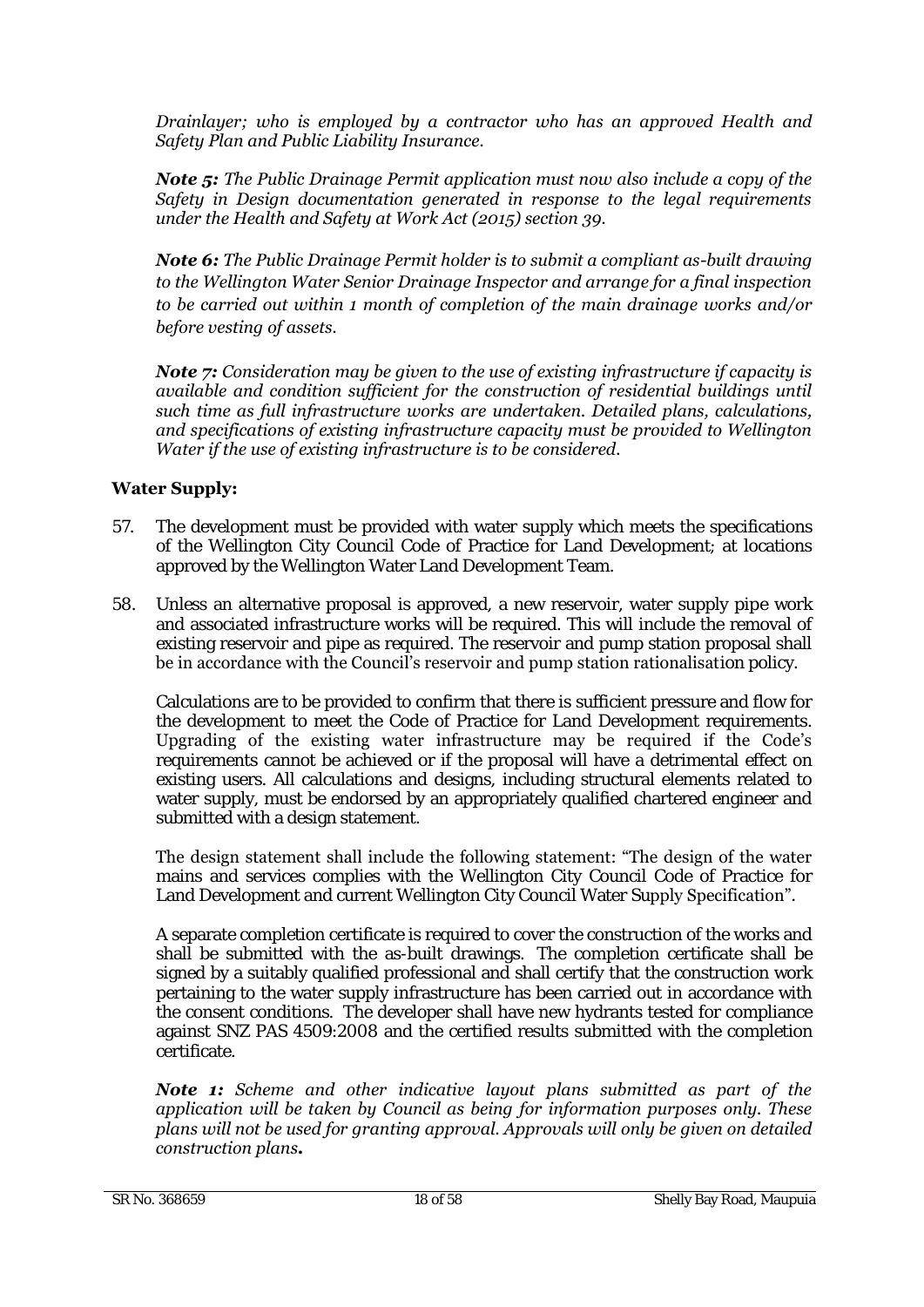*Note 2: Consideration may be given to the use of existing infrastructure if capacity is available and condition sufficient for the construction of residential buildings until such time as full infrastructure works are undertaken. Detailed plans, calculations, and specifications of existing infrastructure capacity must be provided to Wellington Water if the use of existing infrastructure is to be considered.* 

# **Landscaping:**

- 59. Prior to commencement of works a pre-construction meeting must be held with the construction manager, consulting arborist, monitoring arborist and a Council arboriculture representative. At the meeting, the construction manager must agree with the consulting arborist, monitoring arborist and Council arboriculture representative:
	- The methodology and timing of the works
	- Site access and areas for manoeuvring vehicles and machinery
	- Areas for storing and/or stockpiling materials, spoil and equipment
	- The care needed when working around trees
	- The conditions of the resource consent

#### The construction manager must read and sign the Wellington City Council's Working around Trees Guidelines.

60. A Landscape Plan for the North Point and South Point based on the indicative list in Section 7.2 Plant Strategy, must be submitted to, and certified by the CMO prior to works being undertaken within those areas. The Landscape Plan must show a scale; the individual location and species (with both scientific and common names); PB size of proposed plants; and details of plants to be removed or pruned.

Once certified the landscaping must be completed by the consent holder within 3 months of completion of construction within that area to which it relates. The plantings must be monitored for 18 months from time of planting in order to allow for plant establishment to the satisfaction of the CMO.

61. The new Specimen tree selection and planting strategy shown in Section 7.2 Planting Strategy- Indicative Tree: Streets, Park & Mews must be implemented within 3 months of completion of construction within that area to which it relates. In addition to that required by **condition (72) below**, the plantings must be monitored for 18 months from time of planting in order to allow for plant establishment to the satisfaction of the CMO.

#### *Note: The species Myoporum (Ngaio) is preferred over Ulmus parvifolia (Chinese Elm) due to its ability to tolerate the conditions.*

- 62. A final planting plan including a planting schedule and specification must be submitted to the CMO for certification, relating to Open Space Areas, prior to any site works commencing.
- 63. A landscape plan showing mitigation planting details along the escarpment (rear of apartment blocks) must be provided to the CMO for certification, prior to earthworks commencing. The plan must detail plant schedules and specification for planting.
- 64. A mix of species of similar form must be included in the private trees to increase species diversity.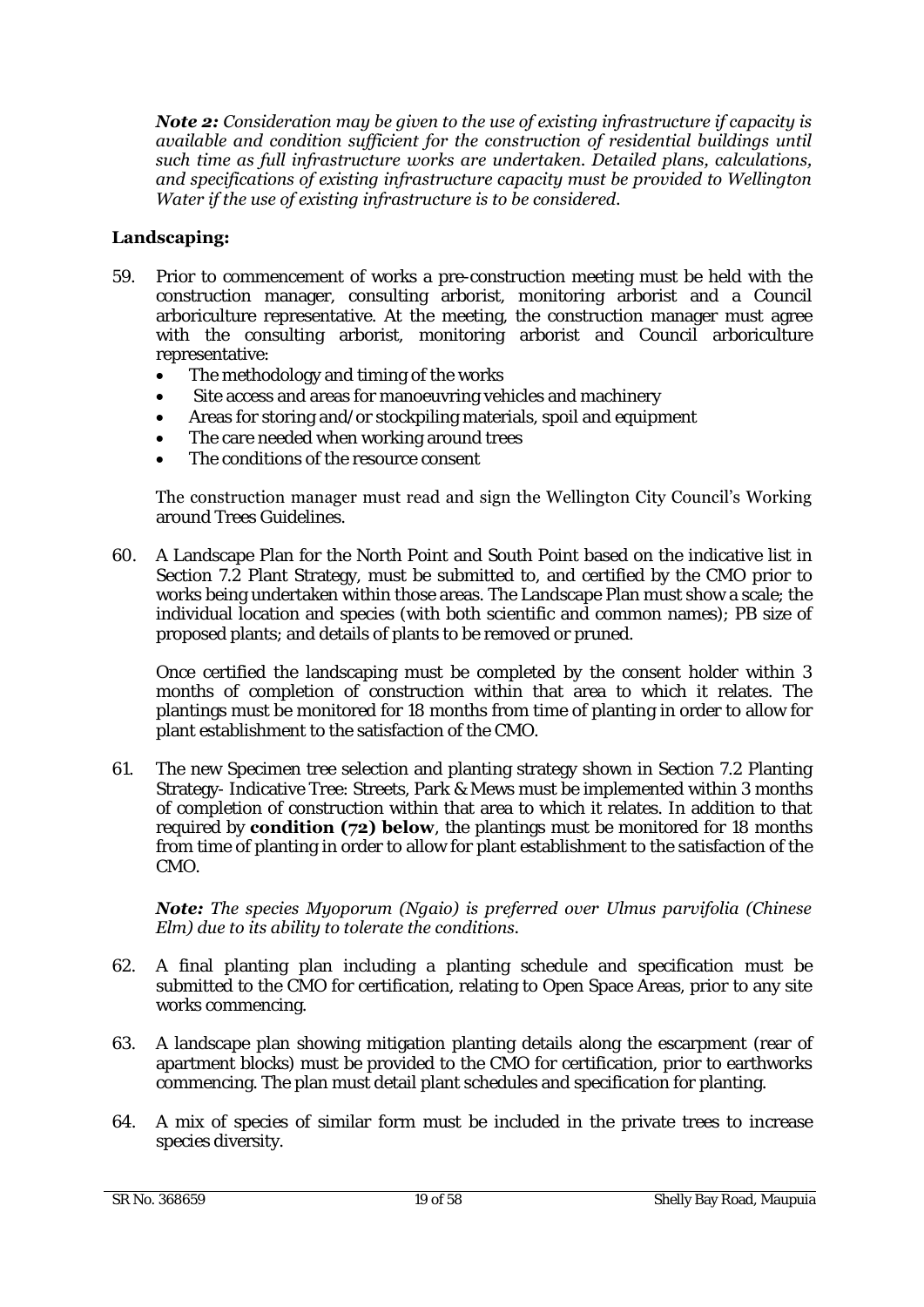#### *Note: Myoporum laetum (Ngaio) should be considered as an alternative to Ulmus parvifolia (Chinese elm). Ngaio are hardy, provide food for bird life and do not reach a large mature height when compared with the elm.*

- 65. The best quality 24 pohutukawa listed for removal must be transplanted and used for the new street trees.
- 66. Prior to commencement of works, an independent risk analysis must be done by a recognised and qualified arborist on the effects of removing the pine trees on bank stability and on the remaining woodlot, and the risk analysis and any recommendations to ensure bank stability and the integrity of the remaining woodlot then submitted to the CMO for certification in liaison with a Council Arborist. The recommendations must then be implemented by the consent holder.
- 67. A tree protection and construction methodology prepared by a Council approved Arborist, must to be submitted to and certified by the CMO in liaison with a Council Arborist prior to commencement of works. The methodology must show how the consent holder will comply with the Wellington City Councils working around trees guidelines including but not limited to;
	- Suitable trees for transplanting;
	- Tree protection fencing for remaining trees;
	- Low impact excavation processes within the dripline of the trees; and,
	- An onsite monitoring arborist for any work within the fenced area of the trees.
- 68. A vegetation protection methodology must be submitted to the CMO for approval prior to works commencing detailing the protection of vegetation within the escarpment vegetation management zone. The CMO shall liaise with the Council's ecologist in approving the methodology.
- 69. The methodologies required by **conditions (67) and (68) above** must be implemented by the consent holder throughout the construction period.
- 70. A 24 month watering programme on any newly planted or transplanted trees in any public spaces must be implemented post construction at the consent holder's expense.

# **Minimum Floor Levels:**

71. Any building constructed on the site must have a minimum floor level of 2.1m RL (WCC New City Datum).

*Note: As there is currently no modelling of this area held by the Wellington City Council, this level is to be based on the future maximum peak tide level as forecast by NIWA climate change modelling.* 

# **Lighting of Roads and Public Spaces:**

72. All outdoor lighting to roads and outdoor public spaces available for use during the hours of darkness shall be designed and installed in accordance with AS/NZS 1158.3.1:2005 and any amendments in accordance with District Plan standard 34.6.1.7.2.

# **Monitoring and Review:**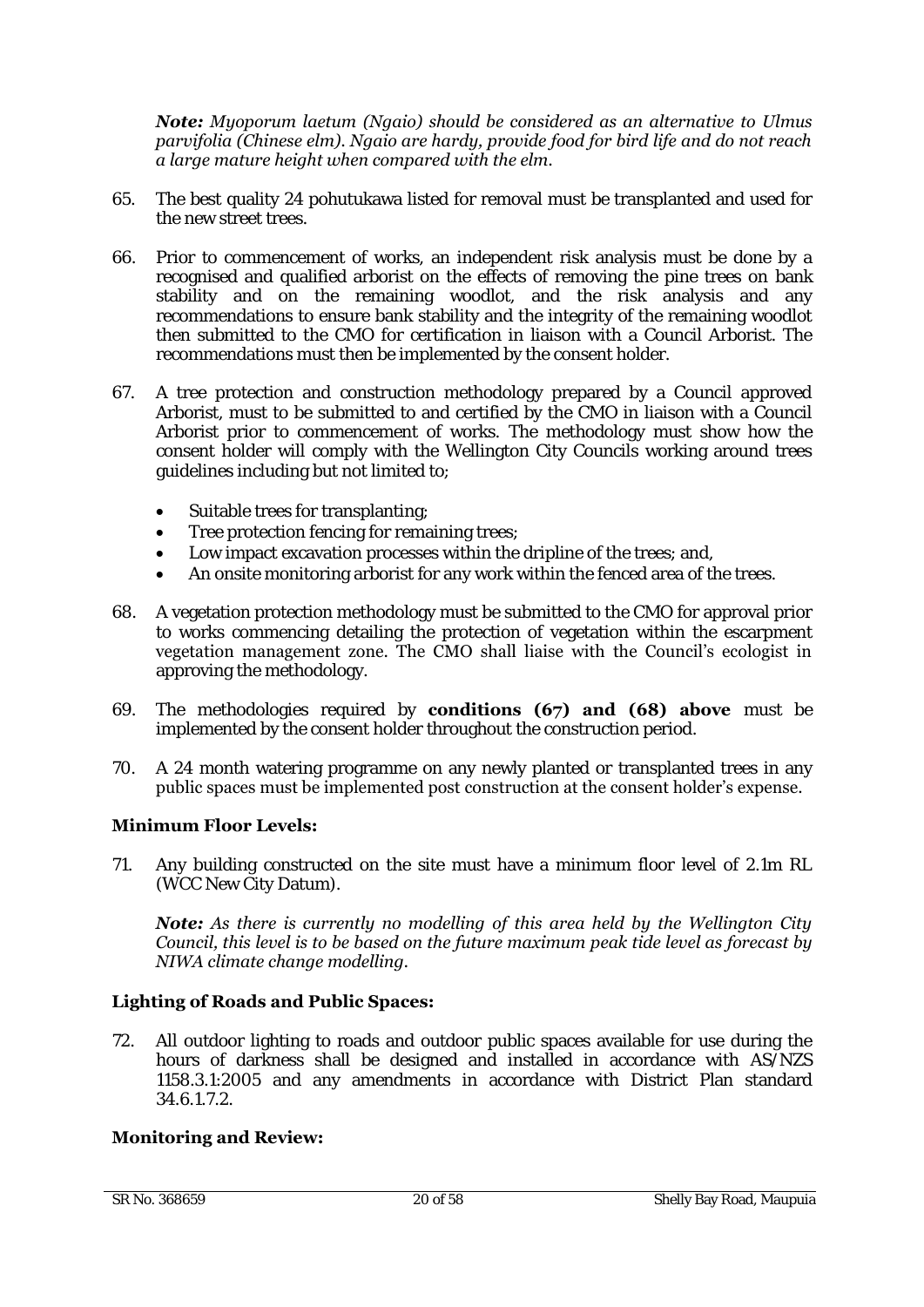- 73. Prior to starting work the consent holder must advise of the date when work will begin. This advice must be provided at least 48 hours before work starts to the Council's Compliance Monitoring Officer either by telephone (801 4017), facsimile (801 3165) or email [\(rcmonitoring@wcc.govt.nz\)](mailto:rcmonitoring@wcc.govt.nz) and must include the address of the property and the Service Request Number.
- 74. The conditions of this resource consent must be met to the satisfaction of the Council's Compliance Monitoring Officer. The Compliance Monitoring Officer will visit the site to monitor the conditions, with more than one site visit where necessary. The consent holder must pay to the Council the actual and reasonable costs associated with the monitoring of conditions (or review of consent conditions), or supervision of the resource consent as set in accordance with section 36 of the Resource Management Act 1991. These costs\* may include site visits, correspondence and other activities, the actual costs of materials or services, including the costs of consultants or other reports or investigations which may have to be obtained.
	- Please refer to the current schedule of Resource Management Fees for guidance on the current administration charge and hourly rate chargeable for Council officers.

# **DECISION THREE – CANCELLATION OF AMALGAMATION CONDITION:**

That officers, acting under delegated authority from the Wellington City Council (the Council) and pursuant to section 241(3) of the Resource Management Act 1991 (the Act), agree to cancel in part the condition which requires the amalgamation of proposed lots 2, 3, 4, 5 and 900 in one Computer Freehold Register; Section 5 SO 339948 and proposed Lot 904 in one Computer Freehold Register; and, Proposed lots 9, 10, 11 and 903 held in one Computer Freehold Register, on a staged basis as it relates to each lot, subject to the following:

- (a) That any existing buildings which straddle any new boundaries on completion of the subdivision have been relocated or demolished as it relates to that specific lot so that no buildings straddle new boundaries.
- (b) That Rights of Way B, C and D have been constructed to ensure that the lots being served have physical and legal access. The Council would accept a bond against final surfacing of the Rights of Way.

# **Advice Notes:**

- 1. The survey plan must be submitted for approval in accordance with sections 223 & 224 of the Resource Management Act 1991 (RMA) (as modified by section 51 of the HASHAA) and given effect to within **1 years** of the granting of this consent, or within such extended period of time pursuant to section 125 of the RMA as the Council may allow.
- 2. Under section 51 of the HASHAA and the RMA, the land use consent approved under Decision Two must be given effect to within **13 years** of the granting of this consent, or within such extended period of time pursuant to section 125 of the Resource Management Act 1991 (RMA) as the Council may allow.
- 3. Additional fees will be required by the Council with the application(s) for the section 223 and 224 certificates. The section 224 certificate will be issued following compliance with all conditions of consent set out above, and payment of any development contribution that may be payable.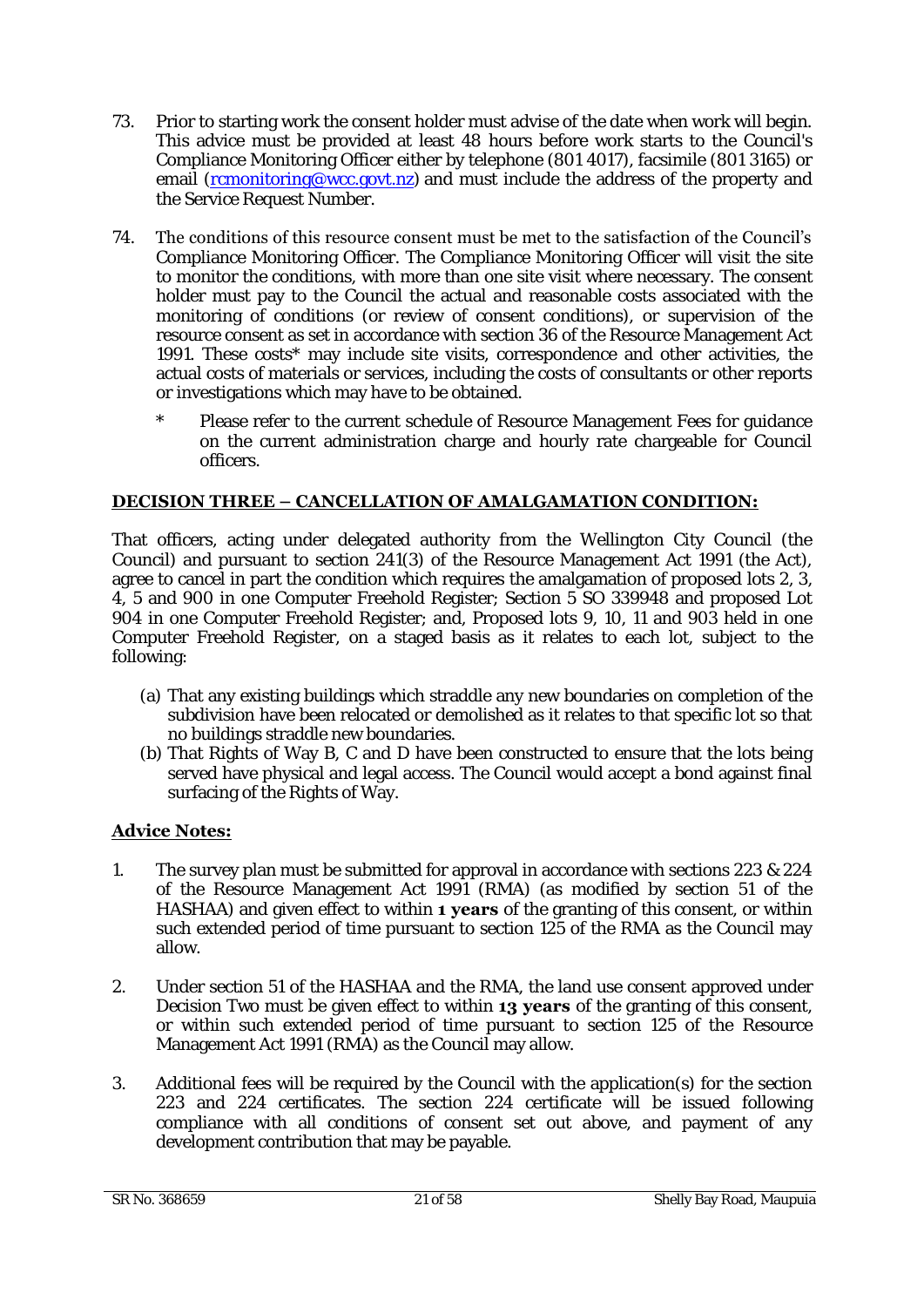- 4. Where appropriate, in relation to the land use consents, the Council may agree to reduce the required monitoring charges where the consent holder will carry out appropriate monitoring and reporting back to the Council.
- 5. This resource consent is not a consent to build. A building consent may be required under the Building Act 2004 prior to commencement of construction.
- 6. This resource consent does not authorise any works that also require consent from the Greater Wellington Regional Council. If necessary, separate resource consent(s) will need to be obtained prior to commencing work.
- 7. Vehicle access bylaw consents are required for the construction of kerb crossings, driveways and parking facilities under Part 5, Section 16 of the Council's Consolidated Bylaw 2008. The vehicle crossings need to be heavy duty ones.
- 8. A final plan showing the tracking curves and driveway splays should be provided to the Vehicle Access Engineer for approval prior to commencing the construction of the laneways (A-G). The tracking curves should be 300mm clear of the kerb-line to account for driver variation. The streetlights adjacent to the laneways will need to be moved further to allow for the driveway splays.
- 9. It is suggested that the applicant reviews the proposed parking provision in particular the matter of visitor parking for the residential developments; parking associated with the proposed hotel, and parking provision for employees. It will be important to ensure that the appropriate mix of parking is provided so that such parking as will be provided is effectively targeted to the various land use parking demands and that any shortfall in parking does not result in inappropriate parking pressure at locations within the development. This will include the proposed angle parking within the legal road which the Council will be responsible for managing.
- 10. Given the northern point of the site has a meteorological designation (ref: M3) with the Requiring Authority being Meteorological Service of New Zealand Limited, their approval under  $s176(1)(b)$  will be required prior to any works being undertaken in this area.
- 11. Land owner approval is required for any construction of buildings or structures on, or use of land owned by the Wellington City Council. Land owner approval must be obtained prior to any use or construction commencing.
- 12. As far as practicable all construction activity related to the development must take place within the confines of the site. No buildings, vehicles, materials or debris associated with construction may be kept on Council land, including the road, without prior approval from the Council. Please note that land owner approval is required under a *separate approval process* and that this must be sought and approved prior to any works commencing. For more information on the traffic management process and what further separate land owner approvals may be required in relation to the logistics of working within the

legal road either contact the Transport Asset Performance team or visit this link: [http://wellington.govt.nz/~/media/services/parking-and-](http://wellington.govt.nz/~/media/services/parking-and-roads/roadworks/files/traffic-management-process-2013.pdf)

[roads/roadworks/files/traffic-management-process-2013.pdf](http://wellington.govt.nz/~/media/services/parking-and-roads/roadworks/files/traffic-management-process-2013.pdf)

13. Construction noise is managed through the construction noise controls set out in NZS 6803:1999 and adoption of a best practical option approach in accordance with section 16 of the Act, to ensure that the emission of noise from the site does not exceed a reasonable level.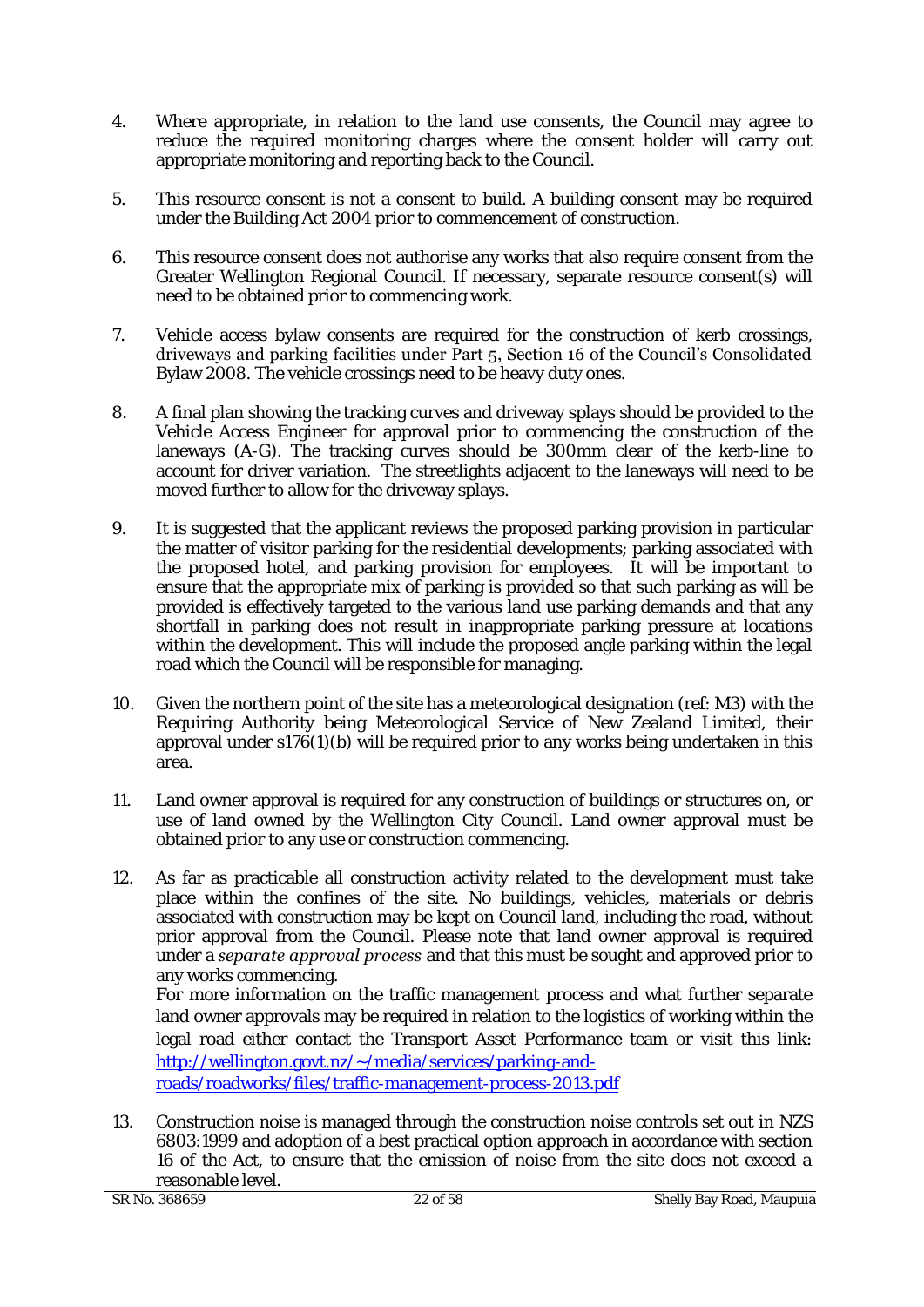- 14. A Vodafone mobile site is currently located within the site, approved under SR 75875, and it is recommended that the consent holder liaises with them in terms of the effects of this proposal if this has not already been undertaken.
- 16. Rights of objection to this decision are set out at section 81 of the HASHAA. Any objection shall be made in writing, setting out the reasons for the objection within 15 working days of this notification or within such extended period as the Council in any special case may allow.

### **Reasons for Decision:**

- 1. The proposal is for a qualifying development in a Special Housing Area that meets the purposes of the HASHAA.
- 2. Notification to any of the persons identified at section 29(3) of the HASHAA is not required.
- 3. The proposal is acceptable with respect to the matters under sections 34 to 36 of the HASHAA.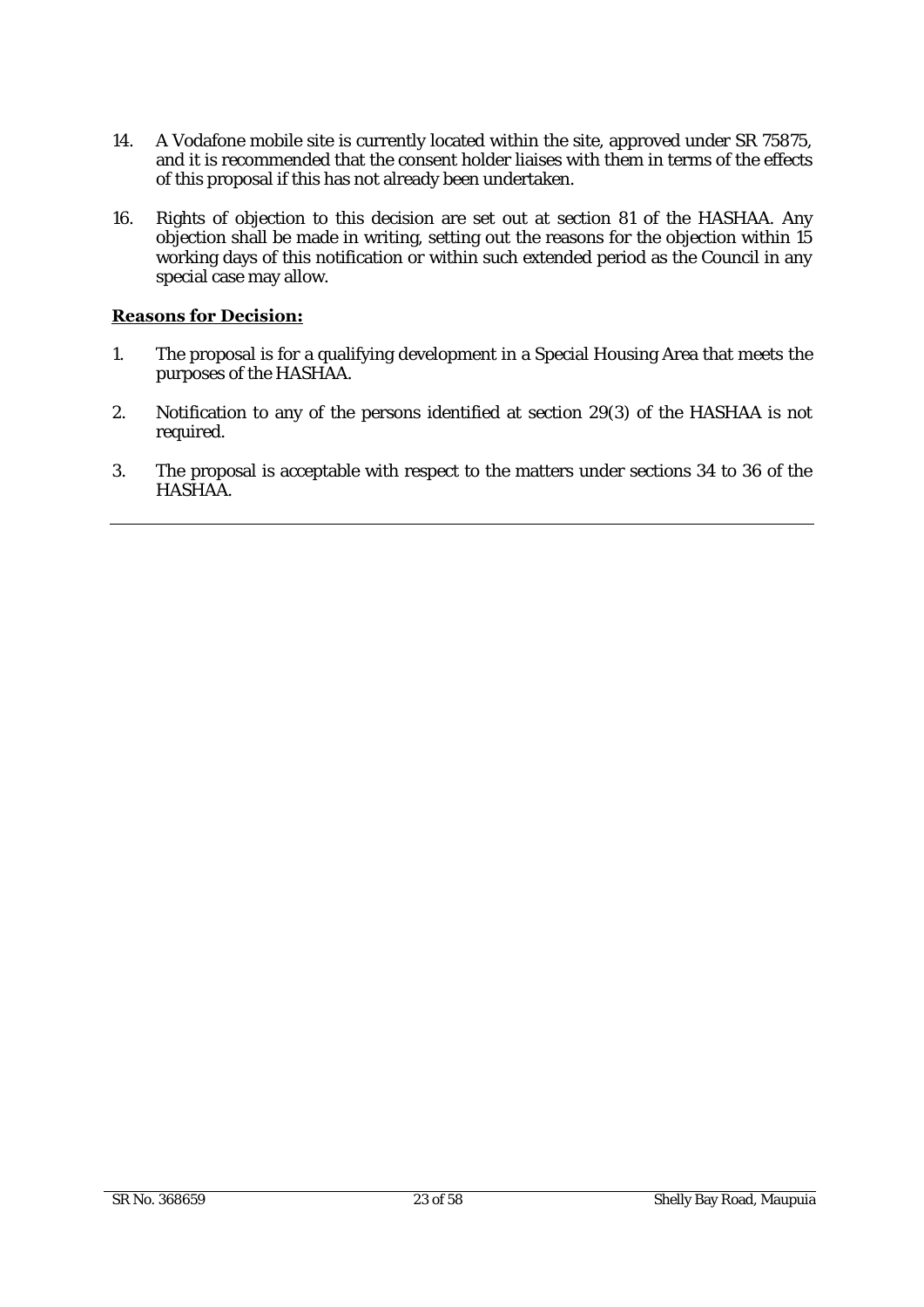# **DECISION REPORT**

# **1.0 BACKGROUND AND JURISDICTION**

### **1.1 BACKGROUND**

This report has been prepared under the Housing Accords and Special Housing Areas Act 2013 ("the HASHAA") and the Resource Management Act 1991.

The Wellington City Council (WCC) and the Government entered into the Wellington City Housing Accord ("the Accord") was considered and ratified by the Council. Under Sections 10 and 11 of the HASHAA, the Accord established the Council as an authorised agency under the HASHAA, and outlines how the Council will achieve the purpose of the HASHAA and increase housing affordability and supply over the next three years. Under the Accord, the Government and the Council have agreed to ensure that housing development provide a mix of house types, including a mix of more compact affordable homes that can be sold at different price points. The Accord aligns with the Councils' intended plan for residential development to be more affordable, medium density and closer to key centres and on good transport links.

The proposal is located in the Shelly Bay Special Housing Area (SHA), approved in Schedule 7 of the Housing Accords and Special Housing Areas (Wellington) Order 2015 and Schedule 3 of the Housing Accords and Special Housing Areas (Wellington – New December 2015 Areas) Order 2015. Under section 18(1)(a) of the HASHA, the SHA was disestablished in part on 16 September 2016 (that portion contained in Schedule 7 of the Special Housing Areas (Wellington) Order 2014), whilst the remainder of the SHA expired 12 months following the date in which it was notified in the Gazette being 10 December 2016. Under the transitional provisions within Schedule 3, any consent application that existed at that date can continue to be processed (clause 1(2)(a), Schedule 3, HASHAA).

The provisions of the Operative District Plan (ODP) are a matter that regard must be had to, under section  $34(1)(d)(i)$  of the HASHA. However, less weight will be given to those provisions than the matters specified in section 34 as carrying greater weight. Particularly relevant aspects of the ODP have been identified and commented on where appropriate but relatively little weight have been given to these provisions due to the weighting specified in the HASHAA.

An assessment of the proposal against the qualifying development criteria takes place in Section 1.2 below.

# **1.2 QUALIFYING DEVELOPMENT CRITERIA**

The Order in Council specified the criteria that a development in the SHA must meet in order to be a qualifying development for the purposes of the HASHAA. Those criteria, which are additional to the requirement under the HASHAA that the development will be predominantly residential, relate to:

- the minimum number of dwellings that must be built:
- the maximum number of storeys that buildings in the development may have and the maximum height that buildings may be.

The proposal is a qualifying development under section 14 of the HASHAA because it:

• Is a predominantly residential development as it provides 352 dwellings, a brewery/café within the Submarine Mining Deport Barracks, the adaptive re-use of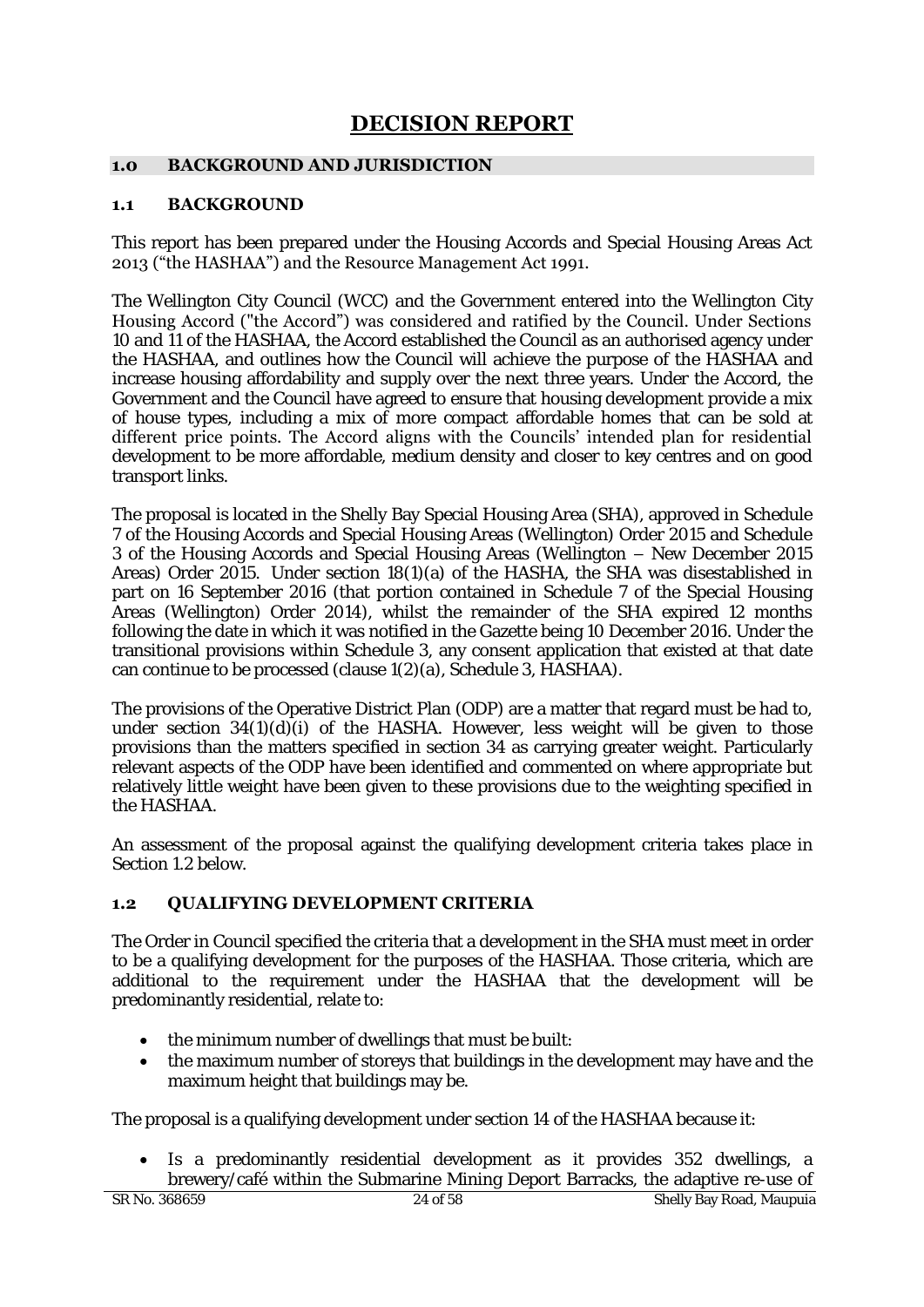Shed 8 and the Shipwrights building to accommodate commercial/community activities, and a boutique hotel within the Officer's Mess. HASHAA defines the term 'predominantly residential' as being:

- (a) The primary purpose of the development is to supply dwellings; and
- (b) Any non-residential development (such as recreational, mixed use, retail, or town centre land uses).

While the development includes non-residential activities, they are ancillary to the residential development. They support the development and provide services/facilities that can be used by the development (and others). The primary and dominant use of the site is for residential activity by creating approximately 352 residential dwellings.

- Involves the creation of approximately 352 dwellings which is more than the prescribed minimum of 10 for this particular SHA.
- Results in dwellings that will be 6 stories or less and no more than 27m in height.

# **2.0 SITE DESCRIPTION AND PROPOSAL**

# **2.1 SITE DESCRIPTION**

Section 4.1 of the applicant's Assessment of Environmental Effects (AEE) includes a description of the site and its immediate surroundings. I consider that this description is accurate and it should be read in conjunction with this report as provided for in section 72(3) of the HASHAA.

# **2.2 PROPOSAL**

Sections 5.0 and 5.1 of the applicant's AEE also include a description of the proposal that I adopt as provided for in section 72(3) of the HASHAA. The applicant's proposal description should be read in conjunction with this report.

In short, it is proposed to comprehensively redevelop the site, which would include multiunit residential (a mixture of apartments, townhouses and single residential dwellings), mixed use and non-residential uses and buildings. Earthworks are required to facilitate development of the site. A contamination investigation will also be undertaken, with remediation taking place if contaminants are identified.

# **3.0 APPLICATION MADE UNDER THE HASHAA**

The application for resource consent is made under section 25 of the HASHAA. It was filed on 15th September, 2016.

Wellington City Council is an 'Accord Territorial Authority' (as defined in section 10(5) of the HASHAA). It is also an 'Authorised Agency' with jurisdiction under section 23(2) of the HASHAA.

Greater Wellington Regional Council (GWRC) is also an Authorised Agency with jurisdiction under Section 23(4) of the HASHAA. The applicant will be seeking resource consents for the proposal from GWRC.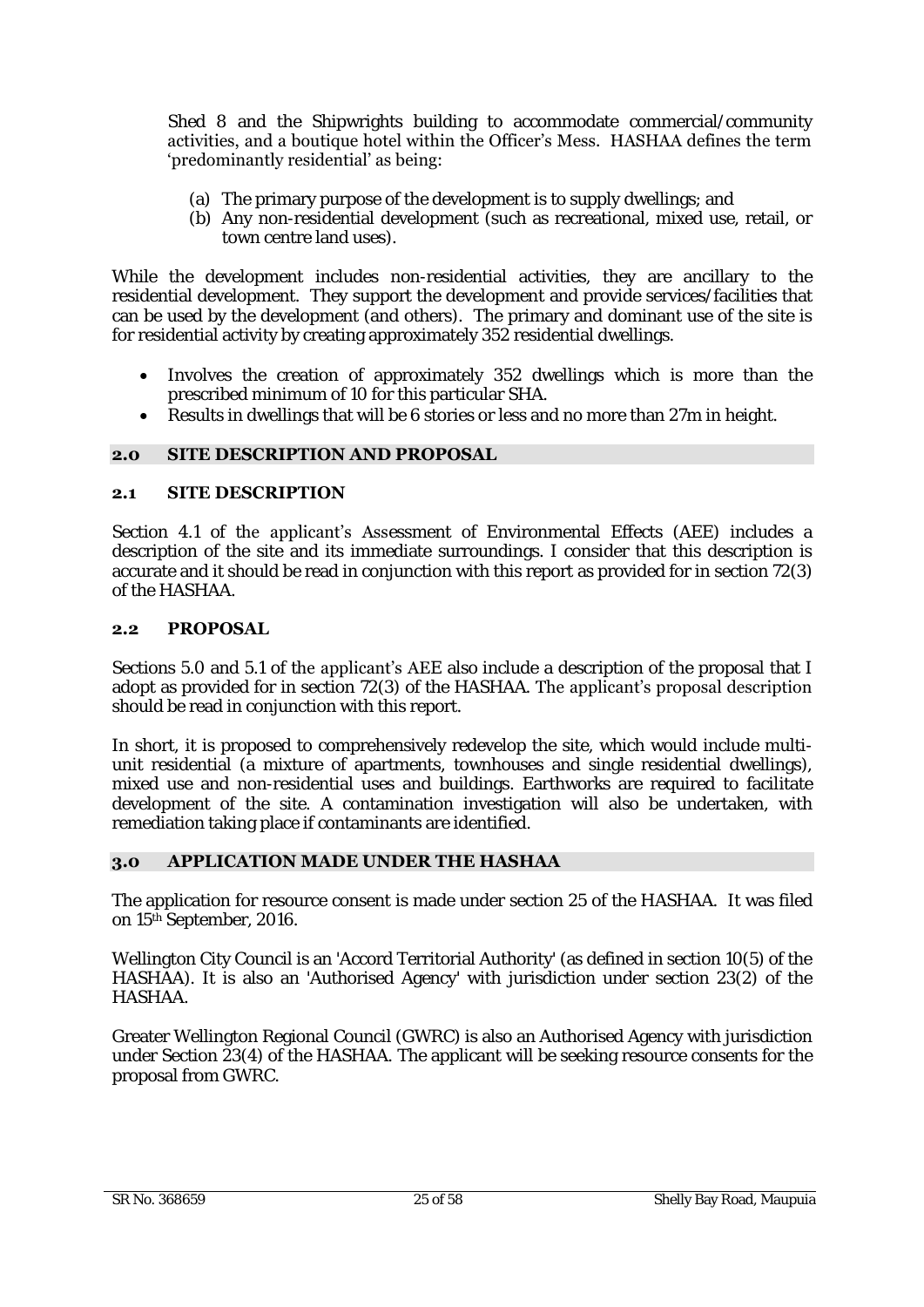# **4.0 ACTIVITY CLASSIFICATION**

### **4.1 NATIONAL ENVIRONMENTAL STANDARD**

| Disturbance of Soil: Regulation 11                                 | Discretionary (U) |
|--------------------------------------------------------------------|-------------------|
| As the site is identified on the Greater Wellington Regional       |                   |
| Council's Contaminated Land Register (SLUR) as being               |                   |
| potentially contaminated, any disturbance of soil that is not a    |                   |
| Permitted, Controlled or Discretionary (Restricted) Activity under |                   |
| the NES is a <b>Discretionary (Unrestricted) Activity</b> . Given  |                   |
| that it is unknown as to the volume/quantity of contaminated soil, |                   |
| a conservative approach has been taken.                            |                   |

In summary, the proposal is a **Discretionary (Unrestricted) Activity** under the NES.

# **4.2 DISTRICT PLAN**

The proposal requires resource consent under the following District Plan rules:

# **4.2.1 SUBDIVISION**

| Resource consent is required pursuant to <b>Rule 34.3.14</b> for a<br>subdivision within a Business 1 zone not permitted by the $ \text{Discretionary}(U) $<br>District Plan. |                   |
|-------------------------------------------------------------------------------------------------------------------------------------------------------------------------------|-------------------|
| Resource consent is required pursuant to <b>Rule 17.3.4</b> for the<br>subdivision of land within Open Space B that is not permitted by<br>the District Plan.                 | Discretionary (U) |

Overall, the subdivision is assessed as a **Discretionary (U) Activity** under the District Plan

# **4.2.2 LAND USE**

| Car Parking and Servicing                                                                                                                                                                                                                                                                           |                   |
|-----------------------------------------------------------------------------------------------------------------------------------------------------------------------------------------------------------------------------------------------------------------------------------------------------|-------------------|
| • Resource consent is required pursuant to Rule 34.3.4 as the<br>proposed development will not comply with standard 34.6.1.6 as<br>it relates to servicing.                                                                                                                                         | Discretionary (R) |
| • Resource consent is required pursuant to <b>Rule 34.3.12</b> for the<br>erection of buildings or structures involving the provision of more<br>than 70 vehicle parking spaces per site.                                                                                                           | Discretionary (R) |
| <b>Buildings and Structures</b>                                                                                                                                                                                                                                                                     |                   |
| • Resource consent is required pursuant to <b>Rule 34.3.5</b> for the<br>construction of, or the addition to, buildings and structures, or<br>the conversion of existing buildings for residential activities in the<br>Shelly Bay Business Precinct Area Discretionary Activities<br>(Restricted). | Discretionary (R) |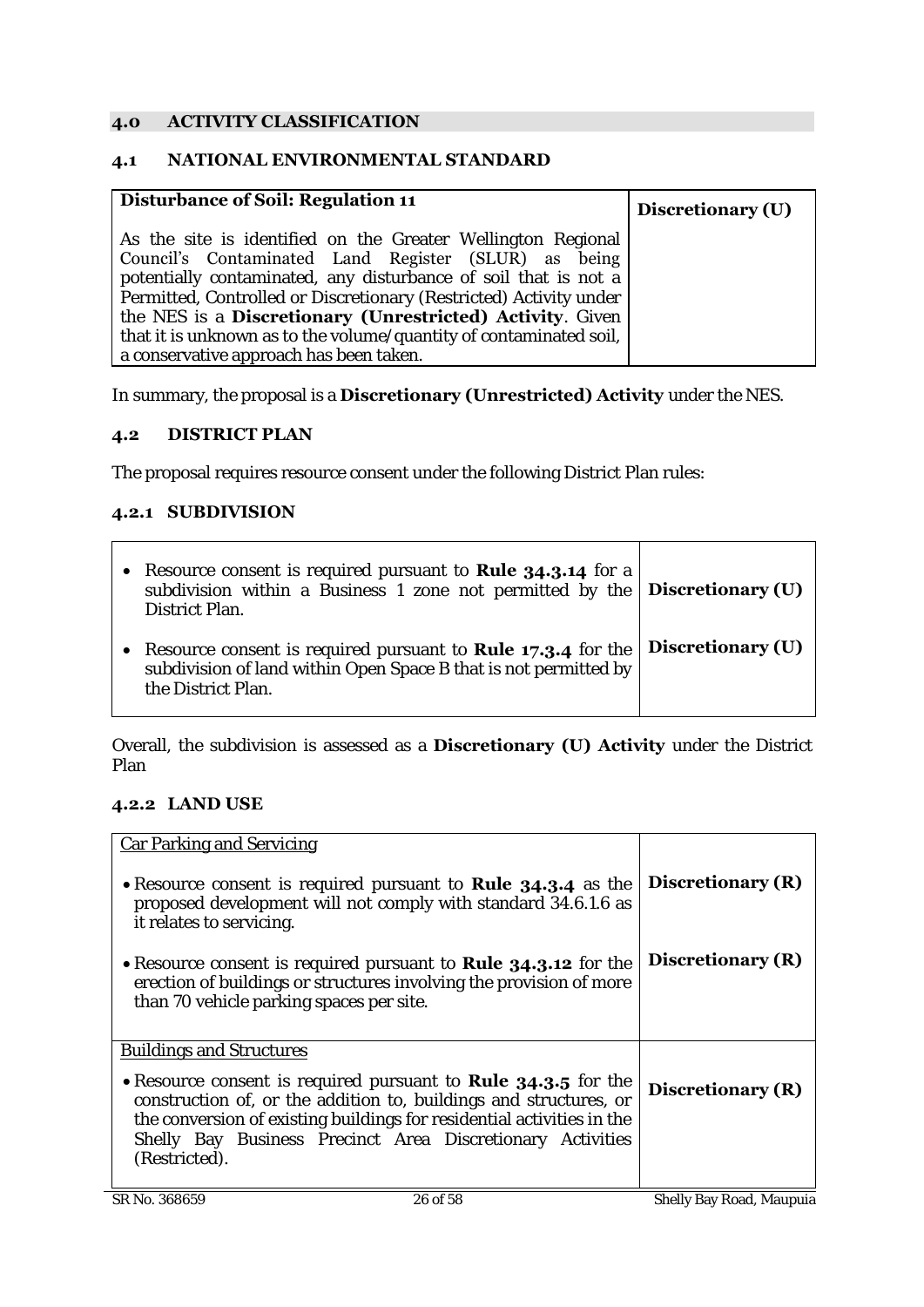| • Resource consent is required pursuant to Rule 34.3.9 for the<br>construction or alteration of, or addition to buildings and<br>structures that do not meet standard's 34.6.2.4 (yards), and<br>34.6.2.10 (noise insulation and ventilation).                                                                                      | Discretionary (R) |
|-------------------------------------------------------------------------------------------------------------------------------------------------------------------------------------------------------------------------------------------------------------------------------------------------------------------------------------|-------------------|
| • Resource Consent is required pursuant to <b>Rule 17.3.2</b> for the<br>construction, alterations of and additions to buildings and<br>structures in Open Space B not provided for a permitted activity.                                                                                                                           | Discretionary (U) |
| • Resource Consent is required pursuant to <b>Rule 5.5</b> for the<br>construction of buildings that exceed District Plan standard<br>34.6.2.1.1 (that ranges between 8-11m for the site). In addition,<br>the proposal fails to meet the conditions of Rule 34.3.9.13 as the<br>building height will be exceeded by more than 50%. | Non-Complying     |
| Contamination<br>. Resource consent is required pursuant to Rule 32.2 for the<br>remediation, use, development and subdivision of<br>any<br>contaminated land, or potentially contaminated land.                                                                                                                                    | Discretionary (R) |
| <b>Indigenous Vegetation</b>                                                                                                                                                                                                                                                                                                        |                   |
| • Resource consent is required pursuant to <b>Rule 17.2.4</b> for the<br>modification, damage, removal or destruction of indigenous<br>vegetation not provided for as a permitted activity.                                                                                                                                         | Discretionary (R) |
| Earthworks                                                                                                                                                                                                                                                                                                                          |                   |
| • Resource consent is required pursuant to Rule 30.2.1 for<br>earthworks that do not comply with the permitted activity<br>conditions under Rule 30.1.1.1 and 30.1.2.                                                                                                                                                               | Discretionary (R) |

Overall, the land use consent is as a **Non-Complying Activity** under the District Plan.

An assessment has been undertaken against all of the ODP Rules however as noted above, less weight has been given to those provisions of the ODP in light of the hierarchy of relevant matters described in section 34(1) of HASHAA. However, the assessment matters, objectives and policies have been taken into consideration within the assessment below.

# **5.0 RELEVANT PLAN CHANGE**

# Plan Change 80 - General minor amendments to District Plan text & maps VII:

Plan Change 80 involves a range of minor amendments to Wellington City District Plan maps and text and includes changes to the District Plan provisions that relate to this site. The Council's decision on Plan Change 80 was approved on 29 June 2016 and publicly notified on 14 July 2016. Under section 86B of the Act, the plan change has legal effect from the date that the decision was notified.

The appeal period closed on 25 August 2016. There is one outstanding appeal, however, this relates specifically to Residential Standard 5.6.2.5.4 and associated Policy 4.2.4.1, and has no bearing on this application. The remaining provisions of the plan change are beyond challenge and are deemed operative under section 19 of the Act. The Plan Change 80 provisions supersede the provisions within the Operative District Plan.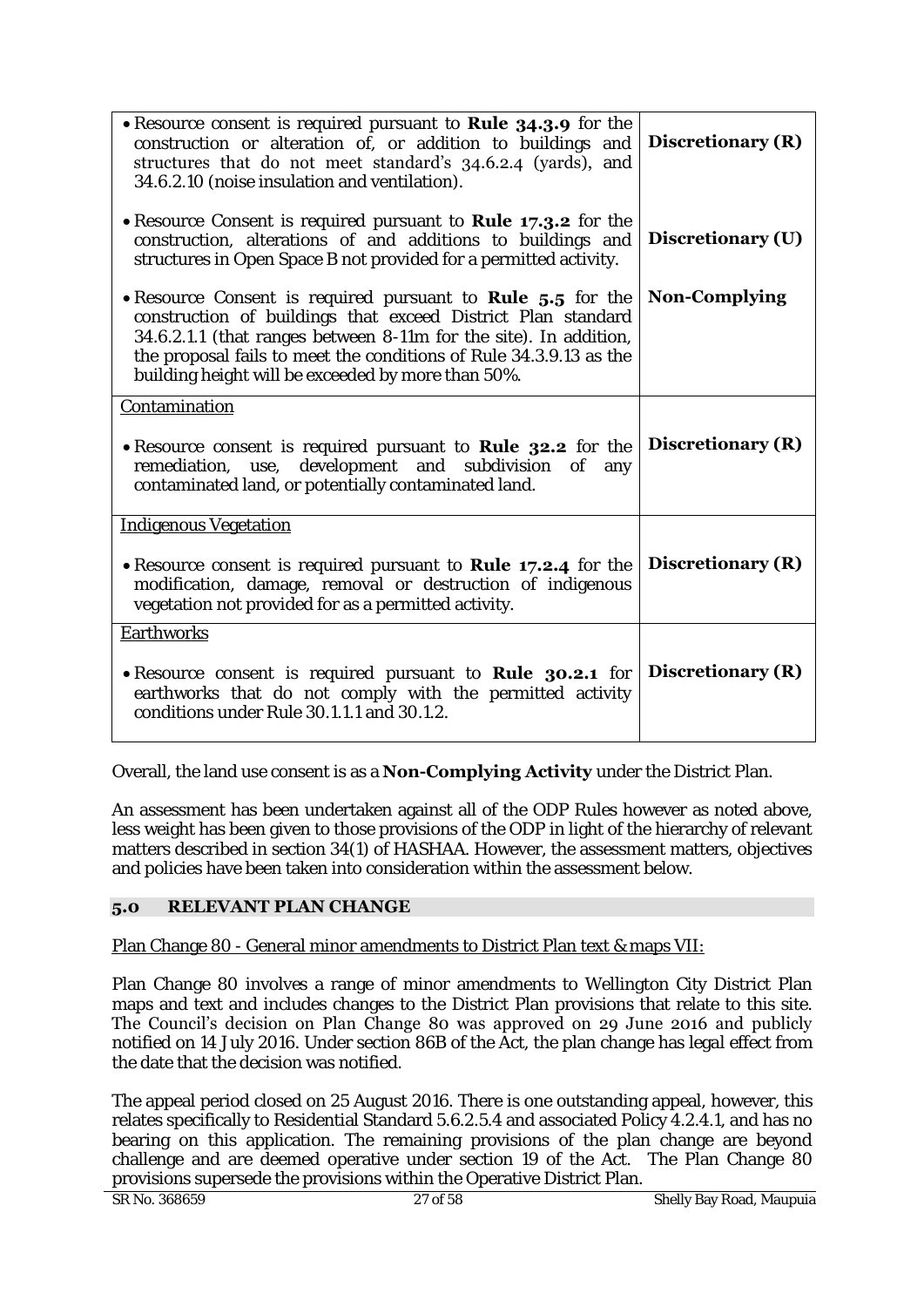References to the 'Operative District Plan' in this report are to be read as the Operative District Plan as modified by Plan Change 80.

# **6.0 SECTION 91 OF THE RMA:**

Section 91 of the RMA applies to this application due to section 32 of the HASHAA.

I have informally consulted with Greater Wellington Regional Council in terms of areas where there may be crossover. In this instance, the only area is that of earthworks and I am satisfied that the nature of the proposal and its effects can be adequately and sufficiently understood without the additional application, therefore I do not believe it necessary to use Section 91 of the RMA. It is simply an additional consent needed for the same activity and the effects of that activity are fully understood.

# **7.0 NOTIFICATION ASSESSMENT**

Section 29(3) of the HASHAA limits notification of the application to any of the persons listed below:

- *(a) the owners of the land adjacent to the land subject to the application; and*
- *(b) the local authorities in whose district or region the land subject to the application falls; and*
- *(c) any infrastructure providers who have assets on, under, or over the land subject to the application or the land adjacent to that land; and*
- *(d) if the land subject to the application or land adjacent to that land is subject to a designation, the requiring authority that required the designation.*

The term 'adjacent' is not defined in the HASHAA or the RMA. However, it has been defined in case law relating to the RMA to mean "*lying near or close; adjoining; continuous;*  **bordering; not necessarily touching though this is by no means precluded".** The Council will apply this definition to the word 'adjacent' in section 29 of the HASHAA.

Notification of a person in any of the classes listed in section 29(3) is discretionary, unless:

- the person has given prior written approval to the proposal; or
- had the application been made under the RMA rather than HASHAA, the RMA would have directed that the application not be notified.

The Council will exercise its discretion to notify an application to persons in any of the classes listed in section 29(3) in accordance with the following principle, which the High Court in *Auckland Churches of Christ Church Extension & Property Trust Board v Auckland*  **Council**<sup>2</sup> found to apply to the exercise of the similar discretion arising under section 95A(1) of the RMA:

"… *whether notification would be likely to result in the Council receiving further information relevant to the issues for determination on the substantive application*".

 $2$  [2014] NZHC 3405 (HC).

1

<sup>1</sup> *Ports of Auckland Limited v Auckland City Council* HC Auckland, M2020/97, 31 August 1999, Williams J, at 44.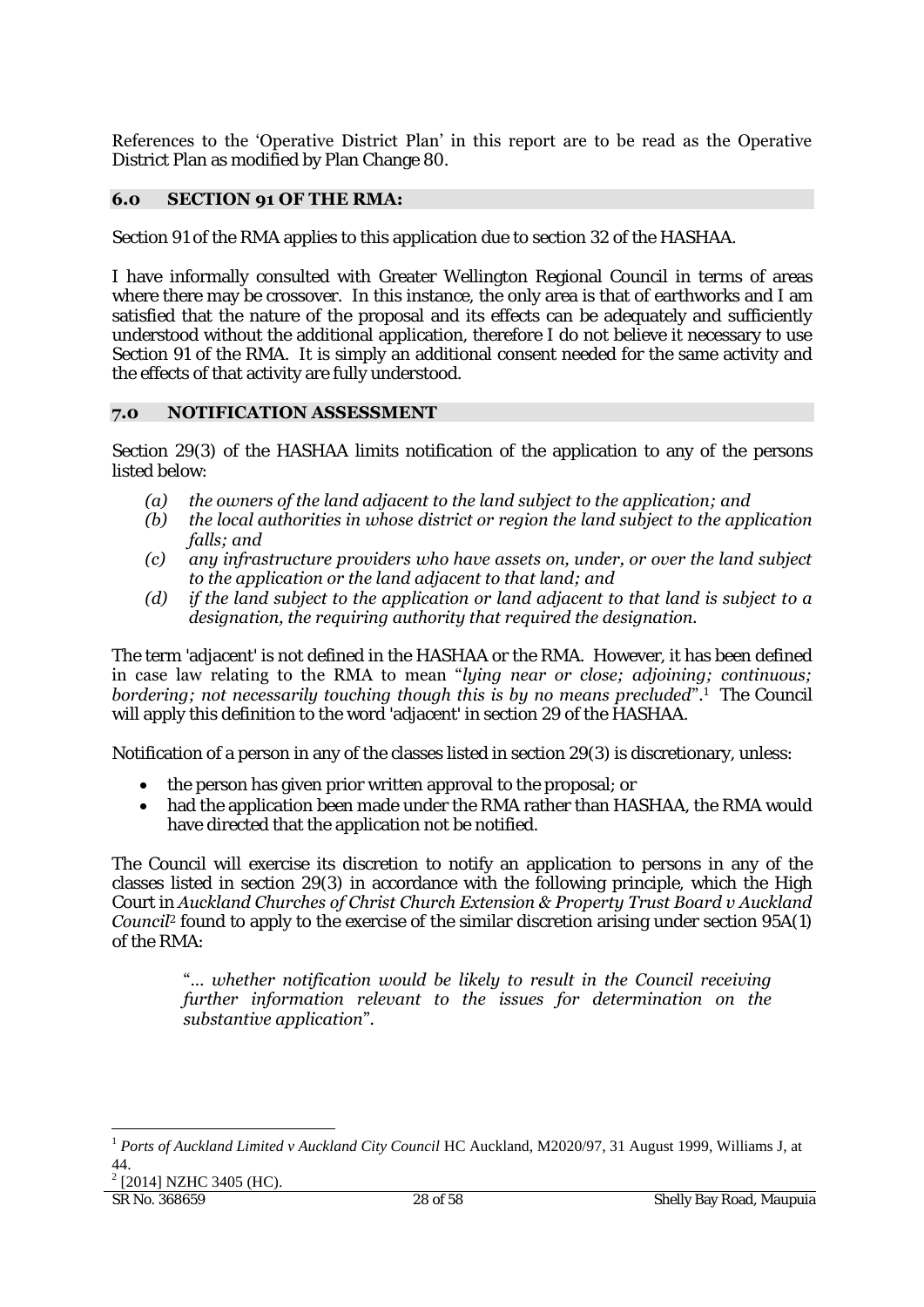# **7.1 IDENTIFICATION OF RELEVANT PERSONS AND WRITTEN APPROVALS:**

The following tables provide details of the persons the Council has identified as being in any of the classes listed in section 29(3) of the HASHAA:

|  | 7.1.1 OWNERS OF ADJACENT LAND: |  |
|--|--------------------------------|--|
|--|--------------------------------|--|

| Owner(s)                | <b>Address</b>   | <b>Written approval</b><br>provided             |
|-------------------------|------------------|-------------------------------------------------|
| Wellington City Council | 5A Akaroa Drive, | No but as land owner,<br>party to this proposal |
| Land Information NZ     | 7 Main Road      | No.                                             |
| Defence Force NZ        | 260 Massey Road  | No                                              |

# **7.1.2 LOCAL AUTHORITIES:**

Greater Wellington Regional Council is a relevant local authority for the purposes of section 29(3)(b) of the HASHAA. It has not given prior written approval to the proposal however they have been provided with a copy of the application.

| 7.1.3 INFRASTRUCTURE PROVIDERS: |  |
|---------------------------------|--|
|                                 |  |

| Infrastructure<br>provider             | Relevant asset(s) and location                                                                                                                                                                                  | <b>Written approval</b><br>provided                      |
|----------------------------------------|-----------------------------------------------------------------------------------------------------------------------------------------------------------------------------------------------------------------|----------------------------------------------------------|
| Wellington Water                       | Drainage and<br>Water                                                                                                                                                                                           | No, but their assessments<br>forms part of this consent. |
| <b>Wellington Electricity</b>          | On assessment of the proposal, whilst<br>upstream reinforcement work is required<br>to supply the development and potentially<br>an additional 3 substations, there is the<br>ability to adequately service it. | No, but have not raised<br>any concerns.                 |
| Chorus                                 | Have the ability to provide telephone<br>reticulation.                                                                                                                                                          | No, but have not raised<br>any concerns.                 |
| PowerCo                                | Will require 2.9km of gas main in Shelly<br>Bay Road but ability to provide it.                                                                                                                                 | No, but have not raised<br>any concerns.                 |
| Wellington City Council -<br>Transport | Legal road requires widening in some<br>locations                                                                                                                                                               | No, but their assessment<br>forms part of this consent   |

# **7.1.4 REQUIRING AUTHORITIES:**

There is a metrological designation (ref: M3) located at the northern point of the site. The requiring authority is the Metrological Service of New Zealand Limited who will be required to give their approval to the proposal outside of this process.

# **7.2 NOTIFICATION DETERMINATION:**

The Council has discretion over whether to notify the persons and organisations listed above as none of these persons or organisations have provided written approval. I have considered the proposal with respect to whether the identified persons might provide additional information relevant to the matters arising under sections 34-42 of HASHAA (that will need to be considered as part of the substantive decision), which include:

- The consistency of the proposal with the purpose of the HASHAA;
- The consistency of the proposal with the purpose and principles of the RMA (as defined in Part 2 of the RMA);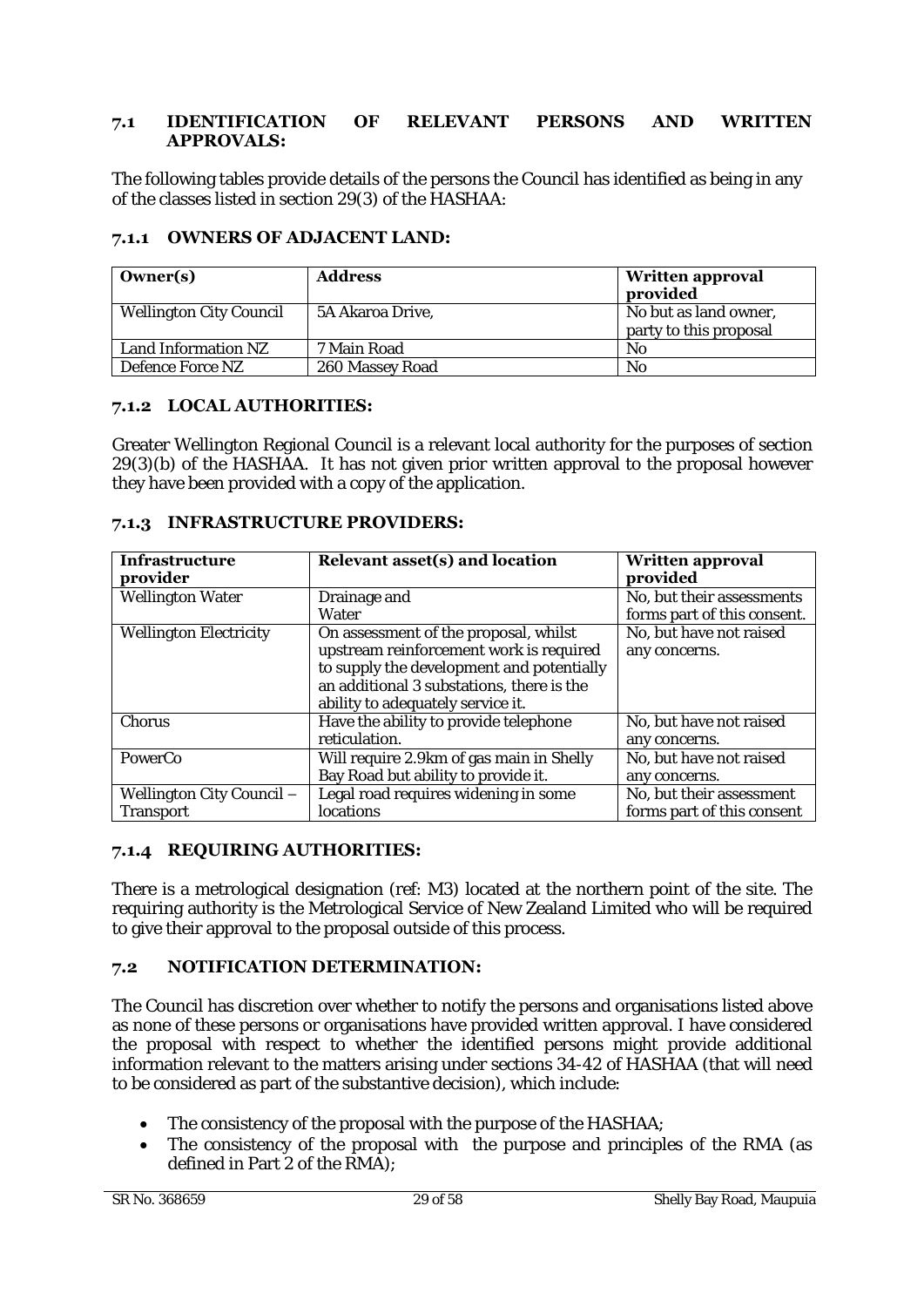- Other matters as would be considered under Section 104-104F of the RMA including:
	- o actual and potential effects of the proposal, taking into account specialist advice on relevant matters, and
	- o relevant district plan objectives and policies and the non-complying gateway in section 104D of the RMA;
- The New Zealand Urban Design Protocol;
- Whether there will be sufficient and appropriate infrastructure provided.
- In light of the above assessments, whether notification to the persons in the identified classes would be likely to result in the Council receiving further information relevant to the issues for determination on the substantive application.

# **7.2.1 THE CONSISTENCY OF THE PROPOSAL WITH THE PURPOSE OF THE HASHAA:**

The proposal will result in 352 new household units being made available for occupation. As such, the proposal is considered to be giving effect to the purpose of the HASHAA as defined in section 4 of that Act. The proposal is increasing the supply of housing in a district that has been identified as having significant housing supply and affordability issues. Furthermore, the site is providing a mix of housing typologies, attracting diverse residential occupants within an area that has been vacant from any type of accommodation for many years now. The non-residential uses proposed have been deemed by Council to fall within activities ancillary to the quality residential development as prescribed by section 14(2) of the HASHAA.

I do not consider that the identified persons are likely to provide further information relevant to determining this matter in relation to the Council's substantive decision.

# **7.2.2 CONSISTENCY OF THE PROPOSAL WITH PART 2 (PURPOSE AND PRINCIPLES) OF THE RMA:**

The proposal will provide for the social and economic well-being of persons by providing a further source of housing to the Wellington market therefore satisfying some of the demand from home buyers. The proposal represents a more efficient use of a natural resource (land) when compared to the current use. While the intensity of the development will change the character of the immediate locality to a degree, the comprehensive nature of the development which will be subject to the proposed Shelly Bay Design Guide (SBDG) ensures that a high quality built development will result while enabling the purpose of HASHAA by increasing housing yield that would otherwise be limited by District Plan bulk and location regulations.

In my opinion, the proposed residential development is an acceptable fit by representing a compatible development within an established business area while sitting comfortably within the landscape. It is acknowledged that the proposal will result in a greater effect on landscape and visual amenity values given the intensity of the development, however given the topography's ability to absorb/contain the development, I consider there to be more consistency than not with section 5 and that the proposal is, overall, acceptable with regard to the relevant matters under section 7 of Part 2 of the RMA. This is discussed further in the substantive effects assessment below.

A Cultural Impact Assessment has been prepared on behalf of Taranaki Whanui Ki Te Upoko o Te Ika and The Port Nicolson Block Settlement Trust and this does not raise any issues with respect to sections 6(e), 7(a), 7(aa) and 8.

I do not consider that the identified persons are likely to provide further information relevant to determining this matter in relation to the Council's substantive decision.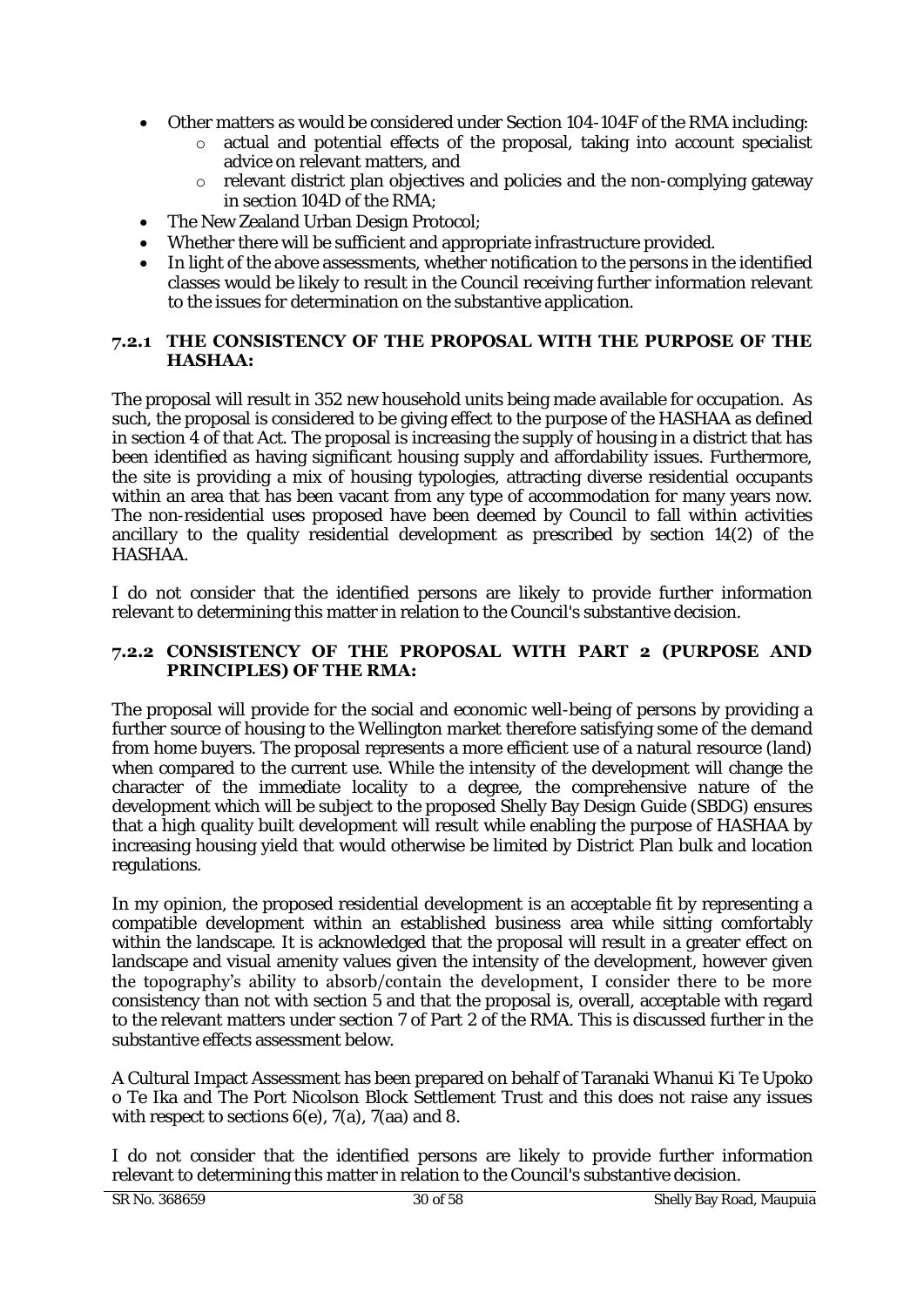# **7.2.3 ANY RELEVANT PROPOSED PLAN:**

As noted above, Plan Change 80 involves a range of minor amendments to Wellington City District Plan maps and text and includes changes to the District Plan provisions that relate to this site. It is now deemed operative with the exception of one appeal which relates to Residential Standard 5.6.2.5.4 and associated Policy 4.2.4.1. This standard and policy have no bearing on this application.

# **7.2.4 POTENTIAL ADVERSE EFFECTS:**

In the assessment below I have considered the potential effects on all of the abovementioned organisations from whom written approval has not been provided.

As none of these organisations have given written approval, I have considered the potential effects of the proposal under this HASHAA application and whether notification to these parties would be likely to result in the Council receiving further information relevant to the issues for determination on the substantive application.

The location of the site is such that adjoining land owners comprise of Central or Local Government agencies. In addition, as the site is essentially in a 'cove', these properties are located above it.

The effects of the proposal on the wider environment, whilst not anticipated by the District Plan due to proposed heights of some of the buildings at 27m and the use of land zoned Open Space, are not considered to be minor on any party. This is because the closest residentially zoned sites, some 300m away, are located well above and to the south of the site and the fact that a 'green' back drop above the site will be retained due to the Open Space zoning.

As development progresses, the applicant proposes to undertake a comprehensive investigation into potential contamination onsite and whether remediation will be required. Should remediation be undertaken, it is considered that through the implementation of volunteered conditions requiring further assessment be undertaken by a suitably qualified person, adverse effects on adjoining properties can be mitigated. As such, I do not consider that any party will be affected in this regard.

I also have considered the infrastructure providers as identified under the table above. As noted above, resource consents will also be required from GWRC. Discussions have occurred with GWRC and they are aware of the parameters of this application. They have provided advice on the conditions of consent that WCC proposes in relation to earthworks and particularly, erosion and sediment control. However, a separate consent process will follow to address the relevant matters within GWRC's consent jurisdiction. I therefore do not consider that GWRC are likely to provide further information relevant to determining this matter in relation to the Council's substantive decision. The other parties in this table have provided feedback as part of this application.

Considering the information provided by the applicant, Council's specialist advisors, information obtained from site visits, and my own review of information held by Council relative to surrounding sites, I am of the opinion that a comprehensive assessment has been able to be completed. I have turned my mind to the matters raised by the one 'concerned neighbour' and conclude that their concerns have been adequately addressed in the application and assessment above. All actual and potential effects have been identified and considered.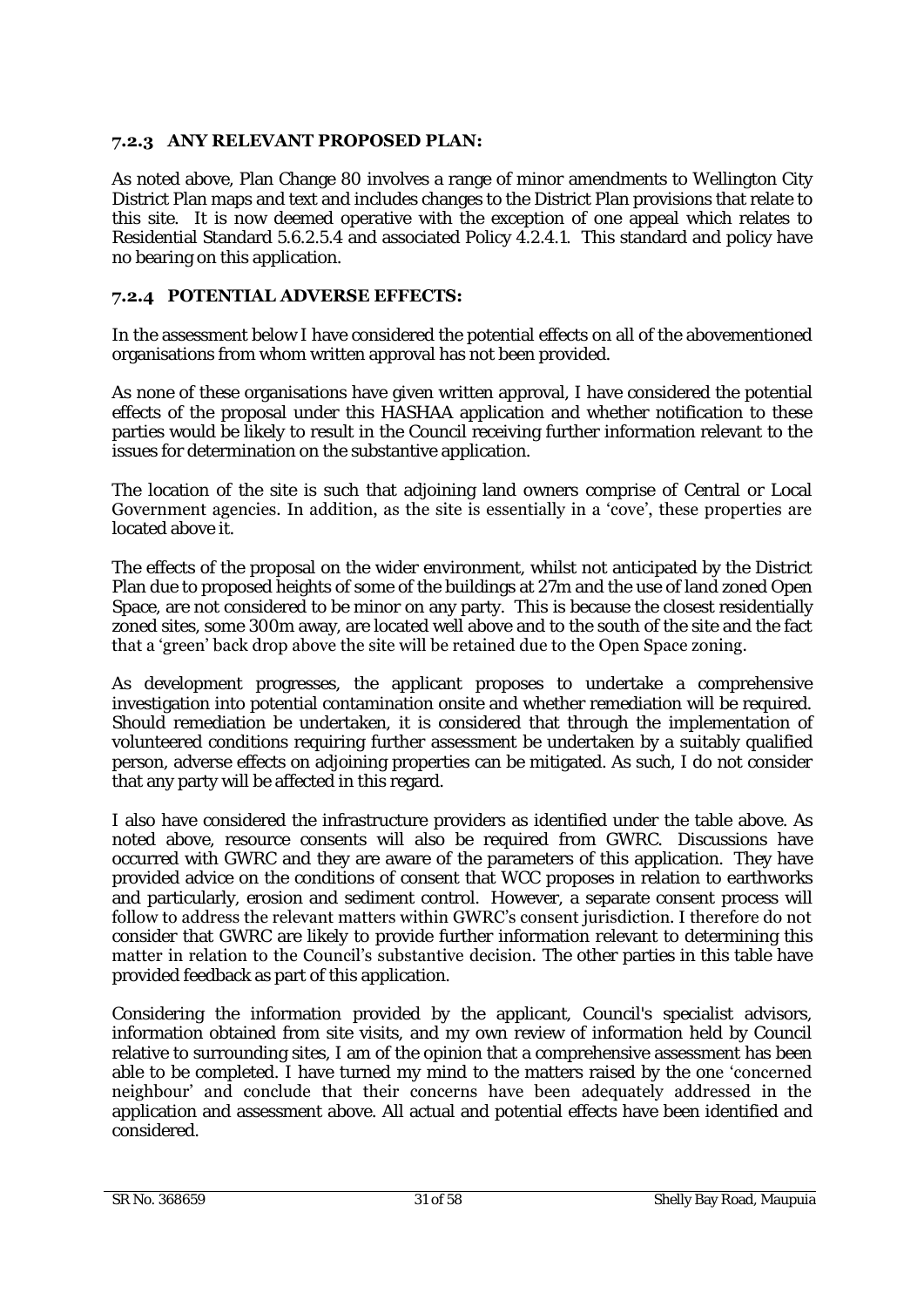A letter has also been received from the Enterprise Miramar Peninsula Incorporates (MBID Association) outlining a number of concerns relating to traffic, utility servicing, open space rezoning, the Shelly Bay Wharf, Visitor Capacity, Access, Noise, Public land ownership, and a partnering agreement between the Wellington City Council and MBID. This letter is held on the Council's file and provides a detailed outline of the concerns of MBID.

With respect to the concerns from MBID, Section 29(3) of the HASHAA limits notification of the application to owners of adjacent land, local authorities, infrastructure providers, or any requiring authority. MBID do not fall into any of these categories therefore, I consider that MBID do not need to be served with a copy of the application. Notwithstanding that, I have discussed the concerns expressed relating to noise, infrastructure, and effects on open space under my 104(1)(a) below. In regards to a partnering agreement with the Council and public land ownership, this falls to a non-regulatory function and needs to be separated from this regulatory process.

In light of these circumstances, I do not believe that notification would produce further relevant information to the issues for determination on the substantive application.

# **7.2.5 NOTIFICATION DECISION:**

For the reasons outlined above, notification to any of the persons identified in section 29(3) of the HASHAA is not required. Pursuant to section 29(4) of the HASHAA, the application will not be notified and a hearing will not be held.

# **8.0 SUBSTANTIVE ASSESSMENT OF THE APPLICATION**

# **Joint Hearing:**

Section 33 of the HASHAA applies where, in relation to the same qualifying development, applications for resource consents are made to two or more authorised agencies and, in each case, a hearing is to be held.

While, in this case, resource consent is required from GWRC, a joint hearing is not required.

# **9.0 STATUTORY CONSIDERATIONS**

Sections 34 and 35 of the HASHAA provide the statutory framework for consideration of any application for resource consent for a qualifying development within a SHA.

Each of the relevant factors are addressed below. The Council is required to have regard to the matters arising under sections  $34(1)(a)$  to (e), giving weight to them (greater to lesser) in the order listed.

# **9.1 SECTION 34(1)(A) - THE PURPOSE OF THE HASHAA:**

The purpose of the HASHAA is to enhance housing affordability by facilitating an increase in land and housing supply in certain regions or districts that are identified as having housing supply and affordability issues. Wellington City is such a district.

The proposal will result in approximately 350 new dwellings being created and made available for occupation. As such, the proposal is considered to be giving effect to the purpose of the HASHAA as defined in section 4 of that Act. Accordingly, this application opens up an underutilised land resource and increases housing supply in the Wellington District.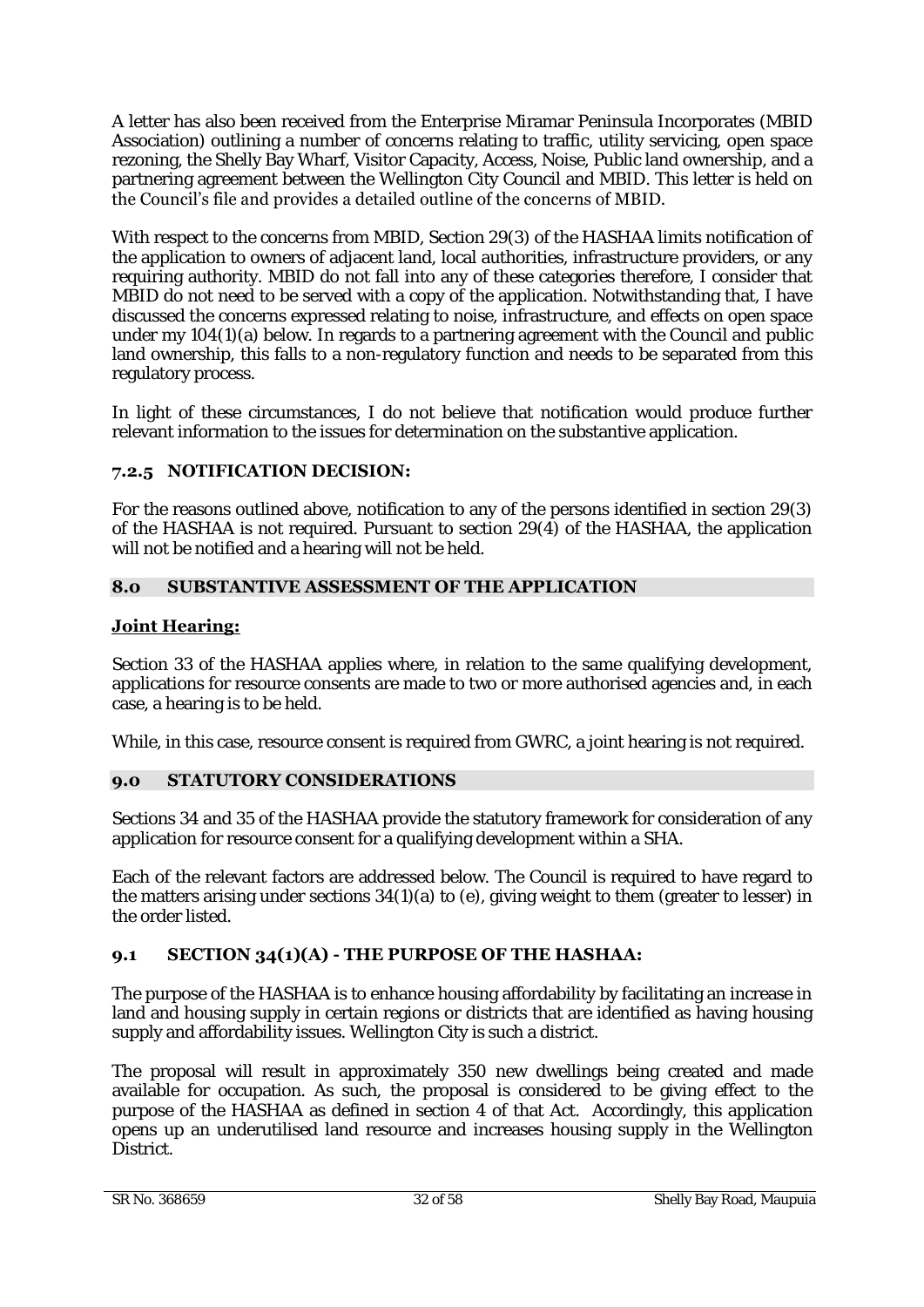On this basis, I consider that the purpose of the HASHAA under section 34(1)(a) is met.

# **9.2 SECTION 34(1)(B) – THE MATTERS IN PART 2 OF THE RMA:**

Part 2 of the RMA comprises of sections 5 to 8, which set out the underlying purposes and principles of this Act.

# **Section 5**

Section 5(1) states that the purpose of the RMA is to *"promote the sustainable management of natural and physical resources"*. The concept of 'sustainable management' is further expressed in section 5(2).

Sustainable management includes managing the use, development and protection of natural and physical resources to enable people and communities to provide for their social, economic and cultural well-being and their health and safety, while:

- *(a) Sustaining the potential of natural and physical resources (excluding minerals) to meet the reasonably foreseeable needs of future generations; and*
- *(b) Safeguarding the life-supporting capacity of air, water, soil, and ecosystems; and*
- *(c) Avoiding, remedying, or mitigating any adverse effects of activities on the environment.*

Section 5(2)(a) refers to the ability of future generations to meet their needs with regard to natural and physical resources. In this regard, the proposed development will provide a physical resource (additional housing) in a way which will allow people to provide for their social and economic wellbeing. Access to housing generally, has been identified as a national issue, particularly in larger urban centres such as Wellington. It is well documented, also, that owning a home is central to people's sense of economic, social and psychological security. In the context of the local housing market, the proposed 350 dwellings will be a material contribution to the housing supply for local community. In this sense, the proposal will assist to meet the housing needs of future generations.

The proposal will not cause conflicts with respect to  $s5(2)(b)$  matters i.e. safeguarding the life supporting capacity of air, water, soil and ecosystems.

Section 5(2)(c) of the RMA seeks to *'avoid, remedy or mitigate any adverse effects of activities on the environment*'. The overall design has been sensitively thought through in order to mitigate any adverse effects on the coastal environment.

# **Section 6**

Section 6 of the Act introduces matters of national importance that are to be recognised and provided for in achieving section 5. The section 6 provisions of relevance to this proposal are:

- *(a) The preservation of the natural character of the coastal environment…and the protection of them from inappropriate subdivision, use, and development.*
- *(c) The protection of areas of significant indigenous vegetation and significant habitats of indigenous fauna.*
- *(d) The maintenance and enhancement of public access to and along the coastal marine area…*
- *(e) The relationship of Maori and their culture and traditions with their ancestral lands, water, sites, waahi tapu, and other taonga.*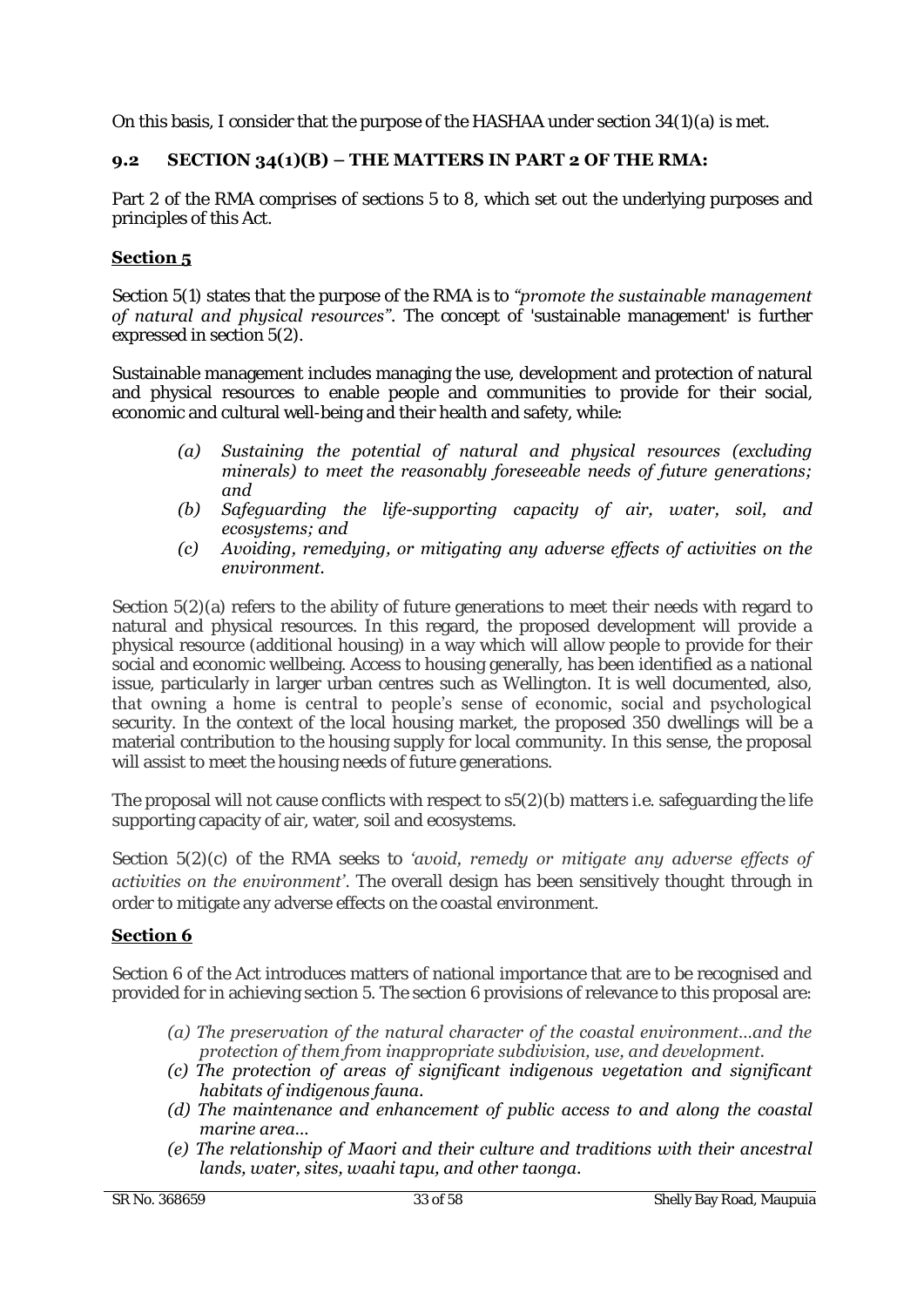# *(f) the protection of historic heritage from inappropriate subdivision, use, and development.*

Section 9.1 of the applicant's AEE includes an assessment of s6 that I adopt. The applicant's proposal description should be read in conjunction with this report in accordance with s72(3) of the HASHAA.

# **Section 7**

Section 7 includes additional matters which particular regard must be given to. Those matters relevant to this proposal include:

*(a) Kaitiakitanga (aa) The ethic of stewardship (b) The efficient use and development of natural and physical resources (c) The maintenance and enhancement of amenity values (f) Maintenance and enhancement of the quality of the environment (g) Any finite characteristics of natural and physical resources (i) the effects of climate change* 

Section 9.2 of the applicant's AEE includes an assessment of s7 that I adopt in accordance with s72(3) of the HASHAA. The applicant's proposal description should be read in conjunction with this report.

# **Section 8**

Section 8 of the Act states:

#### *"In achieving the purpose of this Act, a;; persons exercising functions and powers under it, in relation to managing the use, development, and protection of natural*  and physical resources, shall take into account the principles of the Treaty of *Waitangi".*

As the applicant notes in section 9.3 of the AEE, a Cultural Impact Assessment has been undertaken on behalf of Taranaki Whanui Ki Te Upoko o Te Ika and The Port Nicholson Settlement Trust and the proposal was not found to be inconsistent with the principles of the Treaty of Waitangi.

For the reasons outlined above, I consider that the proposal is consistent with Part 2 of the Act.

# **9.3 SECTION 34(1)(C) – ANY RELEVANT PROPOSED PLAN:**

There are no relevant proposed plans as the relevant changes made within Plan Change 80 are now deemed operative.

#### **10.0 SECTION 34(1)(D) - THE OTHER MATTERS THAT WOULD ARISE IF THE APPLICATION WAS BEING ASSESSED UNDER SECTIONS 104 TO 104F OF THE RMA OR ANY OTHER RELEVANT ENACTMENT:**

# **10.1 SECTION 104D OF THE RMA:**

As the proposal is for a Non-Complying Activity the gateway test of section 104D must be considered, namely that whether the adverse effects will be minor or that the proposal is not contrary to the objectives and policies of the Wellington City District Plan.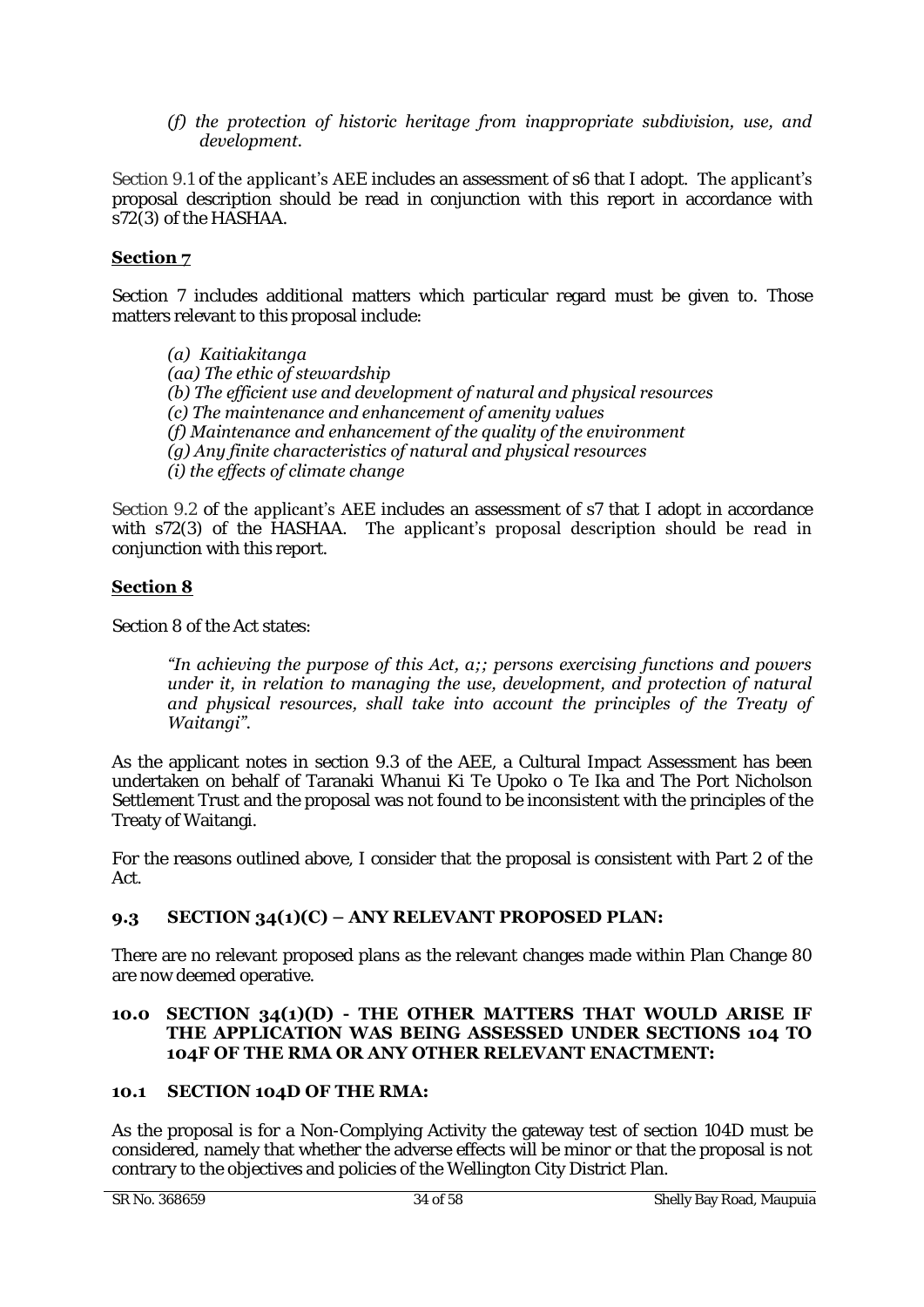As will be discussed below, I consider that the adverse effects of the proposal will be no more than minor. Accordingly, the proposal meets this limb of the "gateway tests". I have also assessed the relevant objectives and policies below and consider that the proposal is not contrary to them.

#### **10.2 SECTION 104(1)(A) OF THE RMA- ACTUAL AND POTENTIAL EFFECTS OF THE ACTIVITY:**

Section 104(1)(a) of the RMA requires the Council to have regard to any actual and potential effects on the environment of allowing the activity. This includes both the positive and the adverse effects.

The following effects have been discussed in the assessment below:

- Cultural effects
- Visual/Streetscape effects
- Design
- Subdivision effects
- Heritage effects
- Effects on airspace designation
- Transportation effects
- Erosion sediment control and stability effects
- Infrastructure & servicing effects
- Open Space effects
- Construction effects
- Contamination effects
- Positive effects

#### **10.2.1 CULTURAL EFFECTS:**

A Cultural Impact Assessment ("CIA") has been prepared on behalf of Taranaki Whanui Ki Te Upoko o Te Ika and The Port Nicolson Block Settlement Trust, and accompanies the application.

The CIA outlines that Marukaikuru/Shelly Bay is an important land and marine resource and considers the past and present usage and values with this area in relation to the proposal. The CIA is held on the Council's file and should be read in conjunction with this report.

Overall, the CIA has not identified any cultural impediments to the development and has recommended a number of ways in which the cultural history and significance of the area can be recognised in the development as the detailed design process in the future. These include.

- That with respect to landscaping indigenous species re: returned to the area and that the pine and Pohutukawa trees are more managed than they currently are.
- Best practice environmental methods should be used in the development.
- The design of buildings that incorporate Taranaki Whanui in meaningful ways to reflect their mana whenua and partner status.
- The advice and assistance of mana whenua is sought for planting to enhance the cultural landscape.
- Parks and play areas are included in the development.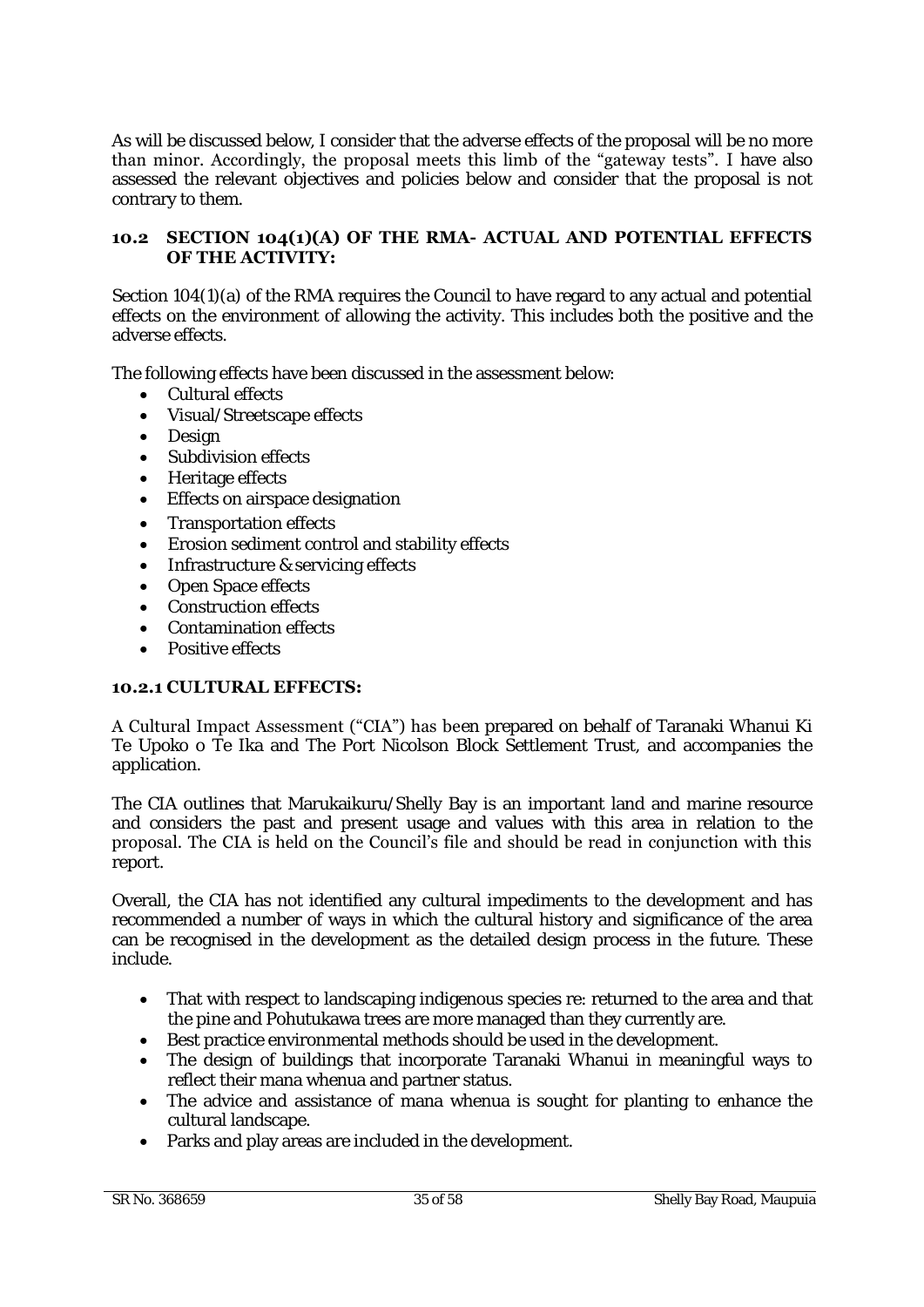• Building and street names will be based on original names from the area, in consultation with Taranaki Whanui.

The recommendations have been considered and incorporated into the design guide. As such, further consideration will be given to cultural matters at detailed design stage. Given the assessment undertaken within the CIA and incorporation of the above matters into the design guide, it is considered that adverse cultural effects will be no more than minor.

### **10.2.2 VISUAL/STREETSCAPE EFFECTS:**

The scale of the development will result in a significant change to the existing visual qualities and streetscape amenity of the site. Although given the visually isolated nature of this site these effects are generally isolated to either within the development site itself or from across the harbour from Evans Bay to Hataitai.

With respect to the streetscape effects within the development, the combination of the quality Masterplan design (that incorporates public realm, bulk and form of the built development) coupled with the implementation of the proposed Design Guide ensure an enhancement to the existing streetscape amenities providing a positive experience to both the future residents and visitors to Shelly Bay.

The views towards the site from across the Harbour are at a considerable distance (300m+) and encompass views of the entire eastern side of the Watts Peninsula. In this context, the development will be visually nestled into the landscape with the vegetated coastal escarpments remaining the visually dominate feature. Some of the buildings will be constructed to up to the 27m HASHAA qualifying development height limit, however these will be dwarfed by the coastal escarpments that provide their visual backdrop. For these reasons the development will not create a visually obtrusive feature in this landscape.

It is also noted that the comprehensive design of the overall development of the site, through the Masterplan, will ensure that the visual effects of the overall development in terms of general bulk and form are known and can be assessed as opposed to the development occurring in a piecemeal nature.

The visual/streetscape effects are therefore considered to be sympathetic and compatible with the surrounding established local environment. The high quality of the design, architectural form and landscaping that the proposed Design Guide, will ensure a quality comprehensive development resulting in a positive streetscape outcome.

#### **10.2.3 DESIGN:**

The Council's Urban Design Advisor, Mr Chad McMan, has reviewed the application in terms of urban design. Mr McMan's assessment is held on the Council file and should be read in conjunction with this report.

Mr McMan considers the masterplan to be thorough, in depth, and builds on the inherent character and characteristics of the place. In addition, Mr McMan considers the development will create a new 'place' with its own unique character, and has every chance of becoming a destination in its own right. In addition, the ancillary non-residential uses will complement the residential activities and create both daytime and weekend activities for residents within the development. I concur with Mr McMan's advice.

Mr McMan describes the development as follows: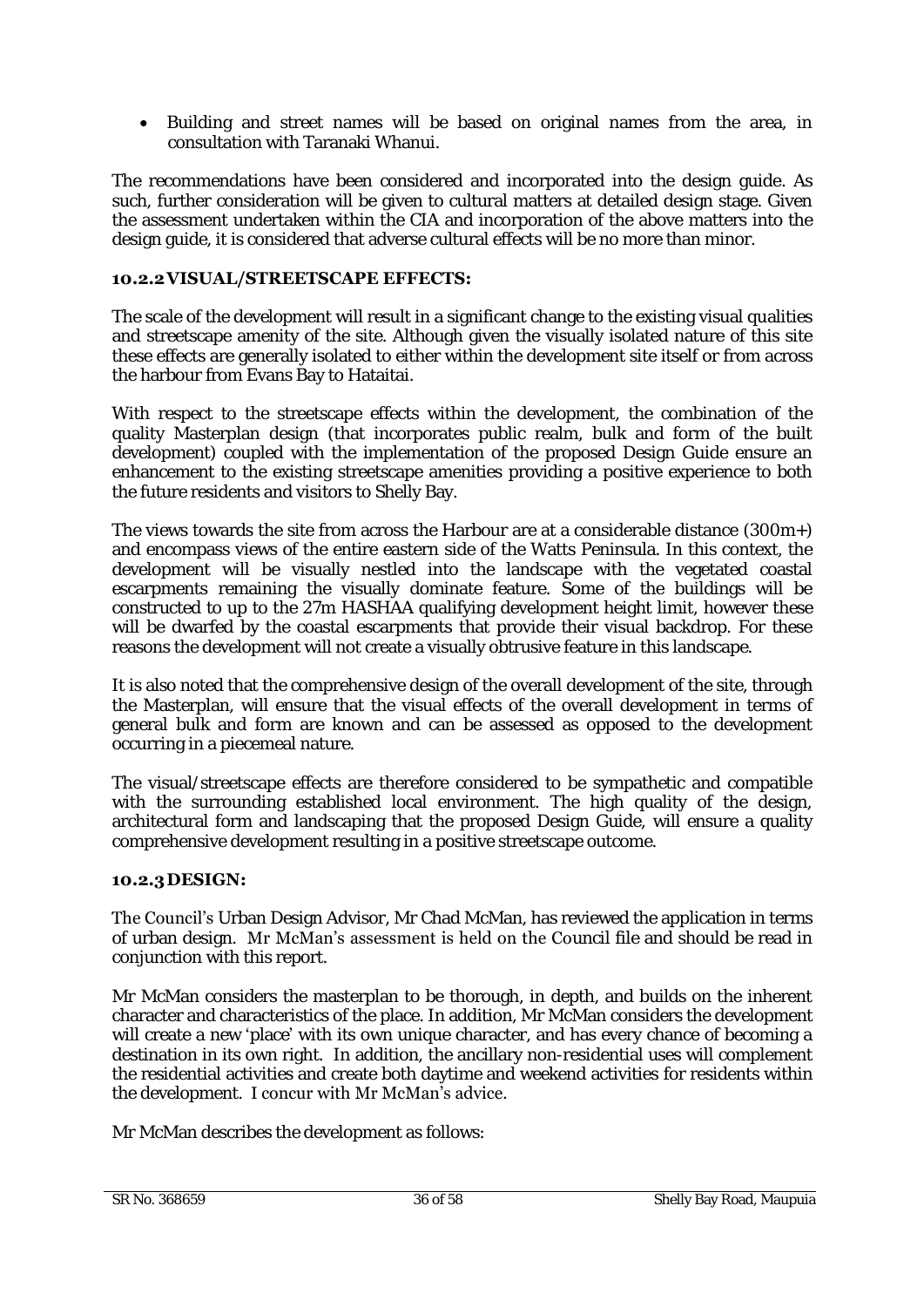*"The masterplan shows the creation of two bays clustered around a hub of heritage structures. Broadly speaking the layout locates 3 level terrace houses that feather out at the southern edge to mirror the development patterns of locations such as Karaka Bay, with provision for small scaled open air pavilions on their rooftops. Vehicle access is varied, either front or side loaded, or rear loaded further in, but in all cases measures have been put in place that prevent car dominance at ground floor level.* 

*Further in to the centre of each bay, the terraces are rear loaded with vehicle access colocated with at grade parking for taller apartment buildings behind. The latter are accessed by open air lanes that provide fingers of open space extending from the foreshore through to the hills beyond".*

Furthermore, Mr McMan considers that the *"parameters of each building footprint are described with extents defined, which is as far as a masterplan can go without designing a building itself. In saying that, indicative imagery has been provided that demonstrates the level of variety and interest that can occur, and to my eye shows great promise".* I accept Mr McMan's advice in this regard.

Mr McMan has reviewed the masterplan and the design guide (which has been subsequently revised through the planning process) and considers that in terms of urban design, this project is excellent in terms of outcome. I accept Mr McMan's advice and therefore conclude overall that in terms of design, adverse effects will be less than minor.

As the development has the potential to become a destination in its own right, Mr McMan considers that it is conceivable that people may also wish to visit to fish from a wharf, use the proposed open spaces, picnic, or sit on the beach etc; all of which contribute to the interest and economic vitality of the place. Considering this, free facilities are proposed such as toilets, water fountains, taps and showers. However, such facilities will not be provided for until later stages. Accordingly, due to the likely public use of the site from the outset, Mr McMan recommends that a condition of consent which requires the toilet facilities to be in place at the completion of Stage 1. While I note Mr McMan's recommendation, I consider that the provision of these services should be left to market demand as development progresses. As such, I have not included Mr McMan's recommended condition.

# **10.2.4 SUBDIVISION EFFECTS:**

The proposed subdivision will allow for the rationalisation of the current ownership of the area included in the application. All lots will be provided with sufficient infrastructure in terms of roading and reticulated servicing. Given the size and shape of the allotments, it is not considered that the allotments will preclude or hinder development within the site. For these reasons, it is considered that adverse subdivision effects will be less than minor.

# **10.2.5 HERITAGE EFFECTS:**

There are no buildings or structures on the application site that are heritage listed under either the District Plan or by Heritage New Zealand. Notwithstanding that, a number of buildings on the site do hold heritage value and have been incorporated into the existing Shelly Bay Design Guide. These being:

- The Hospital
- Warehouse and stores (shed 8)
- Submarine Mining Depot Barracks
- Shipwrights Buildings
- **•** Officers Mess.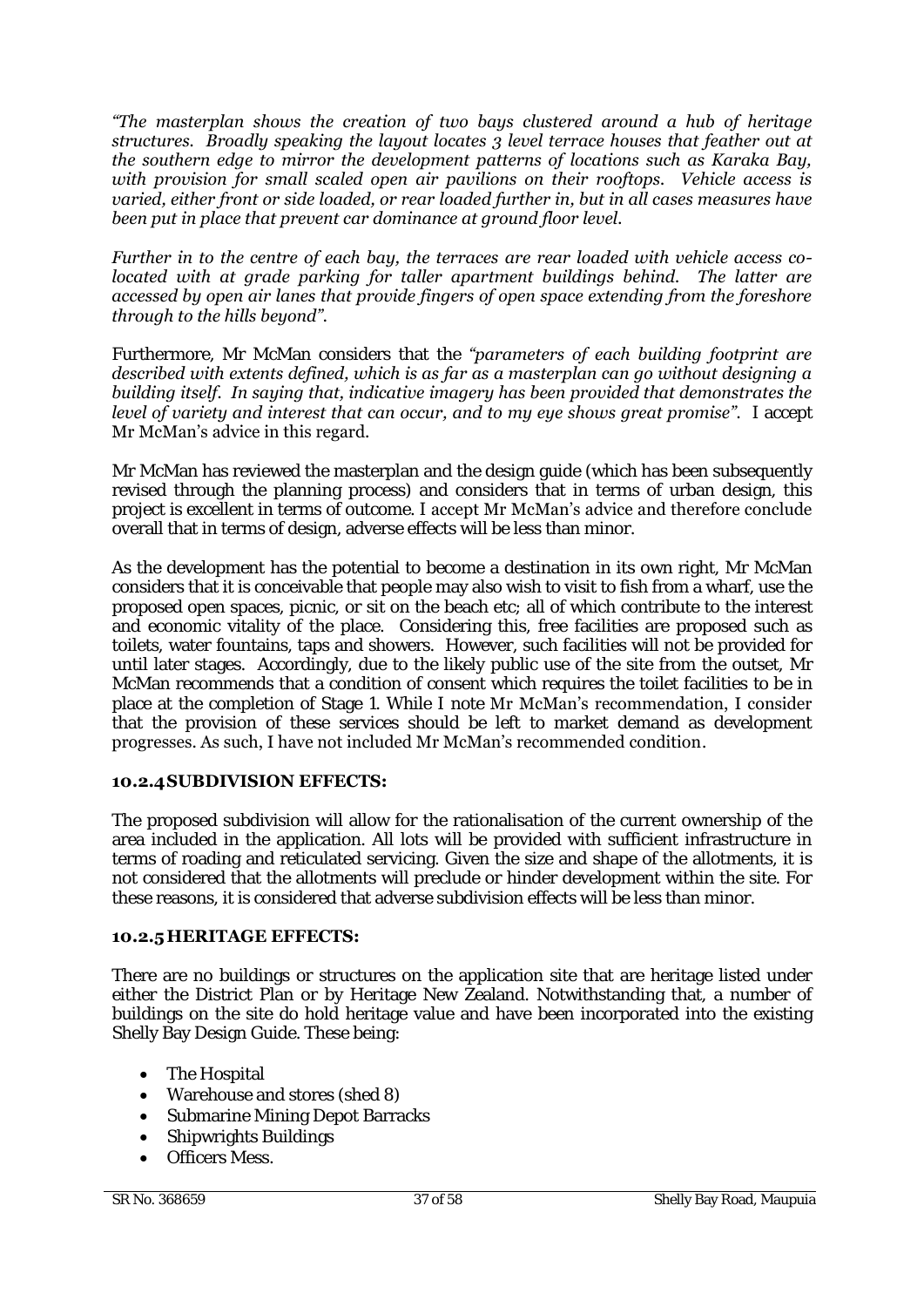With regards to heritage, Guideline G1 of the Design Guide states with respect to heritage:

#### *"The location and design of new building development should respect the character and location of any identified heritage buildings within Shelly Bay, with specific reference to the Submarine Mining Depot Barracks, including the possibility of its relocation closer to the water's edge so its original connections to the harbour is recognised."*

All identified buildings (but not listed) heritage buildings, with the exception of the hospital, will be retained. The Submarine Mining Depot Barracks will be relocated to the Village Green which is closer to the water edge to reconnect this building to the harbour. The Officers Mess will also be relocated and will accommodate the boutique hotel. The Warehouse and stores (Shed 8) will remain in their current location and accommodate a yet unconfirmed commercial activity. The Shipwrights building will also remain in its current location and accommodate a microbrewery. The adaptive re-use of these heritage buildings will likely require some minor exterior alterations however given this consent proposal is for a Masterplan, the exact nature of these is yet known. The applicant has subsequently volunteered a condition of consent that a detailed design shall be submitted the Council for approval prior to works commencing.

The former hospital located towards the north end of the northern bay is proposed to be demolished. The applicant has advised that the building is in a poor condition and not suitable for adaptive re-use or relocation.

The proposal has been assessed by the Council's Senior Heritage Advisor, Ms Vanessa Tanner, who considers that while there are no listed heritage items on the site, that is not to say that Shelly Bay does not have any heritage value nor does it diminish in any way the historic heritage values that Shelly Bay does have.

Ms Tanner states that Shelly Bay was most commonly associated with military use over a period of 110 years (by the Army from the 1880s, by the Navy during World War II and the Air Force since the end of that war). Given its use, approximately 26 structures and buildings remain on the site linked to these military activities. As such, Ms Tanner considers these buildings and structures to hold heritage value.

Given the topography of Shelly Bay, the long history of Maori settlement, and the military activities, Ms Tanner considers that it entirely possible that archaeological evidence may exist on the site and be affected by the development. The applicant has acknowledged that the development may unearth archaeological material during the works and has volunteered a condition/advice note be imposed requiring an archaeological authority be obtained from Heritage New Zealand should any material be found. Where able, the applicant proposes to incorporate materials into the development which will be controlled by the Masterplan and Design Guide to represent a *"coordinated approach to the potential for conservation"* which *"ensure appropriate regard and response to those existing values"*.

Ms Tanner, while noting that the Design Guide contains numerous references to historic heritage and principles for its management and protection, states that these principles are not transferred to the Masterplan in any meaningful way. In addition, Ms Tanner notes that of the approximately 26 existing buildings and structures, a total of two buildings are proposed for retention. In terms of identifying and protecting heritage, Ms Tanner considers that the proposed relocation of historic buildings cannot be supported from a heritage perspective, in addition to concerns regarding effects on archaeological values within the site.

While I concur with Ms Tanner's assessment that because a building is not listed it does not mean it does not hold heritage value, the purpose of HASHAA is to maximise housing yield.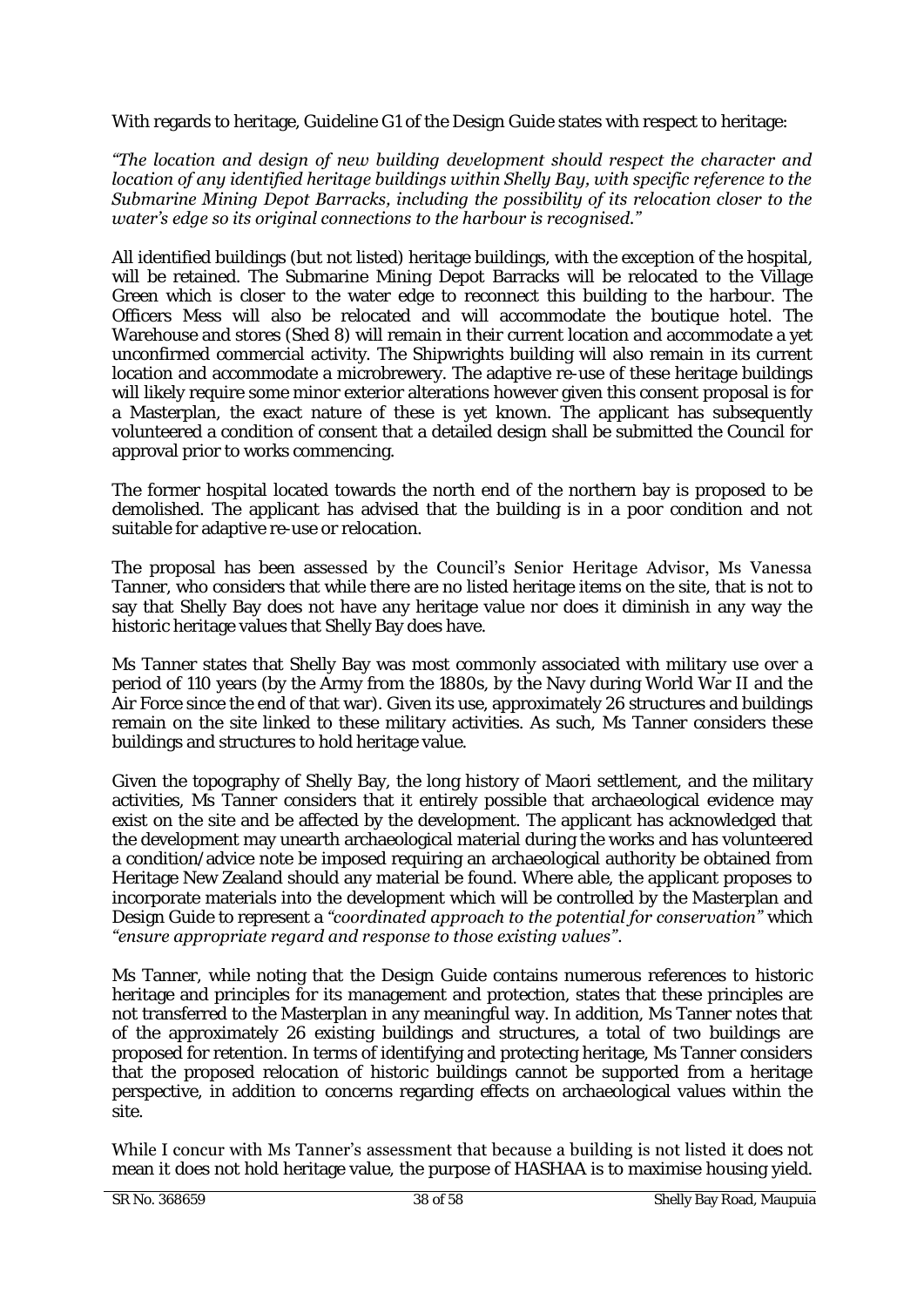Therefore, a balanced approach is needed in providing much needed housing to the Wellington housing market while talking into account the heritage value of the site. In my opinion, the desire for housing to the market which would require the removal of existing buildings onsite outweighs the impact on heritage value. While entirely demolishing buildings of value is not desirable, the hierarchy of HASHAA sets the provision of housing at the top. Incorporating buildings/materials within the development through the Design Guide, in my opinion, is the most practicable way of incorporating items of value while assisting in establishing an identity for the development.

Overall, while it is noted that the existing buildings/structures do hold some heritage value, they are not listed by Heritage New Zealand or Wellington City Council. As the purpose of HASHAA is to provide housing to the Wellington Market, I am of the opinion that the approach taken to conservation by the Design Guide is the most practicable way of balancing the effects on heritage against the need for more housing. For these reasons, I consider that adverse effects on heritage to be no more than minor.

# **10.2.6 EFFECTS ON AIRSPACE DESIGNATION:**

The site is located within Designation G2 – Wellington International Airport Ltd Airspace Designation, within what is termed 'transitional side surfaces'. As noted in Appendix F of the District Plan *"The designation takes the form of airspace height restrictions, which limit the development of any structure including any building, aerial, antenna, or other object which may inhibit the safe and efficient operation of Wellington International Airport"*. The applicant has provided the diagram below illustrating compliance with this designation and accordingly this designation is not affected by this proposal.



# **10.2.7 TRANSPORTATION EFFECTS:**

The application is accompanied by a Transportation Assessment Report (TIR) by Traffic Design Group (TDG) dated September 2016 which confirms that sufficient and appropriate infrastructure can be reasonably provided to support the development. This report is held on the Council's file and should be read in conjunction with this report. The TIR concludes:

- *"The development access strategy has been development in accordance with industry standards with regards to access and vehicle circulation routes;*
- *The increase in traffic won't adversely affect the capacity on the Shelly Bay Road and Miramar Avenue Intersection;*
- *Possible solutions to public transport, and improved access by foot and by cycle could be investigated and would add to the accessibility of the proposed developments;*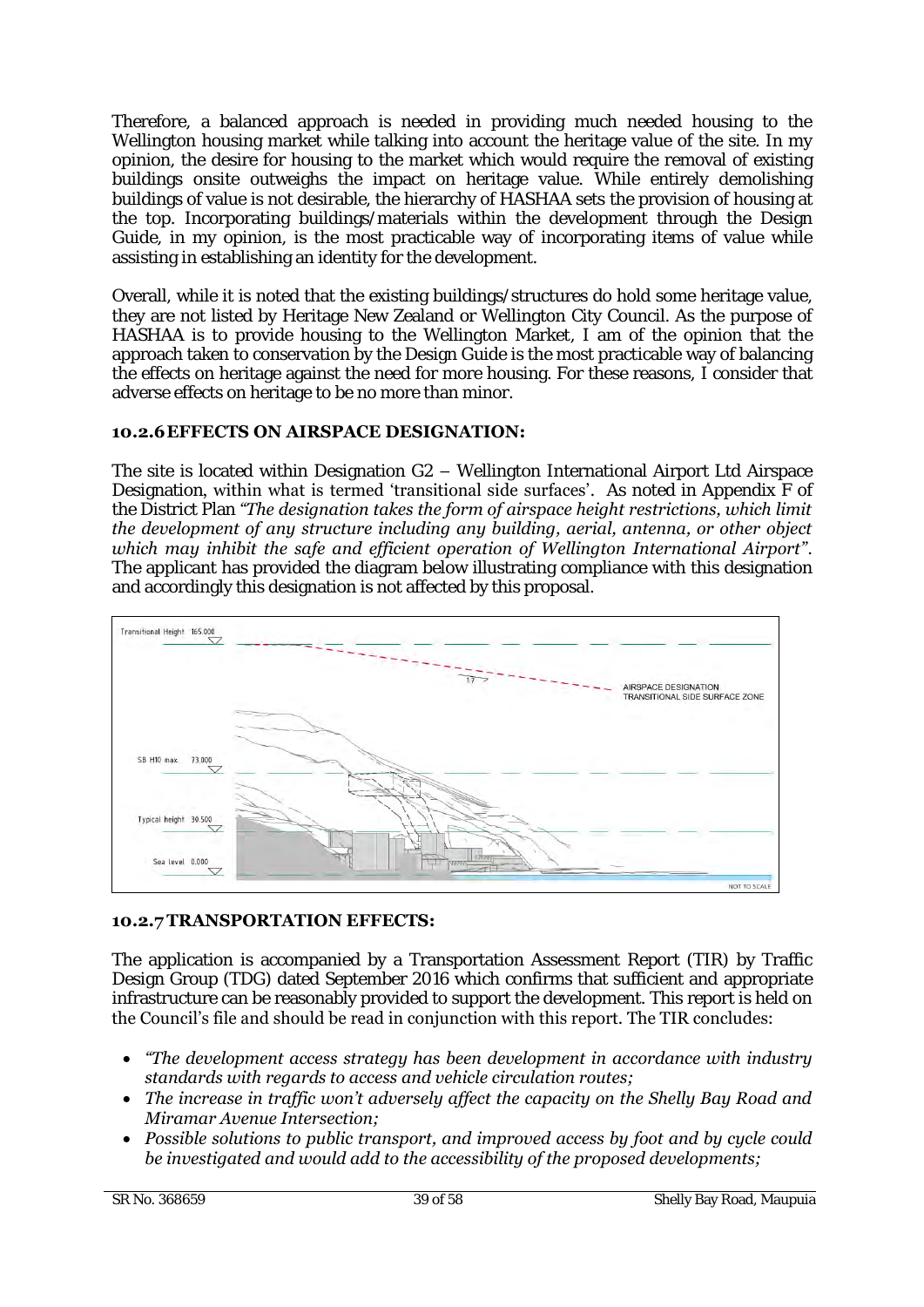*Overall this assessment finds the traffic related impacts would be minor and that the level of use and activity can be properly and safely accommodated in this location".*

The Council's Chief Transport Advisor, Mr Steve Spence, has reviewed the application and considers that the proposed road layout changes to facilitate the development are acceptable. Mr Spence's assessment is held on the Council file and should be read in conjunction with this report.

While Mr Spence considers the proposal to be acceptable in terms of transportation effects (subject to the proposed road layout changes), Mr Spence does make the following comments:

- *"The TDG report suggests that the traffic lanes will not need to accommodate cyclists as they will be provided with a cycle path on the seaward side of the development. However experience shows that some cyclists will always choose to travel on the carriageway rather than use an off –street cycle path and therefore we need to design for this situation.*
- *In this case I can agree that with the low speed environment which is proposed through the development site, the proposed 3m traffic lanes should be able to work in a safe and effective manner for most situations, although at busy times of the week especially at weekends, cyclists can be expected to impede vehicles on occasions. For this reason a minor widening of the carriageway from 6m to 6.5m within the development site would be desirable to facilitate better space sharing between cyclists and vehicles. This will be particularly beneficial on occasions where coaches or trucks are using the road and also to provide for a future situation where a scheduled bus service is provided.*
- *The proposed shared pedestrian/cycle lane on the seaward side of the road is supported in principle although there is no information provided by TDG on the expected numbers of pedestrians and cyclists who might be expected to be sharing this space. The design of this area will need to be carefully developed in conjunction with the Council to ensure it will provide the highest level of safety and amenity for those who will use it. Matters to consider will include: whether cyclists and pedestrians should be segregated or share the full width. Also details of surfaces, signage, street furniture, pedestrian crossings and pedestrian/vehicle shared areas etc. will need to reflect current best practice design".*

It is noted that a suite of conditions have been volunteered relating to the proposed roading infrastructure upgrades and the need for these to be approved by the Council prior to works commencing. As such, further consideration may be given to pedestrian/cycle lanes at detailed design stage. Based on the advice of Mr Spence, I consider that adverse effects in terms of transportation will be no more than minor.

The Council's Vehicle Access Engineer, Mr Arun Niravath, has assessed the proposal in terms of vehicular access and parking. Mr Niravath's assessment is held on the Council file and should be read in conjunction with this report.

Mr Niravath has reviewed the TIR report and subsequent further information submitted and considers that it is feasible for the development to provide adequate access and parking. Mr Niravath has recommended a suite of conditions such as requiring detailed construction and design plans to be submitted to the Council's Vehicle Access team prior to works commencing and a range of traffic calming measures to be installed. I have accordingly imposed these recommended conditions. Through compliance with these conditions, I consider that adverse effects of site access and parking will be less than minor.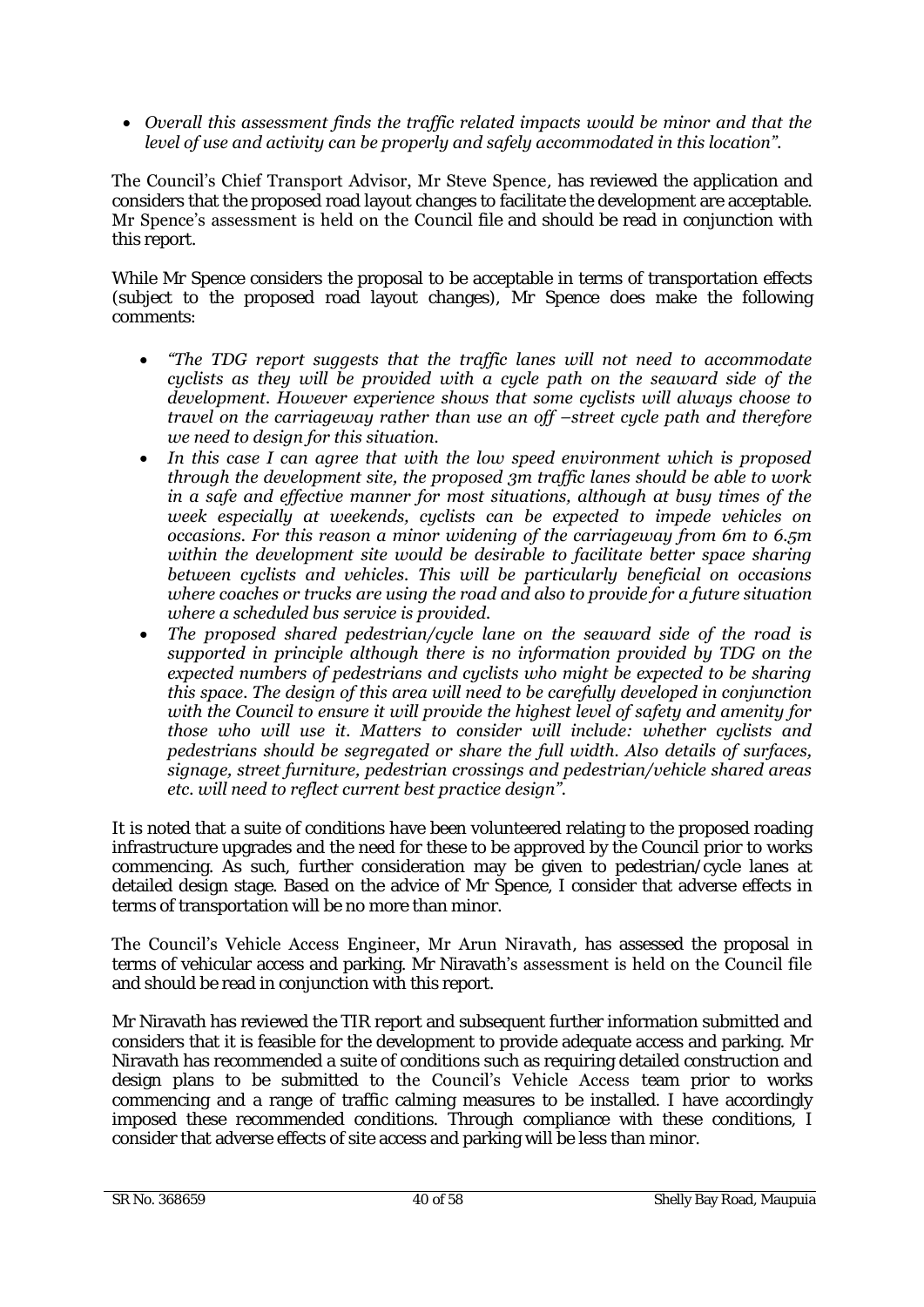Overall, based on the advice received from Mr Spence and Mr Niravath, I consider that adverse effects in terms of transportation will be no more than minor.

### **10.2.8 EROSION SEDIMENT CONTROL AND STABILITY EFFECTS:**

Earthworks are proposed for the construction of building platforms, access and formation of parks/public amenities. While no volumes/areas have been provided within the application, it is likely that the development will exceed District Plan Standards. As development progresses details of earthworks for each stage will accompany the development plans submitted to Council.

A geotechnical assessment has been undertaken by Aurecon Ltd and covers the following points:

- Geological Investigation
- Geological Model
- Geohazard Assessment
- Geotechnical Risk Register and Development Hazard Map
- Design Recommendations
- Additional Geotechnical Investigations.

The visual effects are addressed under the landscape assessment of this decision and are proposed to be mitigated through grassing, and the construction of future buildings and roads. However, the earthworks also have potential to result in adverse effects through erosion and sediment loss from the site and result in localised geotechnical instability.

The Council's Earthworks Engineer, Mr Davies, has undertaken an assessment of the proposal, reviewed the Aurecon report, and notes that while the sites have a relatively high risk of instability and liquefaction, a set of design recommendations and geotechnical requirements have been covered in the application and form part of the mitigation for any stability effects associated with the development. These recommendations form the volunteered conditions of consent. Mr Davies is satisfied that through compliance with the volunteered conditions, any instability effects can be controlled. I accept this advice and conclude that adverse stability effects to be less than minor.

No Earthworks Management Plan (EMP) or Construction Management Plan (CMP) accompanies the application with conditions of consent instead being volunteered that a EMP and CMP be submitted to the Council for approval prior to the commencement of each stage. Mr Davies considers this to an acceptable to mitigate sediment runoff and dust that potentially may arise as part of the development. I accept this advice and conclude that adverse effects associated with the management of the earthworks can be mitigated to a level less than minor.

Overall I consider that through the imposition of the volunteered conditions of consent, adverse erosion sediment control and stability effects can be mitigated to a level that is less than minor.

#### **10.2.9 INFRASTRUCTURE & SERVICING EFFECTS:**

Under the infrastructure requirements of HASHAA pursuant to s34(2) and s34(3) sufficient and appropriate infrastructure is required to support the qualifying development.

The application is accompanied by a report by Calibre Consulting entitled 'Shelly Bay, Wellington, Servicing Feasibility', dated 8 August 2016, which confirms that sufficient and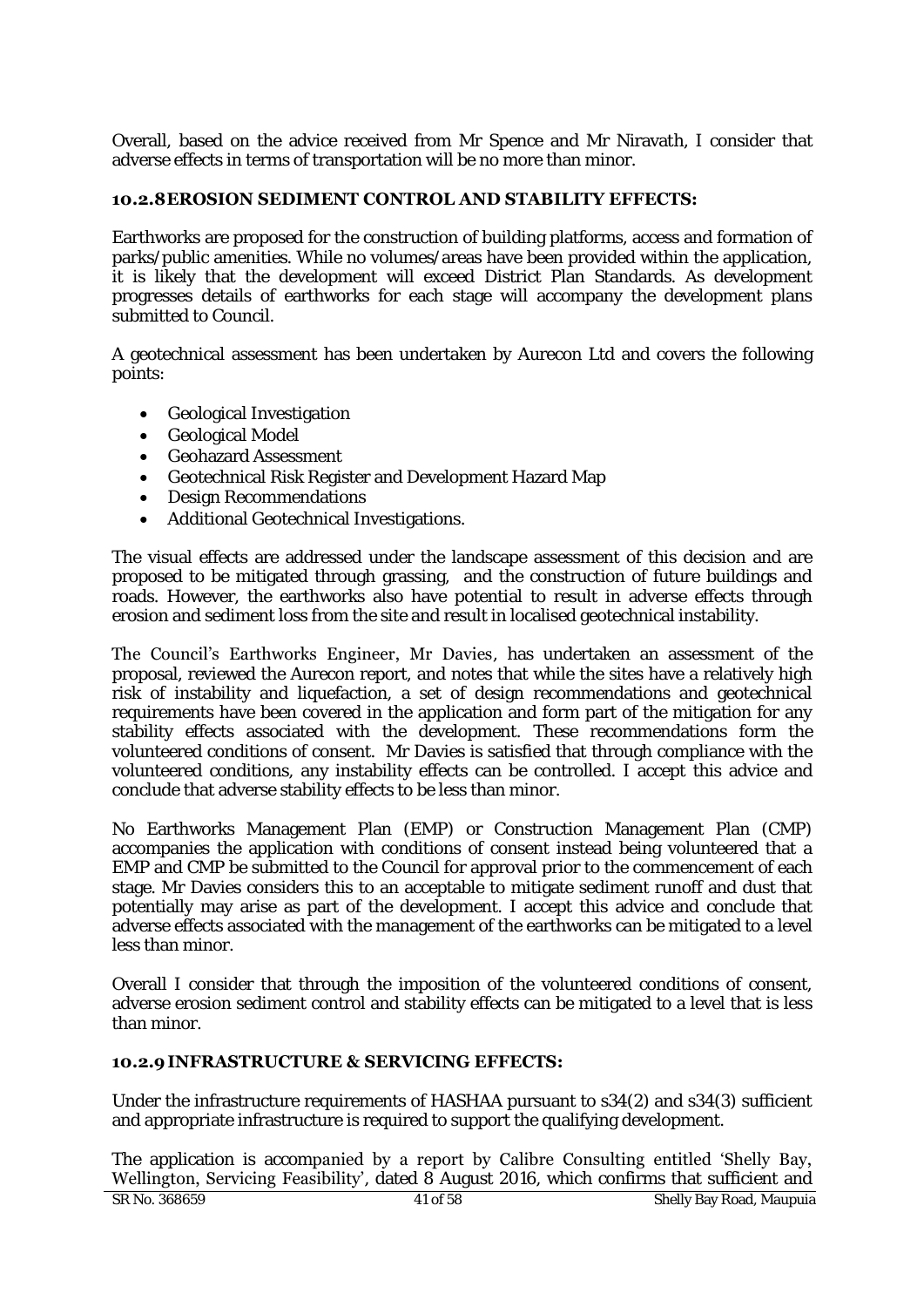appropriate infrastructure can be reasonably provided to support the development. This report is held on the Council's file and should be read in conjunction with this report.

Wellington Water's Manager Land Development, Mr Ryan Rose, has reviewed the application and has advised that due to the age and condition of the existing infrastructure, new infrastructure would need to be provided to cater for the development proposed. Mr Rose agrees with Calibre Consulting that servicing of the development is feasible and that as this application is at a high level, detailed design, calculations and specifications of servicing requirements can be provided/undertaken at detailed design/engineering stage. A suite of conditions have therefore been recommended.

The details of Mr Rose's assessment and recommended conditions are addressed in detail within the "other matters" section of this report pursuant to  $\text{SO}(1)(c)$  as directed by s34(1)(d) of the HASHAA. Mr Wilson's report is held on Council's file and should be read in conjunction with this report.

The applicant has also confirmed that power, telecommunication and gas supply will be possible.

Subject to the recommended conditions I am satisfied the effects on the capacity of the network infrastructure are no more than minor and the proposed subdivision can be adequately serviced.

# **10.2.10 OPEN SPACE EFFECTS:**

Section 8.4.12 of the AEE outlines an assessment of the open space effects that I consider is accurate which I adopt for the purpose of this assessment. In summary, this assessment concludes:

- The bulk and form of the structures proposed are to be nestled into the site with the significantly higher coastal escarpment immediately behind. This vegetated escarpment will remain the dominant visual landscape in the surrounding environment.
- The development does not limit the recreation potential for the open space land behind the site in the future.
- The vegetation removal is limited to that required for the construction of the apartments and dwellings. Some vegetation removal will also occur to the rear of the apartments for safety reasons.

Overall, the proposal will result in a change to the Open Space zone but will not significantly affect its wider landscape values and is limited to what is required to provide housing to meet the intent of HASHAA. As such, I consider Open Space effects to be no more than minor.

# **10.2.11 CONSTRUCTION EFFECTS:**

The reality of construction of the proposed scale is that the effects of construction on the local environment cannot be totally avoided. Accordingly, noise, dust and heavy vehicle movements will inevitably result from any such development on this site (given the size of development) and it is appropriate to require best practicable options are employed.

The application proposes mitigating the potential construction effects via a Construction Management Plan (CMP) that will outline the management of: Sediment and erosion control; discharges to water and land; construction noise; and construction traffic. The management plan is to be secured by ways of a volunteered condition.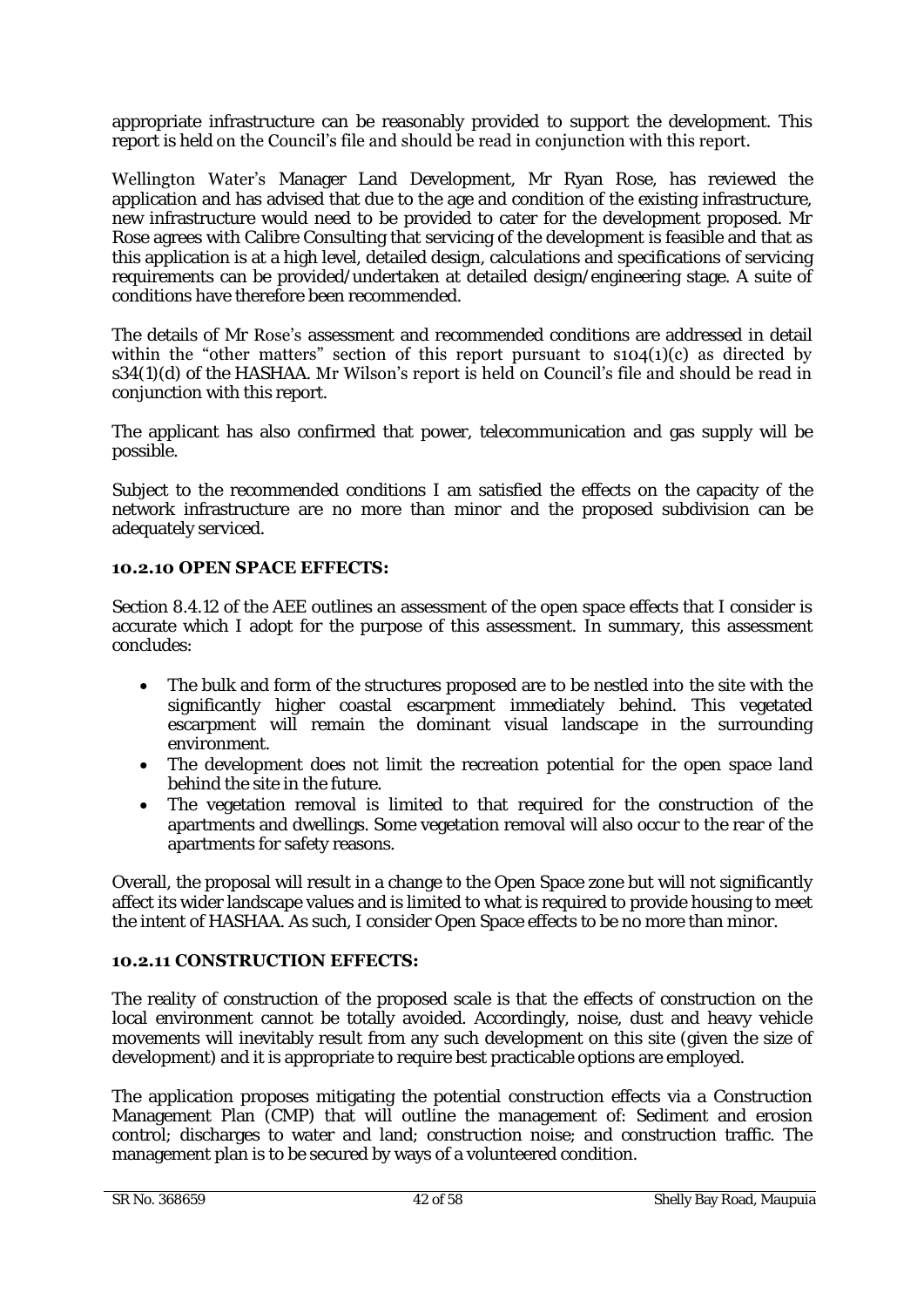The Council's Chief Transport Advisor, Mr Steve Spence, has reviewed the application and notes that while the proposal forms a significant proposal, the development may take a number of years to be completed and could require a number of construction management plans for the various elements of the development. These are to be secured through volunteered conditions of consent. As such, I considered that adverse effects associated with construction on the transport network will be no more than minor.

In relation to temporary construction noise, the Council's Environmental Noise Officer, Mr John Dennison, acknowledges the construction works required to facilitate the development; both in terms of initial ground works for the lower levels of the building and ongoing construction to build the upper levels. Mr Dennison has reviewed the proposal and considers that a construction noise management plan (CNMP) be approved prior to works commencing to mitigate adverse effects associated with the construction activity. It is noted that the applicant has volunteered such a condition. Through the imposition of this condition, I consider that adverse effects in terms of construction noise will be less than minor.

Overall, based on the advice of aforementioned Council advisors and the volunteered conditions of consent, I am of the opinion that adverse effects in terms of construction will be no more than minor.

# **10.2.12 CONTAMINATION EFFECTS:**

The site is identified on the Greater Wellington Selected Land Uses Register (SLUR) as being contaminated (SN/05/059/02) given the past land uses onsite. As such, a Preliminary Site Investigation (PSI) undertaken by AECOM New Zealand Ltd has been provided with the application to establish the likely nature and extent of soil contamination within the site. The PSI undertaken by AECOM included the following

- Review of records provided by The Wellington Company in relation to previous land uses that could have has an impact on soil and ground water quality at the site.
- Targeted soil sampling at pre-selected locations, during geotechnical works undertaken at the site as part of a Preliminary Geotechnical Assessment.
- A site walkover to identify potential sources of impact to soil.
- A review of information held with GWRC SLUR.
- Review of records and selected aerial photographs held by WCC Archives, to determine previous land uses of the site and the surrounding area.
- Review of selected aerial photographs available from Opus International Consultants to determine previous land uses of the site and the surrounding area.
- Production of the PSI report.

The PSI undertaken identified that the site has been used for industrial and commercial activities since the 1940's mainly associated with the operation of the RNZAF base including, the boiler house, workshop activities, the operation of the slipway and munitions storage in magazines. Given these activities AECOM have identified the main potential sources of contamination to comprise of the following:

- Leaks and spills of hydrocarbon products to ground from the refuelling of vehicles and marine craft.
- Leaks and spills of hydrocarbon products associated with the storage and the maintenance of transport vehicles.
- Concentrations of metals and antifouling substances associated with the maintenance of marine craft and the operation of the slipway.
- Localised impact from the wastewater treatment plant in South Bay.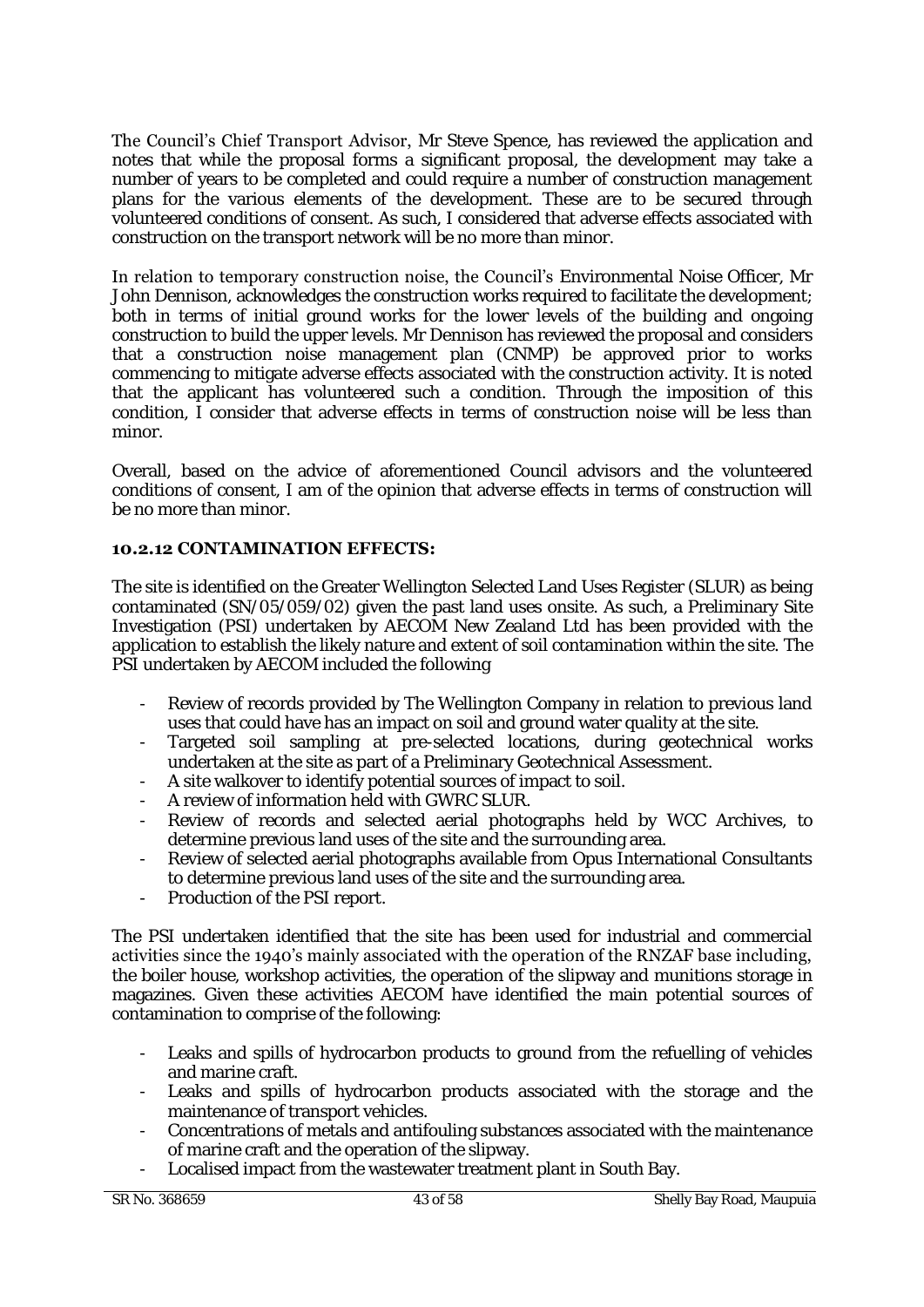- Localised metals impact to soil from the use of lead paint, coal ash and munitions residues.
- Asbestos.

Notwithstanding the sources identified above, AECOM consider that with the exception of potential localised soil and groundwater impact around the wastewater treatment plant, the South Bay area mainly comprised residential facilities. As such, AECOM conclude that it is highly unlikely that there is a risk to human health from contaminants in the soil and groundwater within South Bay. AECOM however do note that this does not cover the potential for asbestos in soils.

The boiler house and septic tanks were located in North Bay. AECOM consider that while elevated arsenic levels where encountered within shallow fill at one location, it is considered highly unlikely that there is a risk to human health under the proposed activity within North Bay. AECOM however does note that this does not cover the potential for asbestos in soils.

Due to the layout and intensity of the Masterplan, the majority of the site is proposed to be sealed or covered with buildings so residents and workers will not likely come into contact with soil. AECOM, however, do note that in the limited areas where exposed soil will be present such as public green spaces or private gardens, then further investigation would be necessary.

In summary, the PSI submitted with the application has identified a number of potential contaminants within the site however have concluded that due to the level of hard surfaces, buildings and roads, it is unlikely a risk to human health will occur. Regardless, AECOM have recommended a suite of conditions such as requiring a Contaminated Soil Management Plan (CSMP) be approved prior to works commencing; any contaminated soil removed during the works to be disposed of at an approved facility; and that a validation report be submitted to the Council upon the completion of each stage of the proposed earthworks. Through imposing these conditions AECOM consider that any risk to human health can be mitigated. I accept this advice and further conclude that adverse effects in terms of contamination will be less than minor.

# **10.2.13 POSITIVE EFFECTS:**

I concur with the positive effects outlined by the application in section 8.4.13 of the AEE as provided for in section 72(3) of the HASHAA. These include:

- The construction of 352 new dwellings providing additional housing stock for Wellington.
- The adaptive reuse of buildings with historical value.
- The enhancement to public access to the coastal marine area. A comprehensive redevelopment of the site whilst protecting the wider landscape features of Watts Peninsula.

# **10.2.14 EFFECTS SUMMARY:**

Overall, for the reasons above, and in the context of the expectation for residential development as identified by the District Plan Business 1 and Open Space B Areas and against the HASHAA provisions, the overall effects from the proposed development are considered to be acceptable and the effects on the environment no more than minor.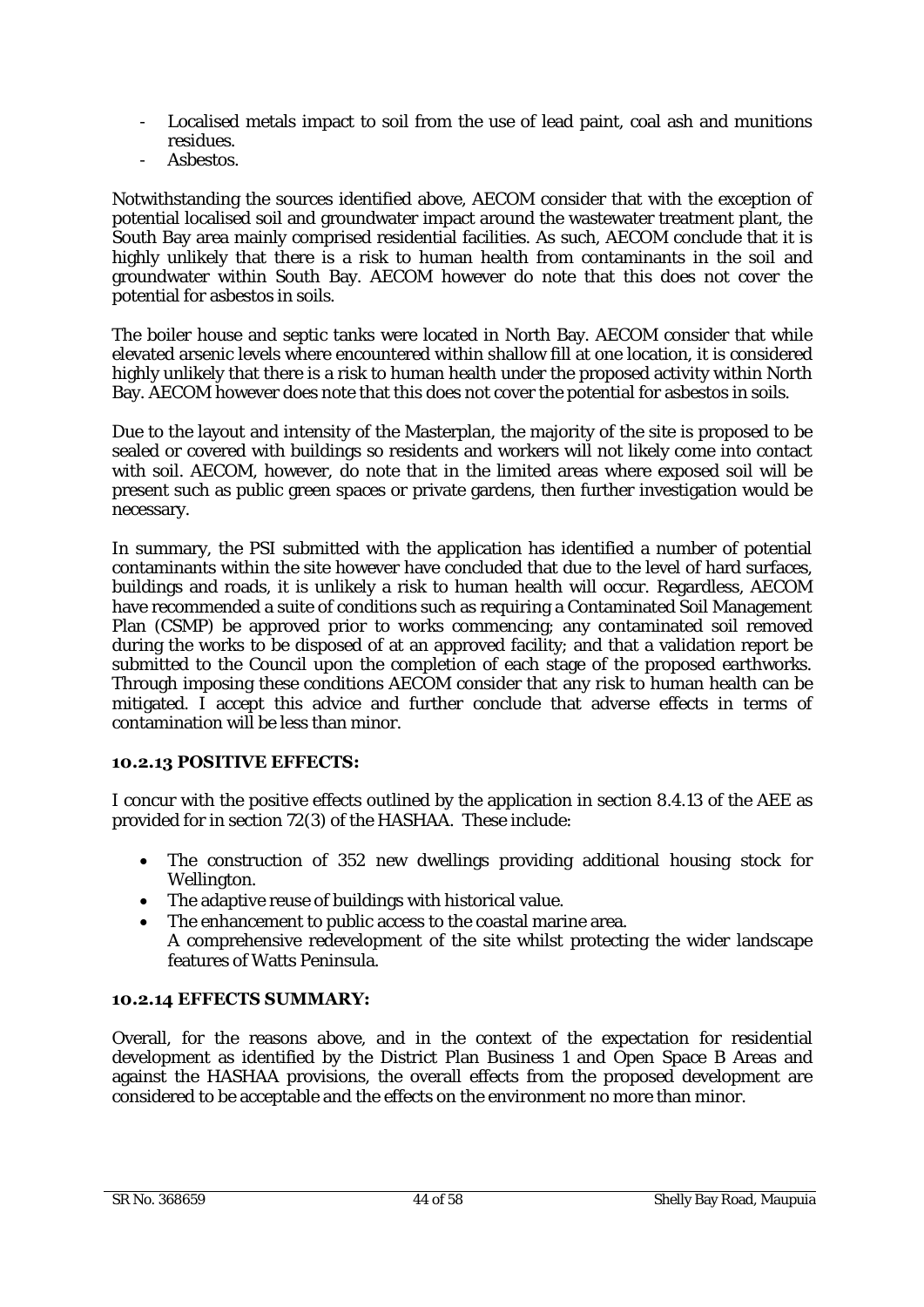# **10.3 SECTION 104(1)(B) OF THE RMA – RELEVANT PLANNING PROVISIONS:**

I have had regard to relevant provisions of the following planning documents:

- National Environmental Standards
- National Policy Statements
- The New Zealand Coastal Policy Statement
- The Wellington Regional Policy Statement
- The Wellington City District Plan

### *Higher Order Planning Documents:*

In considering this application regard has been had for the higher order planning documents specified at section  $104(1)(b)(i) - (vi)$  of the Act. In particular, it is my opinion that the only relevant National Environmental Standard is the one on the assessing and managing contaminants in soil to protect human health. However, in terms of National Policy Statements, those relevant include:

- The New Zealand Policy Statement on Urban Development Capacity
- The New Zealand Coastal Policy Statement.

#### National Policy Statement on Urban Development Capacity 2016

Section 4 of the National Policy Statement on Urban Development Capacity (NPSUDC) 2016 came into effect on 1 December 2016 and its seeks to recognise, the national significance of urban environments and the need to enable such environments to develop and change, and the national significance of providing sufficient development capacity to meet the needs of people and communities and future generations in urban environments. The NPSUDC directs decision making under the RMA to ensure that planning enables development through providing sufficient development capacity for housing and business.

There are objectives that apply to all local authorities. The objectives most relevant to this proposal are:

- OA1 To support effective and efficient urban areas that enable people and communities to provide for their social, economic and cultural wellbeing.
- OA2 To provide sufficient residential and business development capacity to enable urban areas to meet residential and business demand.
- OA3 To enable ongoing development and change in urban areas.

The proposal is consistent with the above objectives. The NPSUDC outlines the policies relevant to Medium Growth Areas. These policies have been considered and the proposal is considered to align to those most relevant to this.

#### The New Zealand Coastal Policy Statement

The New Zealand Coastal Policy Statement 2010 (NZCPS) took effect on 3 December 2010. The applicant has undertaken an assessment of the relevant objectives and policies of the NZCPS which I adopt under s72(3) of the HASHAA. I also consider that Policy 23 is relevant as this promotes integrated catchment management and design options that reduce stormwater flows at source.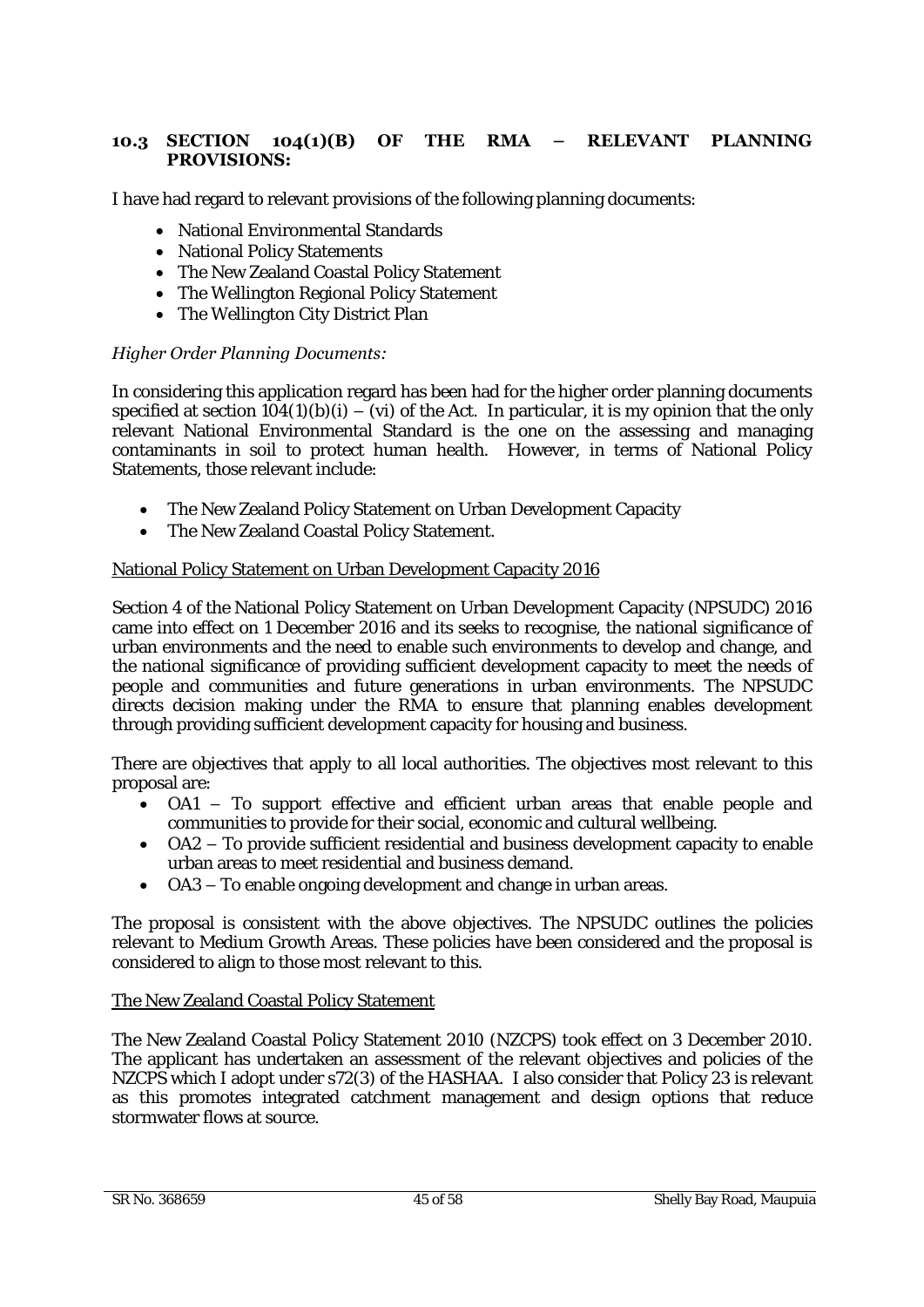# Wellington Regional Policy Statement (WRPS)

The proposal is considered to accord with the general strategic direction of the WRPS. As noted, resource consent will be sought for aspects of the proposal requiring consent from Greater Wellington Regional Council (GWRC) for earthworks and works within the CMA. In accordance with s72(3) of the HASHAA, I adopt the applicant's assessment of the relevant policies, noting that:

- Objective 22 relates to Policy 31
- Objective 4 relates to Policies 35 and 36
- Objective 15 and Policy 46
- Objective 12 and Policy 14 are also relevant as these seek to minimise contamination in stormwater from development.
- Objective 8 and Policy 53
- Objective 22 and Policy 54
- Objective 24 Policy 48 and Objective 25 Policy 49 are also relevant as they relate to our tangata whenua.
- Objective 30 Policy 34 in relation to contaminated sites.

It is therefore considered that the proposal is consistent with the relevant objectives and policies of the Regional Policy Statement.

#### Proposed Natural Resources Plan

The operative regional plans for the Wellington Region are currently under review. A new single integrated plan, the Proposed Natural Resources Plan (PNRP), is to replace the existing regional plans for coast, air quality, freshwater, discharges to land and soil.

Greater Wellington Regional Council consider a key objective under this Plan is Objective O48 around managing adverse quantity and quality effects of stormwater so networks are improved over time. In addition, Policy P73 – seeks to minimise adverse effects of stormwater by using good management practices, taking source control and treatment train approaches to new activities and land uses, and to implement water sensitive urban design in new subdivision and development.

As the proposal has been assessed at a high level, the detailed design of buildings and approaches to controlling runoff will come later. Notwithstanding that, the Shelly Bay Design Guide does promote integrating environmental infrastructure and sustainability therefore further consideration will be given to the design and treatment of pollutants at detailed design stage. As such, I consider the due regard has been given to the Proposed Natural Resources Plan.

#### District Plan

Consideration of relevant objectives and policies and assessment criteria has been undertaken.

#### Objectives and Policies

The relevant objectives and policies are attached as **Appendix 1**. I consider the applicant's assessment in the application against the relevant objectives and policies to be accurate. I therefore adopt the applicant's AEE noting the matters are also addressed within the substantive decision sections of this report. Accordingly, no further analysis is required.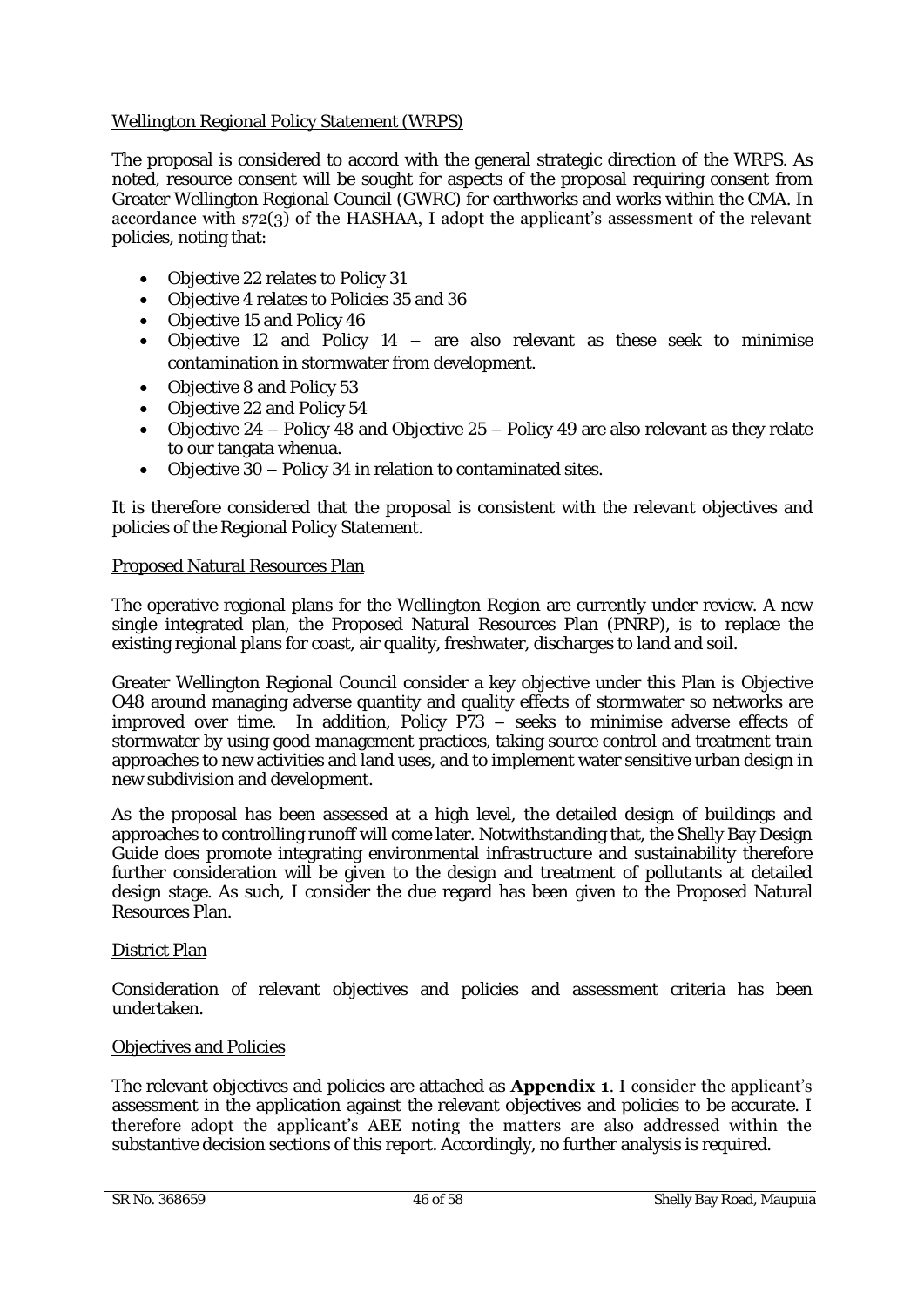# Assessment Criteria

The relevant assessment criteria, where there are criteria, are attached as **Appendix 2**. In the main, the proposal is considered to be consistent with these. Regard has also been had for both the Residential Design Guide and the Subdivision Guide, where applicable.

In assessing the application in relation to these objectives and policies, I have also consulted with the following experts within the Council and Wellington Water:

- Mr Chad McMan, Urban Design Advisor for Wellington City Council, who has considered the development in terms of design. Overall Mr McMan considers in terms of urban design, the project is excellent in terms of outcome, but also process where amendments were discussed, agree to, and then incorporated into final documents, as opposed to conditions. Overall, Mr McMan supports the proposal in terms of urban design.
- Mr Ryan Rose, Wellington Water's Manager Land Development, who has reviewed the proposal and provided an assessment with recommended conditions regarding the service infrastructure for the development subdivision comprising water supply, wastewater and stormwater. Mr Rose's comments have been referenced within the substantive decision and in further detail below in relation to the Code of Practice requirements. Overall, Mr Rose advises the proposed subdivision can be appropriately serviced subject to conditions.
- Mr John Davies, Earthworks Engineer for Wellington City Council, who has considered the proposed earthworks methodology, erosion and sediment control measures and advised the earthworks and geotechnical stability for the site can be appropriately addressed through recommended conditions of consent.
- Mr Arun Niravath, Vehicle Access Engineer for Wellington City Council, has reviewed the proposal and supports the application subject to recommended conditions. Mr Niravath comments are referenced within the substantive assessment. This includes consideration of the safety and vehicular manoeuvrability within the development.
- Mr Steve Spence, Chief Transport Advisor for Wellington City Council, has reviewed the proposal and supports the application subject to recommended conditions. Mr Spence's comments are referenced within the substantive assessment. This includes consideration of the safety and operation of the transport network, both locally and within the wider area.
- Ms Vanessa Tanner, Senior Heritage Advisor for Wellington City Council, has reviewed the proposal from a heritage perspective and does not support the application. Ms Tanner considers that the applicant has not adequately assessed the heritage value of Shelly Bay which has informed the proposed Masterplan and Design Guide.
- Mr John Dennison, Environmental Noise Officer for Wellington City Council, has reviewed the proposal in terms of construction related activities and the ongoing residential and commercial occupation of the site. Mr Dennison supports the proposal subject to conditions.
- Mr Michael Oates, Open Space and Recreation Planning Manager for Wellington City Council, has reviewed the proposal and supports the proposed design and layout of the public space to be provided. Mr Oates considers that there may be the opportunity to enhance the site in the long term through transplanting some of the existing trees and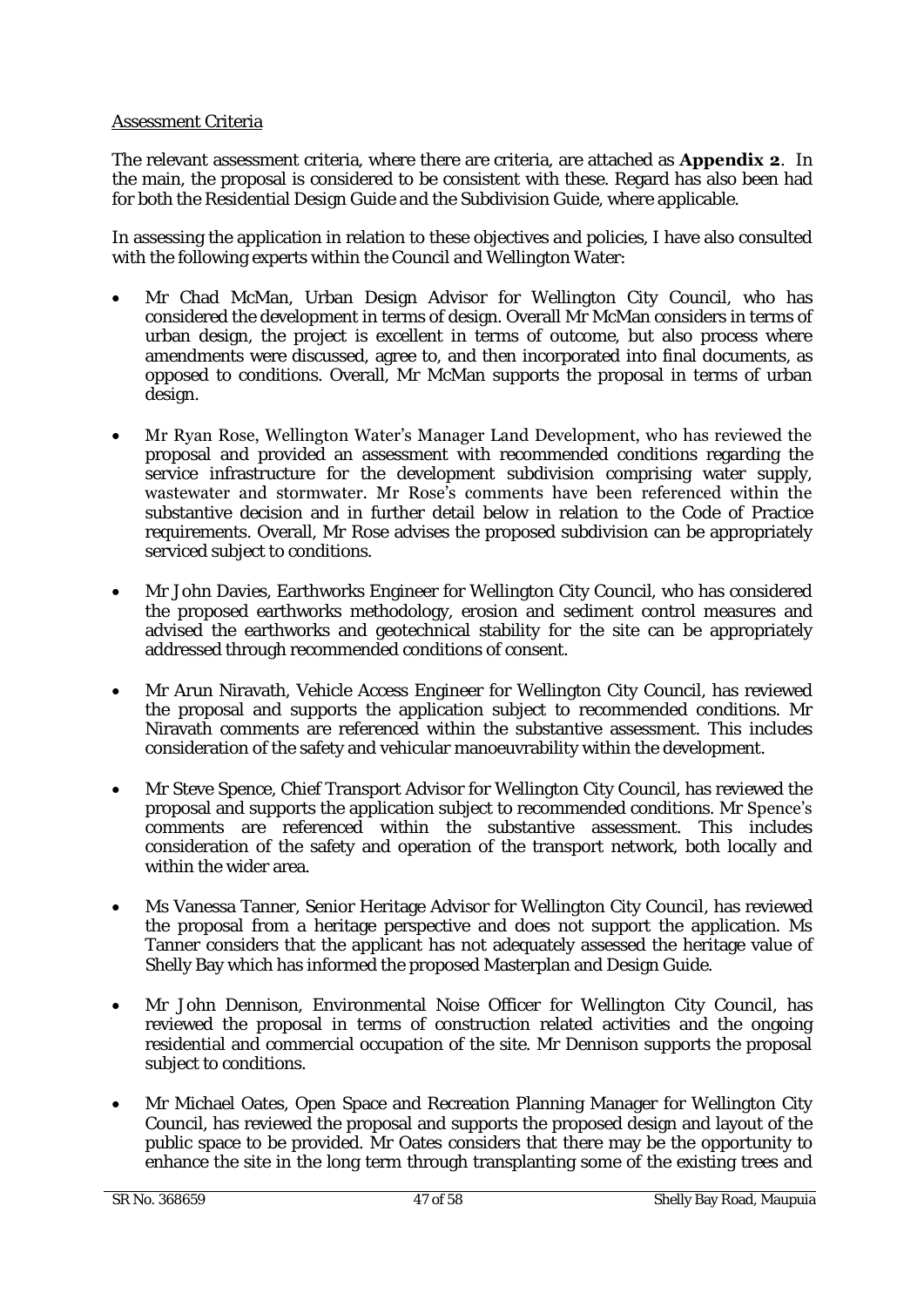considering minor changes to tree species lists. Conditions of consent have been recommended.

- Ms Angela McArthur, Consultant Landscape Architect for Wellington City Council, has reviewed the proposed planting and supports the proposal subject to conditions.
- Ms Nicky Karu, Manager Treaty Relations for Wellington City Council, has reviewed the Cultural Impact Report and is satisfied the adequacy of the report.
- Mike Mendonca, Chief Resilience Officer for Wellington City Council, has reviewed the proposal and provided input as to the effects of sea level rise.

# **10.4 SECTION 104(1)(C) - OTHER MATTERS:**

# **10.4.1 NGATI TOA RANGATIRA CLAIMS SETTLEMENT ACT 2004**

In accordance with Ngati Toa Rangatira Claims Settlement Act 2004, Ngati Toa were informed via email that an application had been received on 29 September 2016 and a copy of the application was sent to them. To date, no comments have been received.

#### **10.4.2 PORT NICHOLSON BLOCK (TARANAKI WHANUI KI TE UPOKO O TE IKA) CLAIMS SETTLEMENT ACT 2009**

A Cultural Impact Assessment (CIA) was prepared on behalf of Taranaki Whanui Ki Te Upoko o Te Ika and The Port Nicholson Block Settlement Trust. In addition, the CIA states that this application is supported by the Trust. Given this, a copy of the application has not been given to the Trust as would be normal practice.

# **10.4.3 CODE OF PRACTICE FOR LAND DEVELOPMENT**

The Council's Code of Practice for Land Development 2012, is a revision of the former Code of Practice for Land Development 1994 that is referred to in the District Plan. It is the 2012 Code of Practice for Land Development that holds the current technical standards required by the Council for the design and construction of earthworks, roading, water supply, wastewater, stormwater, and public open spaces. Whether the infrastructure will be vested with the Council or be a private asset, it is important that these assets are constructed to the Council's current standards.

With particular regard to water supply and wastewater, these standards must be met before the Council will allow a property to be connected to the City's water supply and wastewater system. However, it is not the intention of the Council to stifle innovation and ingenuity of design. Where the outcome will be a better quality living environment, proposed alternative solutions for infrastructure design, other than for water supply and wastewater, should be negotiated with the Council to ensure that the Code of Practice for Land Development 2012 basic requirements are met.

The relevant Council's and Wellington Water advisors have been consulted as identified above and conditions are proposed to ensure the proposal achieves the required Code of Practice standards or will provide an acceptable alternative.

### **10.4.4 RELEVANT PROVISIONS OF SECTION 241 OF THE RESOURCE MANAGEMENT ACT 1991 (RMA):**

The Consent Holder proposes to cancel in part the condition which requires the amalgamation of proposed lots 2, 3, 4, 5 and 900 in one Computer Freehold Register;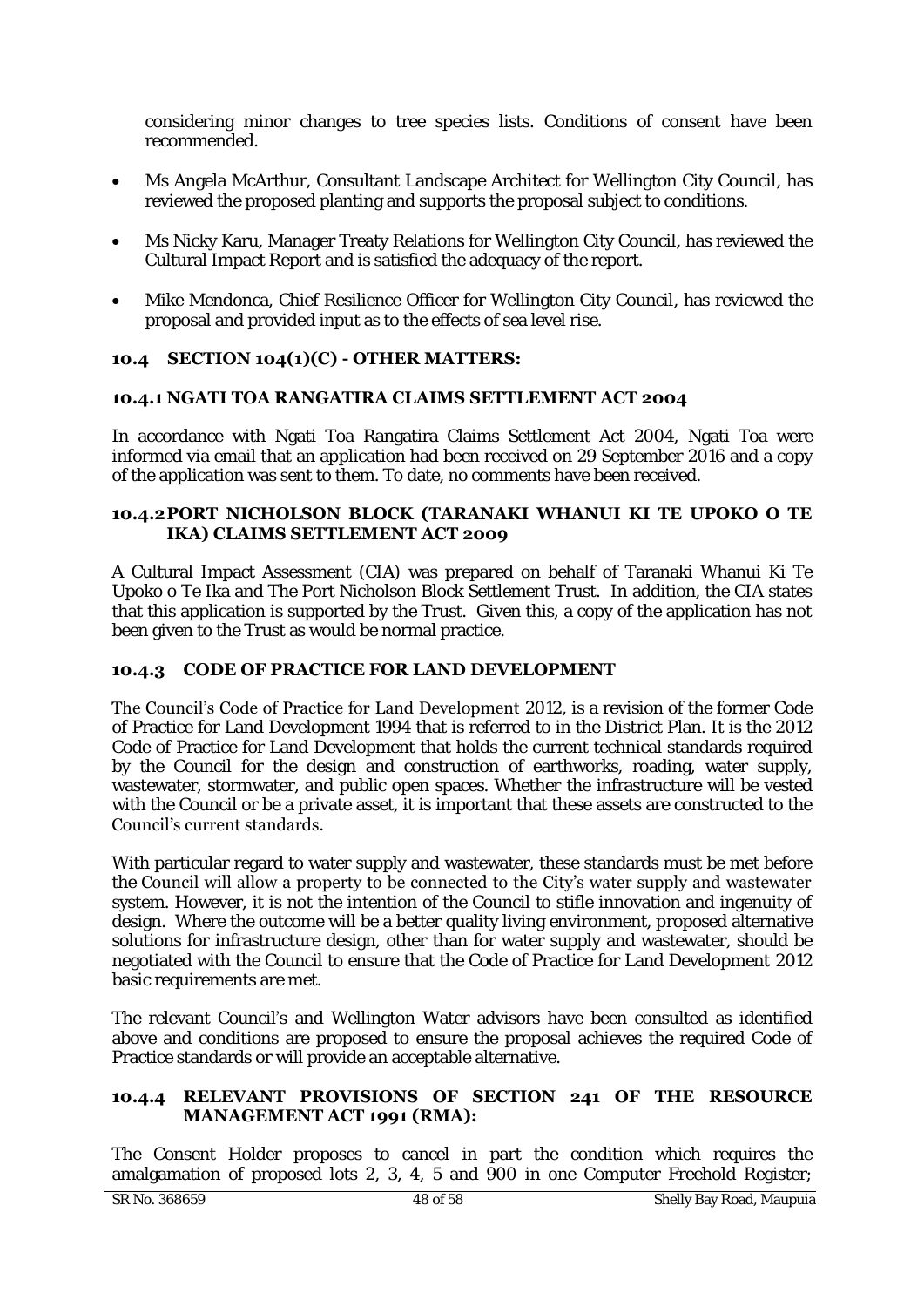Section 5 SO 339948 and proposed Lot 904 in one Computer Freehold Register; and, Proposed lots 9, 10, 11 and 903 held in one Computer Freehold Register, on a staged basis as it relates to each lot. The purpose of the amalgamations is to allow the subdivision to proceed in a staged manner as cross boundary building issues are resolved.

As the cancellation of the amalgamation condition will result in the proposed subdivided allotments under Decision One being realised I consider that the proposed cancellation of the amalgamation condition is acceptable.

# **11.0 SECTION 34(1)(E) – THE KEY URBAN DESIGN QUALITIES EXPRESSED IN THE NEW ZEALAND URBAN DESIGN PROTOCOL (2005):**

The *New Zealand Urban Design Protocol (2005)* (Urban Design Protocol) identifies seven essential design qualities that together create quality urban design, being:

- **Context** Seeing buildings, places, and spaces as part of whole towns and cities
- **Character** Reflecting and enhancing the distinctive character, heritage and identity of our urban environment
- **Choice** Ensuring diversity and choice for people
- **Connections** Enhancing how different networks link together for people
- **Creativity** Encouraging innovative and imaginative solutions
- **Custodianship** Ensuring design is environmentally sustainable, safe and healthy
- **Collaboration** Communications and sharing knowledge across sectors, professions and with communities

Shelly Bay, as the Proposed Shelly Bay Design Guide notes, has a unique character *"including its separation and containment, its harbour edge location and engagement with nature, and the history of its occupation"*. Section 1.5 of this Design Guide notes several general principles that will ensure that a quality urban design is achieved and the Protocol met. These include:

- Establish a welcoming public waterfront
- Create a memorable public destination
- Deliver a liveable urban neighbourhood
- Provide residential amenity and choice
- Create a sense of public generosity
- Promote sustainable innovation for the future
- Achieve certainty of high quality.

Section 34(1)(d) of this decision has assessed the urban design matters and concluded the proposal is consistent with the relevant guidance. The proposed layout of the development provides a variety of future housing choices and densities with pedestrian connections facilitating linkages to the wider road network. The design of the development strikes a balance between delivering high quality residential amenity while reflecting the context and general character of the wider landform. Accordingly, I consider the proposal is consistent with the seven essential design qualities of the Urban Design Protocol and therefore satisfies s34(1)(e) of the HASHAA.

### **12.0 SECTION 34(2) - PROVISION OF SUFFICIENT AND APPROPRIATE INFRASTRUCTURE:**

Resource consent for the proposal cannot be granted under HASHAA unless the Council is satisfied that sufficient and appropriate infrastructure will be provided to support the qualifying development.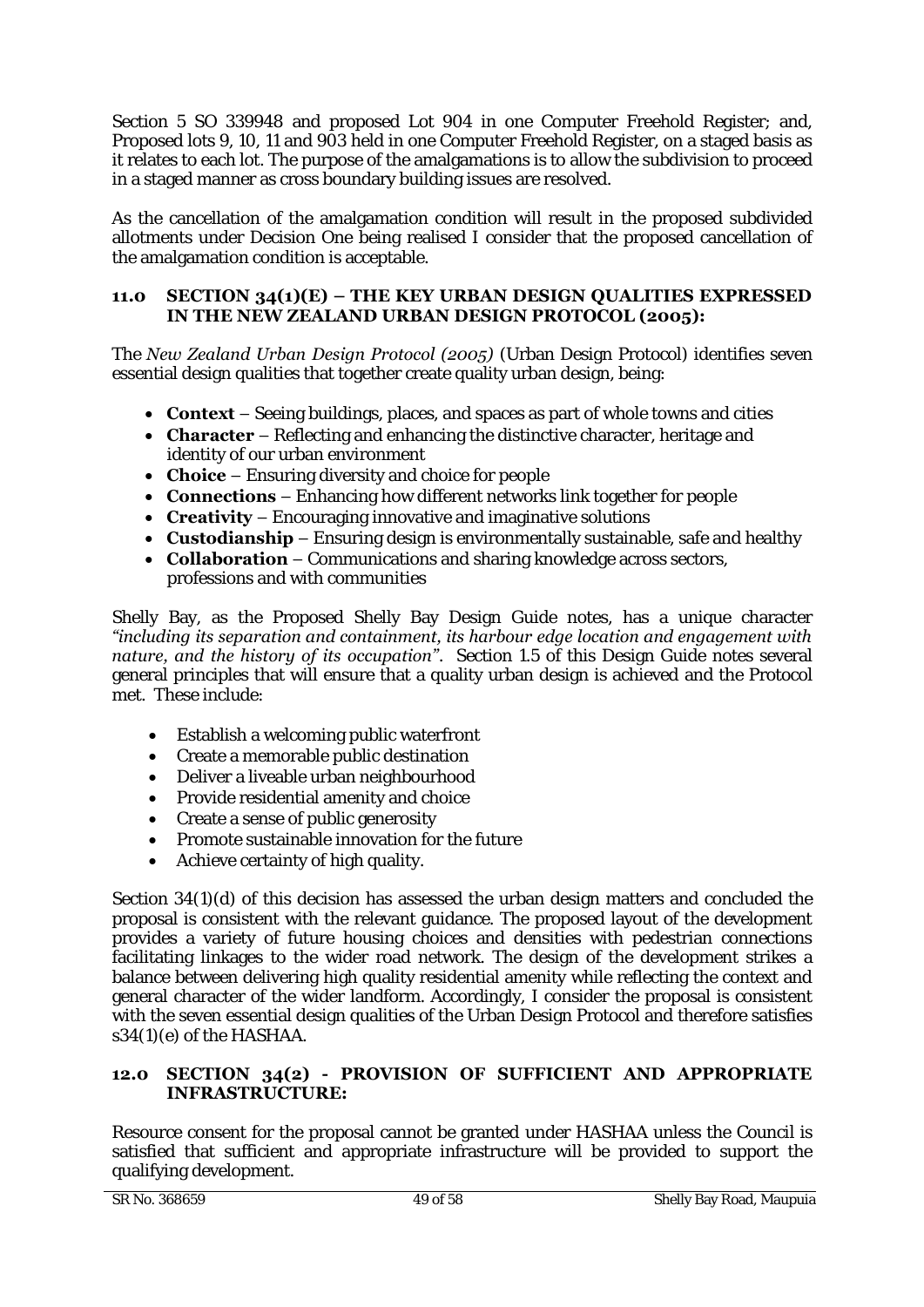In assessing this matter, the Council is required to consider:

- *(a) compatibility of infrastructure proposed as part of the qualifying development with existing infrastructure; and*
- *(b) compliance of the proposed infrastructure with relevant standards for infrastructure published by relevant local authorities and infrastructure companies; and*
- *(c) the capacity for the infrastructure proposed as part of the qualifying development and any existing infrastructure to support that development.*

As previously discussed in this report, Wellington Water, being the service provider for wastewater, storm water and water supply, has assessed the proposal and concluded that the proposed development can be supported and that sufficient capacity and capability can be provided to support the development. I accept Wellington Water's assessment and conclusion.

The applicant has also confirmed that power, telecommunication and gas supply will be possible.

The Council's Chief Transport Advisor has the assessed the proposal and considered that through the proposed changes to the road network, the impact on roading infrastructure will be minor. I accept Mr **Spence's** assessment and conclusion.

Section 34(2) is therefore deemed to have been satisfied.

# **13.0 SECTION 35 - SECTIONS 105 TO 107 OF THE RMA:**

Sections 105 and 107 of the RMA relate to discharge permits and coastal permits in respect of which Greater Wellington Regional Council is the relevant consent authority / authorised agency.

Section 106 of the RMA provides that the Council may refuse to grant a subdivision consent, or may grant a subdivision consent subject to conditions, if it considers that:

- *(a) the land in respect of which a consent is sought, or any structure on the land, is or is likely to be subject to material damage by erosion, falling debris, subsidence, slippage, or inundation from any source; or*
- *(b) any subsequent use that is likely to be made of the land is likely to accelerate, worsen, or result in material damage to the land, other land, or structure by erosion, falling debris, subsidence, slippage, or inundation from any source; or*
- *(c) sufficient provision has not been made for legal and physical access to each allotment to be created by the subdivision.*

The land and structures on the land, will not be subject to material damage by erosion, falling debris, subsidence, slippage or inundation from any source and any subsequent use that is likely to be made of the land is not likely to accelerate, worsen, or result in material damage to the land, other land, or structure by erosion, falling debris, subsidence, slippage, or inundation from any source, and sufficient provision has been made for legal and physical access. Consequently, I consider there to be no reason to decline the application under section 106 of the Act.

# **14.0 SECTIONS 37 AND 38 – CONDITIONS OF CONSENT:**

Sections 37 and 38 of the HASHAA provide for resource consent conditions to be imposed in accordance with sections 108 to 111 and 220 of the RMA. The resource consent is granted subject to following conditions.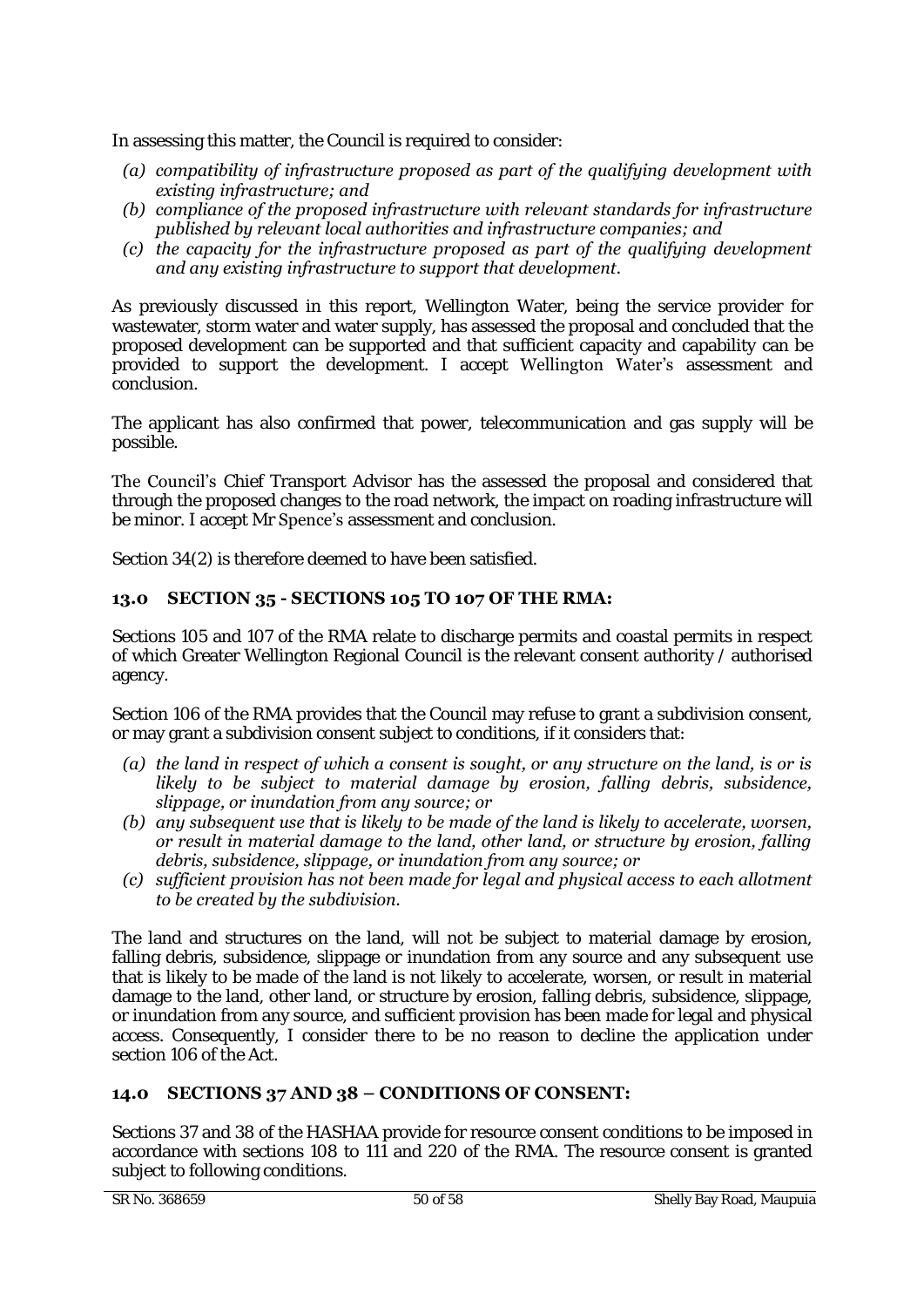The subdivision decision is contained within Decision One. Conditions for the subdivision includes that the survey plan must be in accordance with the scheme plan provided, servicing, stormwater quality, easements, future building restrictions, and an amalgamation condition.

In relation to the land use (Decision Two), conditions include that the proposal must be constructed in accordance with the information provided within the application and the approved plans as set out under condition (a). There are also conditions relating to construction timeframes, urban design, earthworks, contamination, heritage, construction, noise, transportation, services, landscaping, floor levels, lighting, and a monitoring condition.

Where a proposal requires consents from more than one authorised agency and the applications for those consents are separately decided, the authorised agencies are obliged to ensure that any conditions imposed are not inconsistent with each other (section 33(5) of the HASHAA). I can confirm that I have provided GWRC with a copy of the above conditions and no inconsistencies have been identified.

# **15.0 SECTIONS 50 AND 51 - DURATION AND LAPSING:**

The nature and duration of resource consents are provided for under section 50 of the HASHAA, which references sections 122 and 123 of the RMA.

Section 51 of the HASHAA relates to the lapsing of resource consents issued under the HASHAA. Significantly, section 51(a)(iii) of HASHAA amends section 125(1)(a) of the RMA in that the lapse period of the resource consent is reduced from 5 years to 1 year unless an extended lapse period is sought.

The applicant has requested that the resource consent be granted with a **13** year lapse period due to the number of dwellings that will be delivered by this proposal. This is considered acceptable for the reasons set out below.

- Consent is sought for a Masterplan and the necessary detailed design is yet to be done.
- A road stopping process will take time to action.
- The scale of the development will require significant infrastructure to be constructed.
- The time to construct 300 residential units in addition to the ancillary nonresidential components.

I accept with the applicant's reasoning for a longer lapse period. In balancing the intent of HASHAA to speed up land development and avoid 'land-banking', with applicant's circumstances and intentions, I agree to the requested 13-year lapse period.

# **16.0 DECISION**

In conclusion, I have had regard to all of the matters in section 34(1) of the HASHAA and the weighting of those matters, and have also had regard to the statutory considerations required by the RMA where it is relevant.

As assessed previously, I am satisfied that sufficient and appropriate infrastructure will be provided to support this qualifying development.

I have also considered section 35 of HASHAA and I consider there is no reason to decline the subdivision consent under section 106 of the RMA.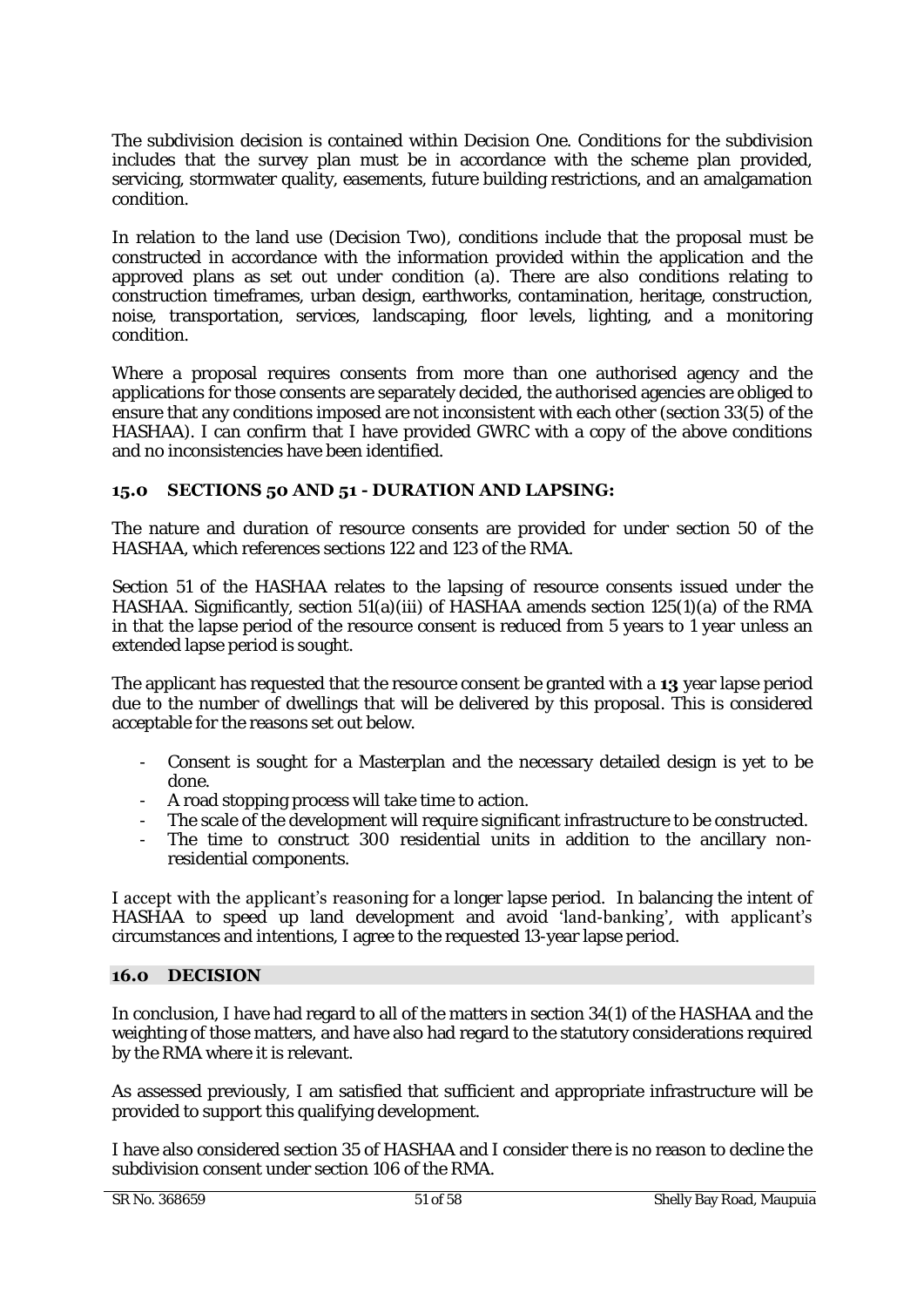Accordingly it is my opinion that the effects of this proposal are acceptable and that the proposal is generally consistent with the objectives and policies of the Operative District Plan.

Acting under delegated authority, and for the reasons set out in the assessment above, the application for resource consent is **granted** under section 36 of the HASHAA, subject to conditions imposed under sections 37 and 38 of the HASHAA.

### **REASONS FOR DECISION**

The reasons for the decision are informed by the analysis above. The principal reasons for the decision are summarised as follows:

- 1. The proposal is for a qualifying development in a Special Housing Area that meets the purposes of the HASHAA.
- 2. Notification to any of the persons identified at section 29(3) of the HASHAA is not required.
- 3. The proposal is acceptable with respect to the matters under sections 34 to 36 of the HASHAA.

lener

**Nathan Keenan** Delegated Officer

(18 April 2017)

Delegated Authority No. (1,2 )

 $A$ e. Au  $-$ 

**Halley Wiseman** Delegated Officer

(18 April 2017)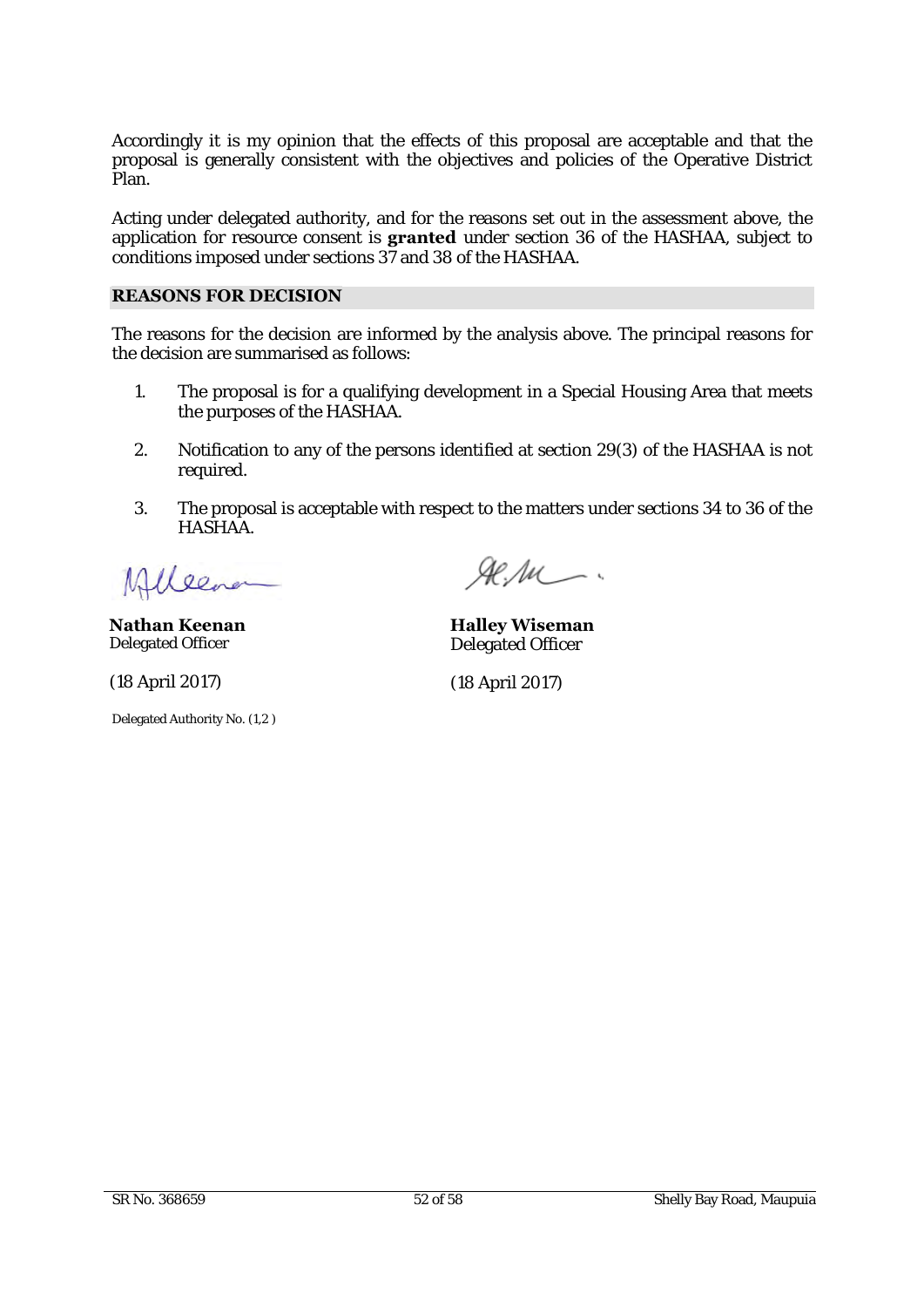Appendix 1 – Objectives and Policies of the Wellington City District Plan

# **Objective 33.2.1 To provide Business Areas that can accommodate a wide range of business and industrial activities to meet the social and economic needs of the City.**

33.2.1.1 Recognise and provide for both Business 1 and Business 2 Areas within the City.

# **Objective 33.2.2 To enable an appropriate range of activities to occur in Business Areas, provided they do not undermine the City's Centres, and that adverse effects are avoided, remedied or mitigated.**

- 33.2.2.1 Maintain a mixed use character in Business 1 Areas by allowing a range of activities to establish provided that character and amenity standards are maintained and any potential adverse effects are able to be satisfactorily avoided, remedied or mitigated.
- 33.2.2.10 Allow residential development in Business 1 Areas so long as it does not constrain established or permitted activities from reverse sensitivity through noise.

# **Objective 33.2.3 To recognise where unique development opportunity areas exist within Business Areas and encourage redevelopment of these in a manner that is compatible with, and enhances amenity values and contribute to the City's distinctive physical character, sense of place and contained urban form.**

Policy 33.2.3.1 Ensure that any new development at Shelly Bay generally reflects the heritage and landscape character of the area and has regard to the site's special coastal location.

# **Objective 33.2.4 To ensure that activities and developments at least maintain the amenity values and public safety within Business Areas and those of any nearby Residential Areas.**

| Policy 33.2.4.1 | Ensure that buildings, structures and spaces in Business 1 Areas are<br>designed to:                                                                                                                                                                                      |
|-----------------|---------------------------------------------------------------------------------------------------------------------------------------------------------------------------------------------------------------------------------------------------------------------------|
|                 | • acknowledge and respect the form and scale of the surrounding<br>environment in which they are located; and                                                                                                                                                             |
|                 | • respect the context, setting and streetscape values of adjacent listed<br>heritage items, and Heritage Areas; and                                                                                                                                                       |
|                 | • establish positive visual effects; and<br>• provide good quality living and working environments; and                                                                                                                                                                   |
|                 | • provide conditions of safety and accessibility, including for people with<br>restricted mobility.                                                                                                                                                                       |
| Policy 33.2.4.5 | Enhance the quality and amenity of residential buildings in Business 1<br>Areas by quiding their design to ensure current and future occupants<br>have an adequate standard of amenity and appropriate access to<br>daylight and an awareness of the outside environment. |
| Policy 33.2.4.7 | Manage the height, bulk and location of buildings and developments in<br>Business Areas so that they avoid, remedy or mitigate the adverse effects<br>of shading, loss of daylight, privacy, scale and dominance and any other                                            |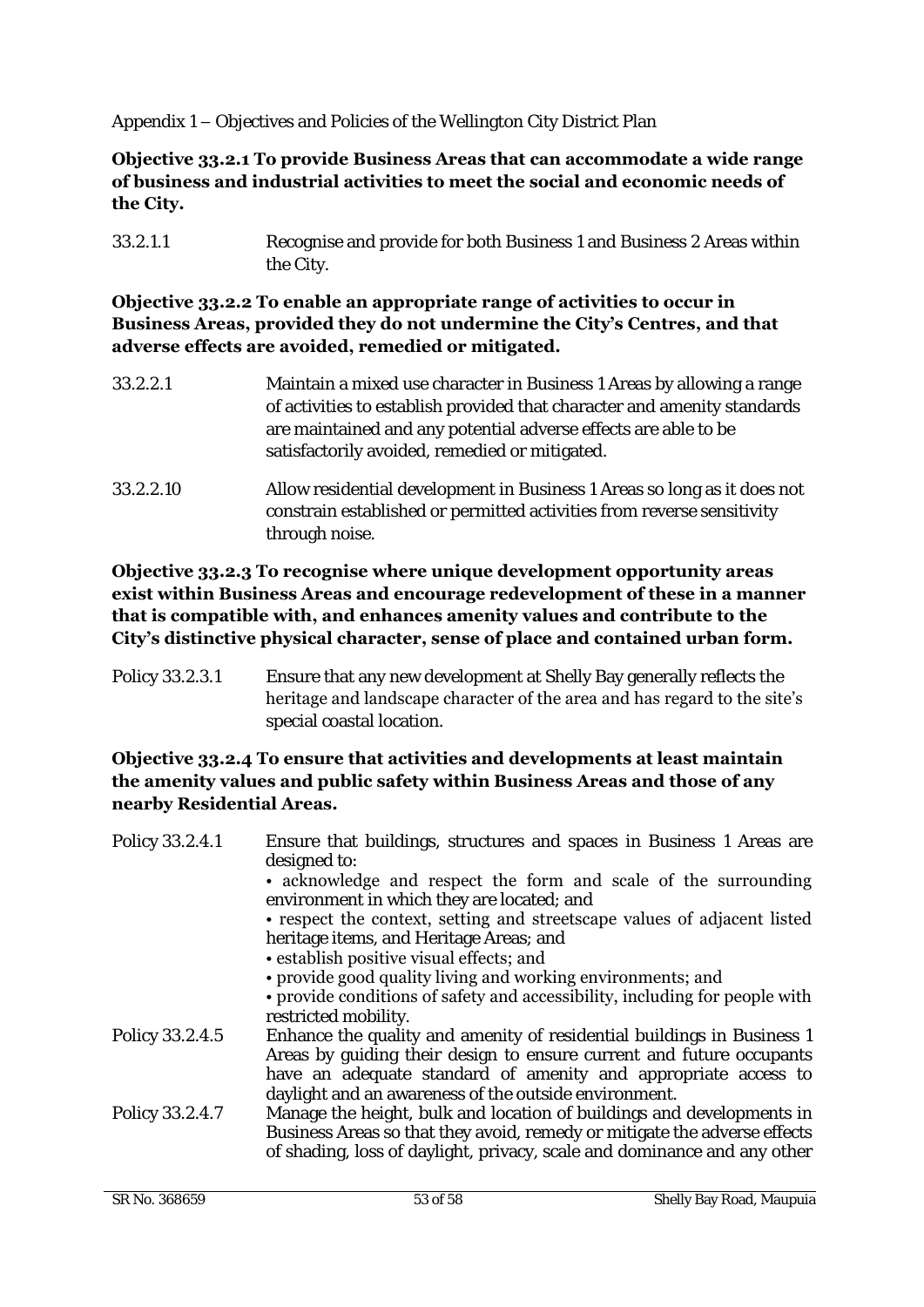adverse effects on amenity values within Business Areas and on adjoining Residential Areas.

Policy 33.2.4.8 Ensure that all spaces accessed by the public are safe and are designed to minimise the opportunities for crime.

#### **Objective 33.2.5 To promote energy efficiency and environmental sustainability in new building design.**

Policy 33.2.5.2 Ensure all new buildings provide appropriate levels of natural light to occupied spaces within the building.

#### **Objective 33.2.6 To maintain an efficient and sustainable transport network that enables the provision of convenient and safe access for people and goods to and within Business Areas.**

- Policy 33.2.6.1 Ensure that activities and developments are designed to be accessible by multiple transport modes.
- Policy 33.2.6.2 Ensure that the location and design of activities and developments that generate significant levels of traffic or increase demand for parking are accessible by multiples transport modes and do not result in: • a significant increase in traffic that would be incompatible with the capacity of adjoining roads and their function in the road hierarchy, or would lead to unacceptable congestion; or • an on-street parking demand that extends into Residential Areas and/or leads to unsatisfactory parking arrangements; or • the creation of an unacceptable road safety risk.
- Policy 33.2.6.4 Maintain or enhance safe, convenient and easily legible pedestrian access to buildings.
- Policy 33.2.6.5 Encourage buildings and spaces to have a high level of accessibility, particularly for people with restricted mobility.
- Policy 33.2.6.6 Require the provision of appropriate servicing and site access for activities in Business Areas.

#### **Objective 33.2.8 To ensure that the adverse effects of new subdivisions are avoided, remedied or mitigated.**

Policy 33.2.8.1 Ensure the sound design, development and appropriate servicing of all subdivisions

#### **Objective 33.2.10To maintain and enhance access to, and the quality of the coastal environment within and adjoining Business Areas.**

- Policy 33.2.10.1 Maintain the public's ability to use and enjoy the coastal environment by requiring that, except in the Operational Port Areas, public access to and along the coastal marine area is maintained, and enhanced where appropriate and practicable.
- Policy 33.2.10.2 Ensure that any developments near the coastal marine area are designed to maintain and enhance the character of the coastal environment and waterbodies.

### **Objective 33.2.13To facilitate and enable the exercise of tino rangatiratanga and kaitiakitanga by Wellington's tangata whenua and other Maori.**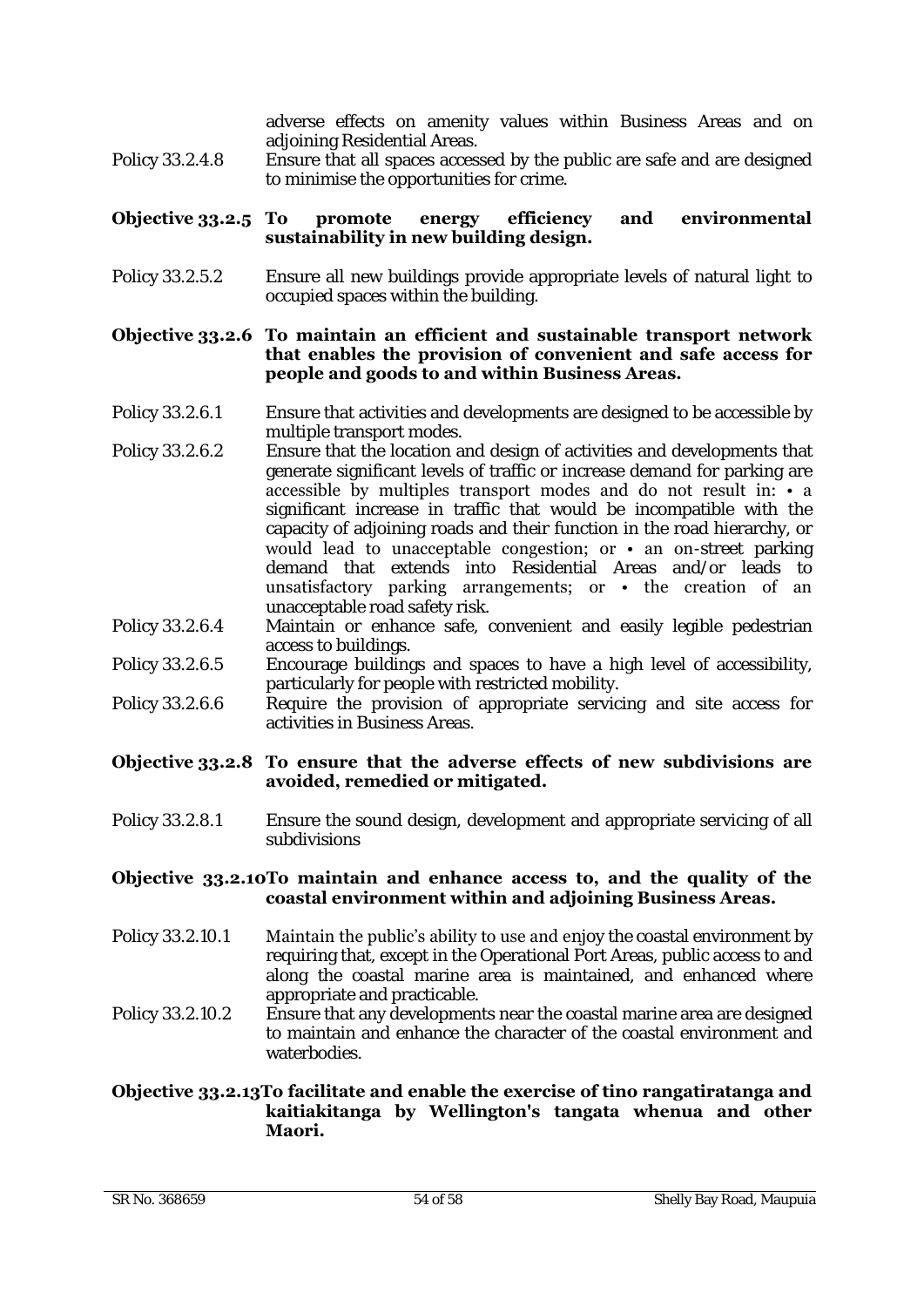- Policy 32.2.13.1 Identify, define and protect sites and precincts of significance to tangata whenua and other Maori using methods acceptable to tangata whenua and other Maori.
- Policy 32.2.13.2 Enable a wide range of activities that fulfil the needs and wishes of tangata whenua and other Maori, provided that the physical and environmental conditions specified in the Plan are met.
- Policy 32.2.13.3 In considering resource consents, Council will take into account the principles of Te Tiriti o Waitangi/the Treaty of Waitangi.

Open Space

### **Objective 16.5.1 To maintain, protect and enhance the open spaces of Wellington City.**

Policy 16.5.1.1 Identify a range of open spaces and maintain their character, purpose and function, while enhancing their accessibility and usability.

#### **Objective 16.5.2 To maintain and enhance natural features (including landscapes and ecosystems) that contribute to Wellington's natural environment.**

- Policy 16.5.2.1 Identify and protect from development and visual obstruction landforms and landscape elements that are significant in the context of the Wellington landscape, and in particular significant escarpments and coastal cliffs.
- Policy 16.5.2.3 Encourage retention of existing native vegetation and where appropriate re-introduce native cover.

**Earthworks** 

#### **Objective 29.2.1 To provide for the use, development and protection of land and physical resources while avoiding, remedying or mitigating any adverse effects of earthworks and associated structures on the environment.**

- Policy 29.2.1.1 Ensure that the design and assessment of earthworks and associated structures is coordinated with future land development and subdivision. Policy 29.2.1.3 Ensure that earthworks are designed to minimise the risk of instability.
- Policy 29.2.1.4 Require earthworks to be designed and managed to minimise erosion, and the movement of dust and sediment beyond the area of the work, particularly to streams, rivers, wetlands and the coastal marine area.
- Policy 29.2.1.7 Ensure that earthworks and associated structures are designed and landscaped (where appropriate) to reflect natural landforms and to reduce and soften their visual impact having regard to the character and visual amenity of the local area.
- Policy 29.2.1.9 Control earthworks in the Urban Coastal Edge, areas within the Ridgelines and Hilltops Overlay, Open Space B Areas Conservation Sites, Heritage Areas and on sites containing listed Heritage Items to protect the character, visual amenity or heritage value these areas provide to their immediate surrounds and the City.

Contamination

# **Objective 31.2.1 To manage the remediation, use, development and subdivision of contaminated and potentially contaminated land so as to**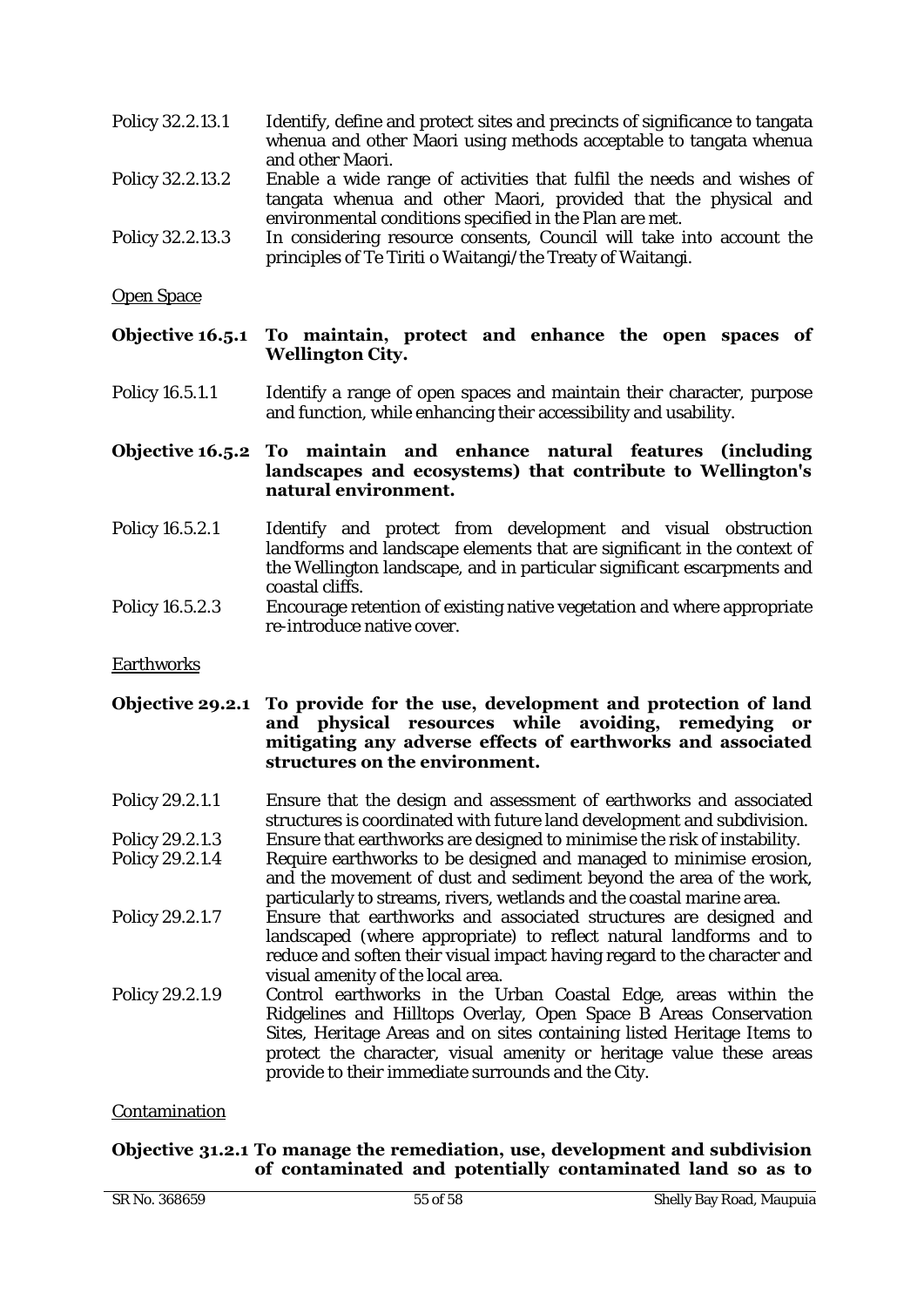### **avoid or mitigate the risk of adverse effects on human health and the environment.**

- Policy 31.2.1.2 Minimise and control the adverse effects that may arise from the use, development and subdivision of any contaminated or potentially contaminated land.
- Policy 31.2.1.3 Encourage the remediation and/or ongoing management of contaminated or potentially contaminated land as is appropriate for any likely future use of the land.
- Policy 32.2.1.4 Ensure that the exposure from the ongoing use of land affected by soil contaminants is managed in a manner that avoids or mitigates the risk of adverse effects on human health and the environment.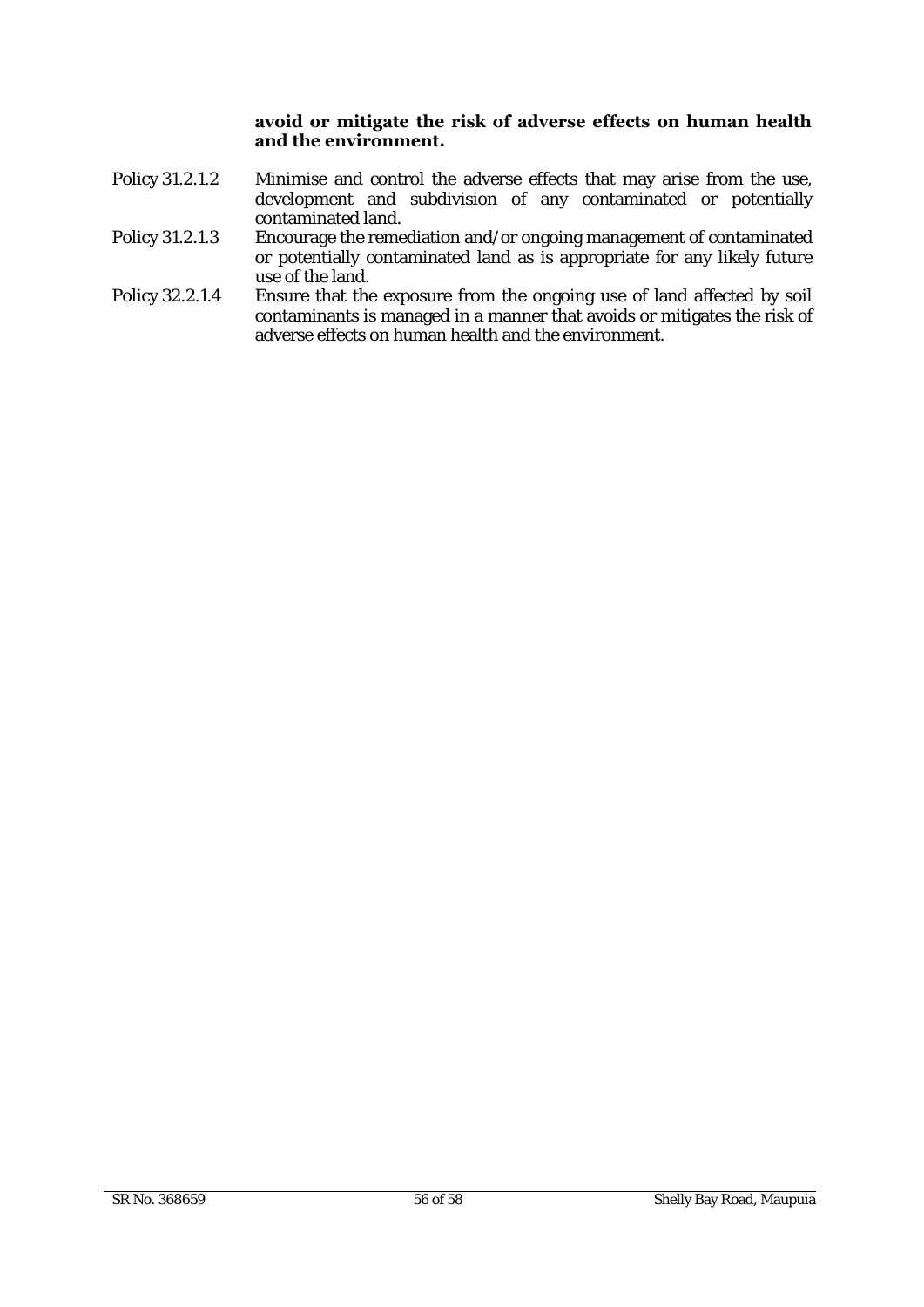Land Use

# *Open Space*

#### **17.2.4 The modification, damage, removal or destruction of indigenous vegetation not provided for as a Permitted Activity is a Discretionary Activity (Restricted) in respect of:**

- 17.2.4.1 the area or extent of vegetation to be affected
- 17.2.4.2 the species, age and condition of the vegetation to be affected
- 17.2.4.3 where the activity is within a Maori precinct, the outcome of consultation with tangata whenua and other Maori.
- **17.3.2 Any recreational and other activities in Open Space B or Open Space C not specifically provided for as Permitted Activities; and any construction, alteration of and additions to buildings and structures in Open Space B or Open Space C not specifically provided for as Permitted Activities are Discretionary Activities (Unrestricted).**

### *Business Areas*

#### Vehicle Parking, Servicing and Site Access

**34.3.4 Activities which would be Permitted or Controlled Activities but that do not meet one or more of the following standards outlined in section 34.6.1 (activities) are Discretionary Activities (Restricted). Discretion is restricted to the effects generated by the standard(s) not met:** 

34.3.4.6 vehicle parking, servicing and site access (standard 34.6.1.6).

- **34.3.5 The construction of, or the addition to, buildings and structures in Business 1 Areas resulting in a total gross floor area exceeding 500m² are Discretionary Activities (Restricted) in respect of:**
	- any development within the Shelly Bay Business Precinct Area (see Rule 34.3.7).
- **34.3.7 The construction of, or addition to, buildings and structures, including new residential buildings, or the conversion of existing buildings for residential activities in the Shelly Bay Business Precinct Area are Discretionary Activities (Restricted) in respect of:**

34.3.7.4 parking and site access.

**34.3.9 The construction or alteration of, or addition to buildings and structures which would be a Permitted, Controlled or Discretionary (Restricted) Activity but that does not meet one or more of the following standards outlined in section 34.6.2 (buildings and structures), are Discretionary Activities (Restricted). Unless otherwise noted below, discretion is limited to the effects generated by the standard(s) not met:**